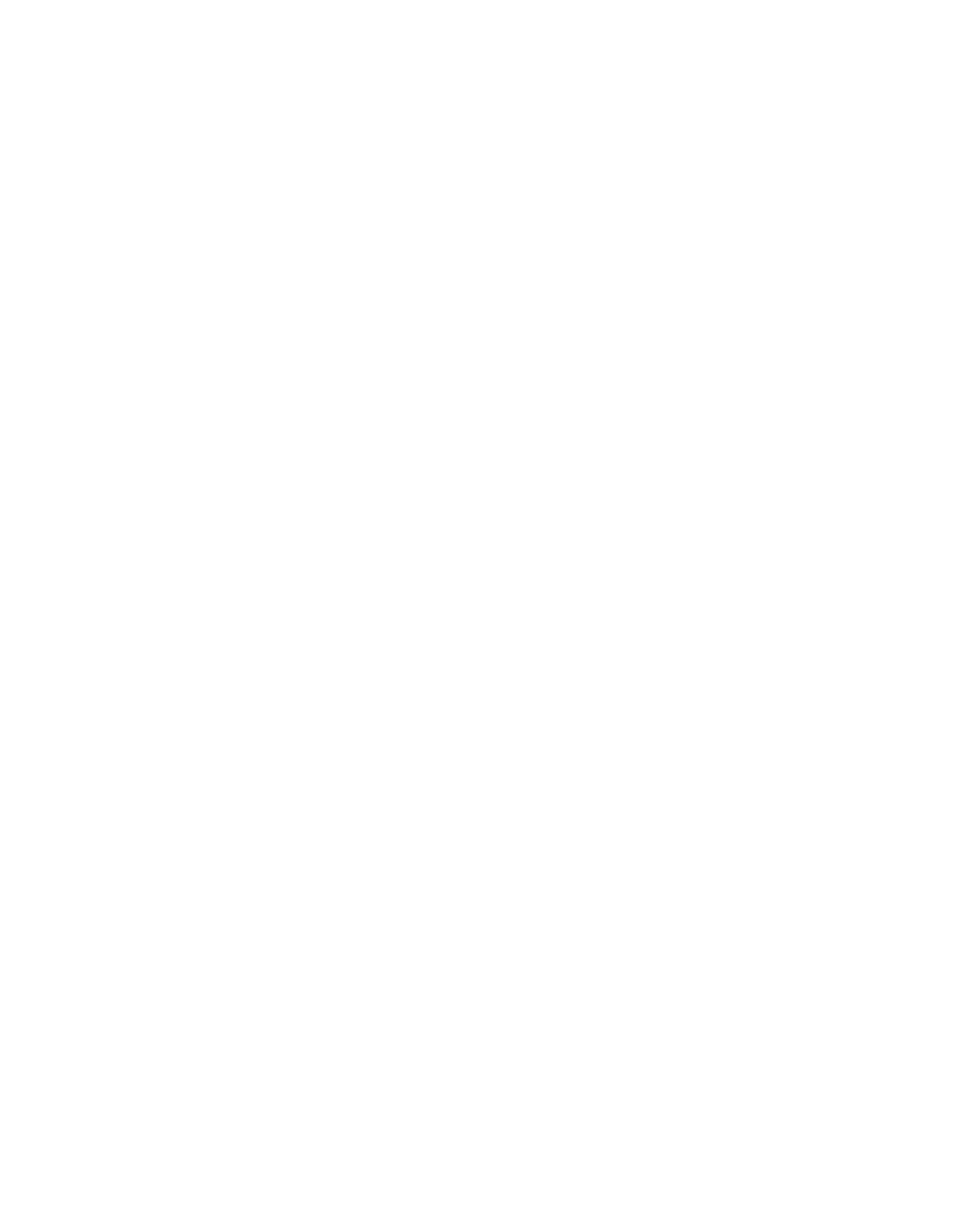# **L I T E R A T U R E R E V I E W**

# Bellevue Urban Wildlife Habitat

#### City of Bellevue

Prepared for:

City of Bellevue Development Services Department 450 110th Avenue NE P.O. Box 90012 Bellevue, Washington 98009

Prepared by:



750 Sixth Street South Kirkland . WA 98033 p 425.822.5242 f 425.827.8136 watershedco.com

21 May 2009

The Watershed Company Reference Number: 080913 The Watershed Company Contact Person: Suzanne Tomassi

Cite this document as: The Watershed Company. 21 May 2009. Bellevue Urban Wildlife Habitat Literature Review.

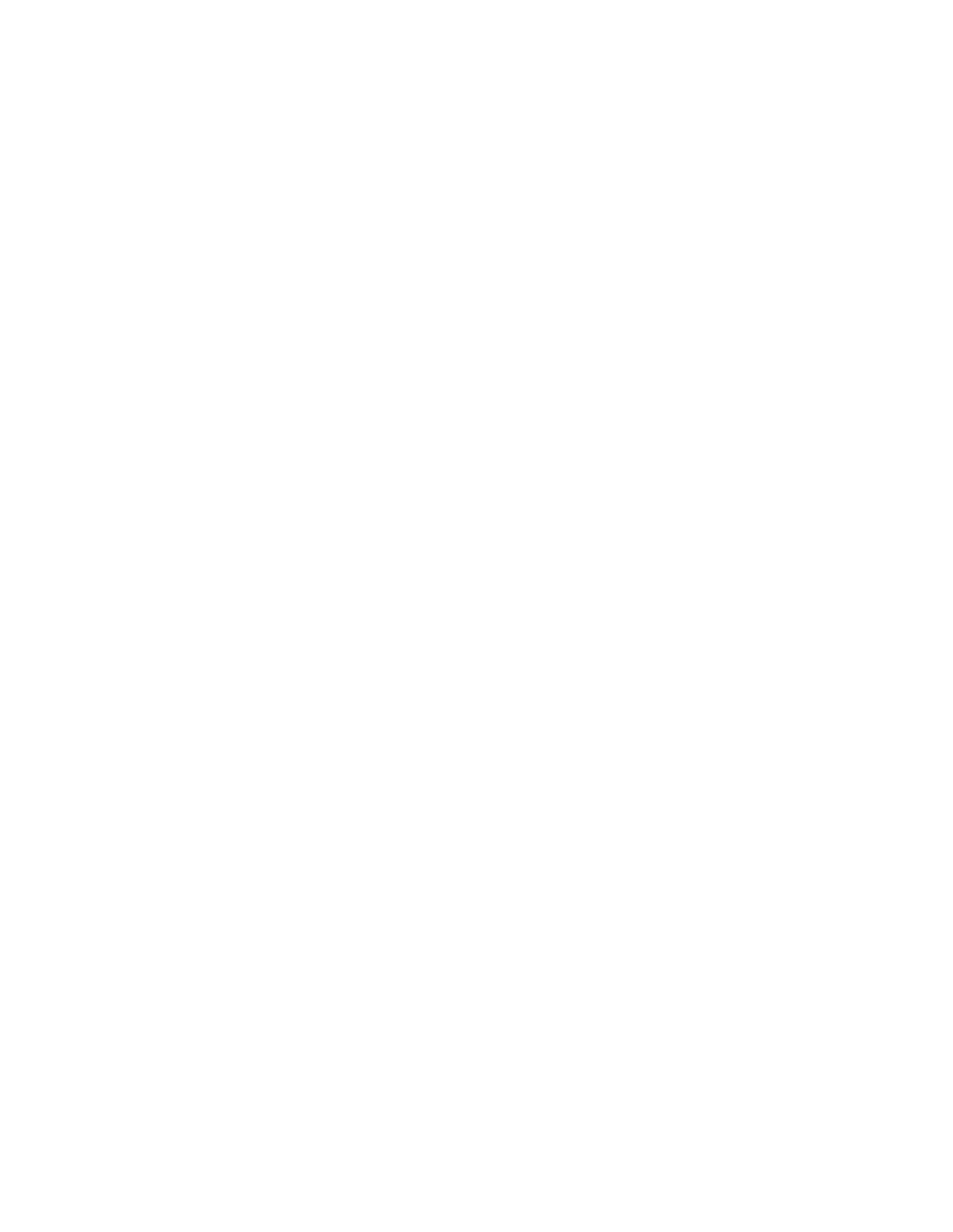# TABLE OF CONTENTS

|     |                                                                   |                                                                        | Page # |  |  |
|-----|-------------------------------------------------------------------|------------------------------------------------------------------------|--------|--|--|
|     |                                                                   |                                                                        |        |  |  |
|     |                                                                   |                                                                        |        |  |  |
|     |                                                                   |                                                                        |        |  |  |
| 2.1 |                                                                   |                                                                        |        |  |  |
| 2.2 |                                                                   |                                                                        |        |  |  |
| 2.3 |                                                                   |                                                                        |        |  |  |
|     |                                                                   |                                                                        |        |  |  |
|     |                                                                   |                                                                        |        |  |  |
| 3.1 |                                                                   |                                                                        |        |  |  |
| 3.2 |                                                                   |                                                                        |        |  |  |
| 3.3 |                                                                   |                                                                        |        |  |  |
| 3.4 |                                                                   |                                                                        |        |  |  |
| 3.5 |                                                                   |                                                                        |        |  |  |
|     | 3.5.1                                                             |                                                                        |        |  |  |
|     | 3.5.2                                                             |                                                                        |        |  |  |
|     | 3.5.3                                                             |                                                                        |        |  |  |
|     |                                                                   |                                                                        |        |  |  |
|     |                                                                   |                                                                        |        |  |  |
| 4.1 |                                                                   |                                                                        |        |  |  |
| 4.2 |                                                                   |                                                                        |        |  |  |
| 4.3 |                                                                   |                                                                        |        |  |  |
|     | 4.3.1                                                             |                                                                        |        |  |  |
|     | 4.3.2                                                             |                                                                        |        |  |  |
|     | 4.3.3                                                             |                                                                        |        |  |  |
|     |                                                                   |                                                                        |        |  |  |
|     |                                                                   |                                                                        |        |  |  |
| 5.1 |                                                                   |                                                                        |        |  |  |
| 5.2 |                                                                   | Habitat Availability, Stand Age, and Vegetative Characteristics9       |        |  |  |
| 5.3 |                                                                   | Synanthropic Species, Non-native Wildlife, and Anthropomorphic Effects |        |  |  |
|     | 10                                                                |                                                                        |        |  |  |
| 5.4 | Reproduction, Predator-Prey Relationships, and Brood Parasitism11 |                                                                        |        |  |  |
| 5.5 |                                                                   |                                                                        |        |  |  |
| 5.6 |                                                                   |                                                                        |        |  |  |
|     | 5.6.1                                                             |                                                                        |        |  |  |
|     | 5.6.2                                                             |                                                                        |        |  |  |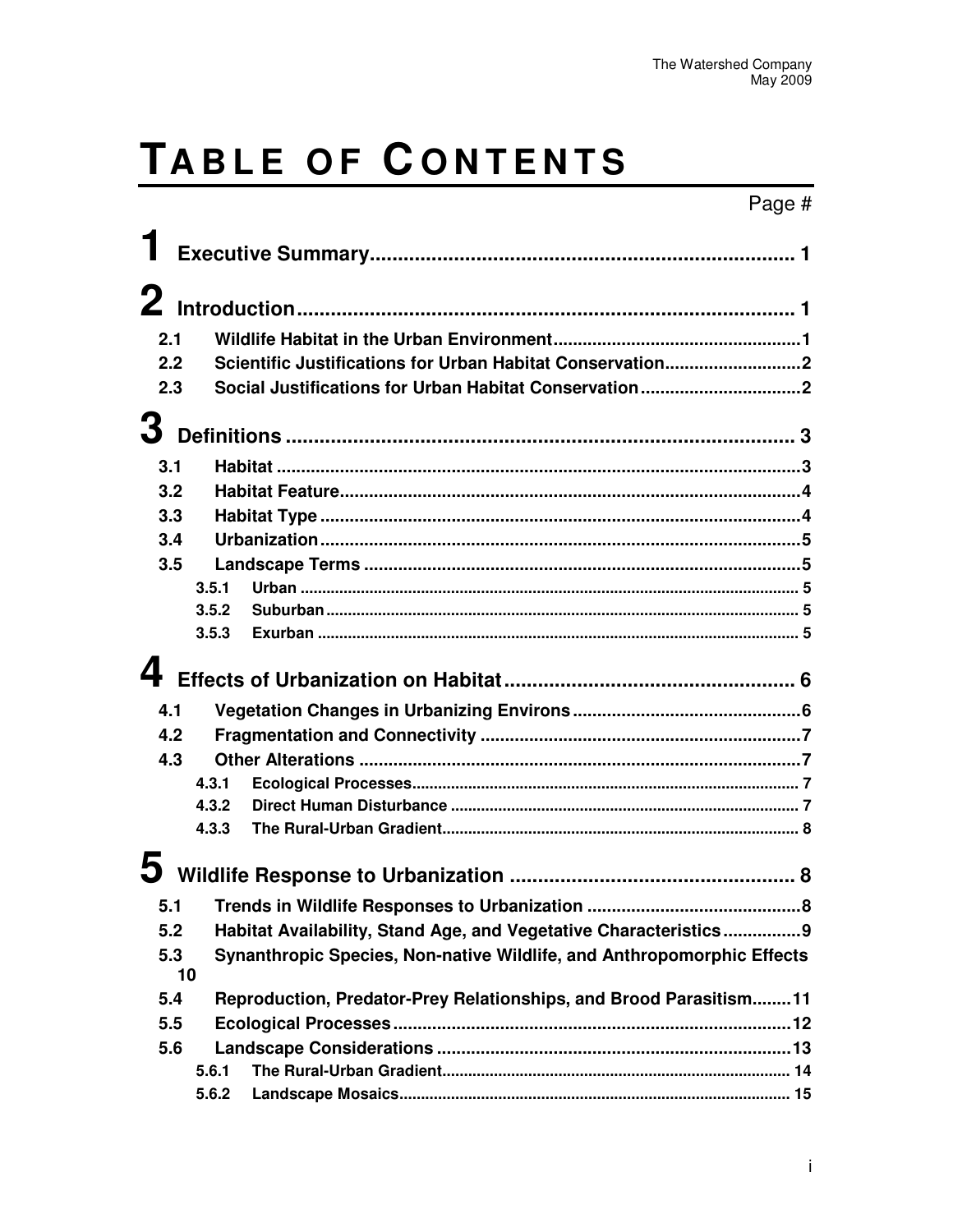|     | 5.6.3 |                                                                        |  |
|-----|-------|------------------------------------------------------------------------|--|
| 6   |       |                                                                        |  |
| 6.1 |       |                                                                        |  |
| 6.2 |       |                                                                        |  |
| 6.3 |       |                                                                        |  |
| 6.4 | 22    | Habitat Types and Features Associated with Species of Local Importance |  |
|     | 6.4.1 |                                                                        |  |
|     | 6.4.2 |                                                                        |  |
|     | 6.4.3 |                                                                        |  |
|     | 6.4.4 |                                                                        |  |
|     | 6.4.5 |                                                                        |  |
|     | 6.4.6 |                                                                        |  |
|     |       | Management Recommendations and Mitigation 26                           |  |
| 7.1 |       |                                                                        |  |
| 7.2 |       |                                                                        |  |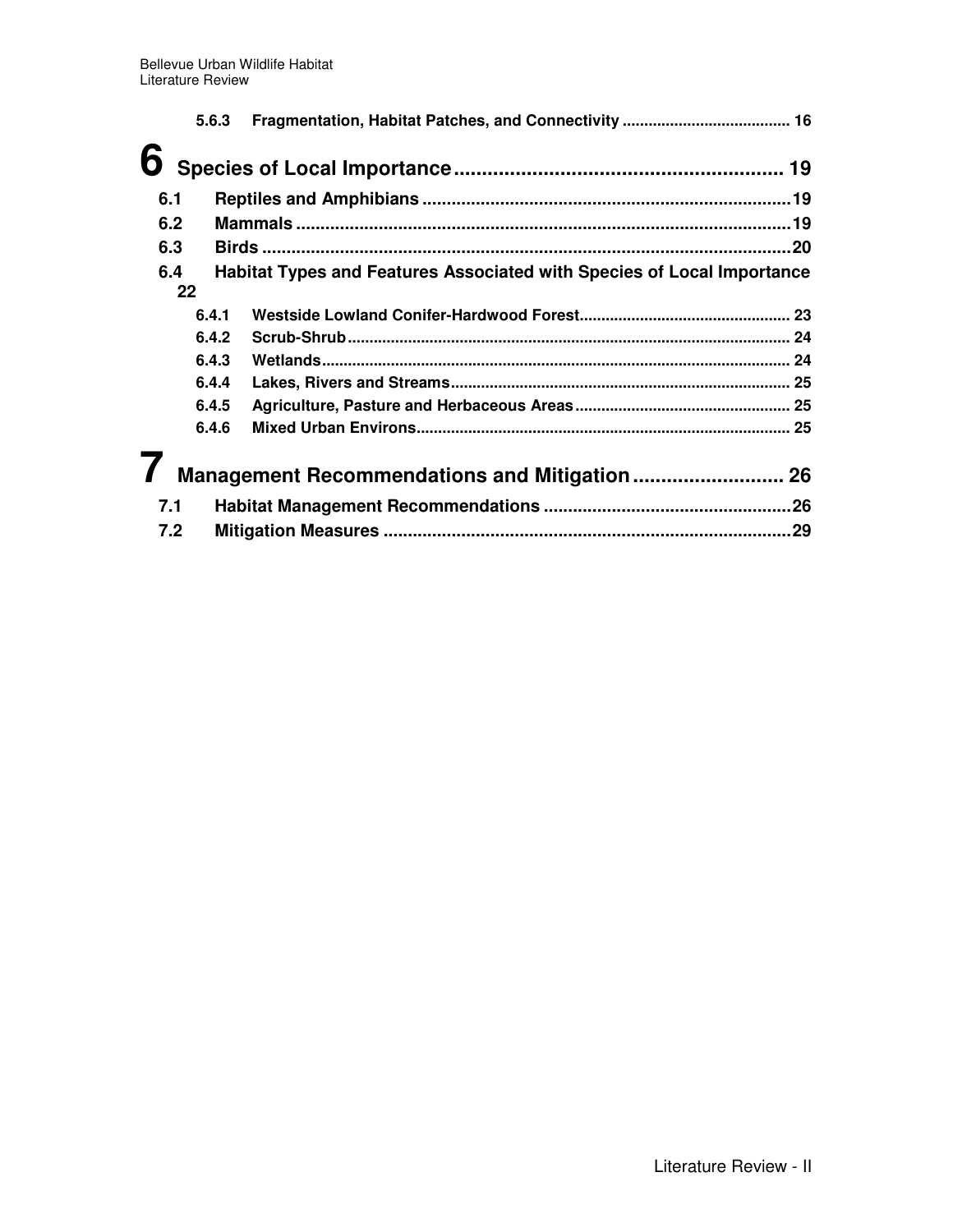# **L I T E R AT U R E R E V I E W**

BELLEVUE URBAN WILDLIFE HABITAT

# **EXECUTIVE SUMMARY**

The City of Bellevue seeks to address the presence, function and value of habitat within its limits. Wildlife use of urban habitat is a relatively new field of study, and presently no standard means of evaluating either wildlife use or the value of urban habitat is widely available. It is generally accepted and well documented that urbanization has a profound impact on wildlife and habitat. A comprehensive review of the scientific literature pertaining to the subject of urban habitat reveals a number of trends, collated and described in the following document. Particular attention is paid to the City of Bellevue's species of local importance, so designated because they are in danger of extirpation; they have special recreation, commercial, tribal or other value; and their continued existence in the City is dependent on protections that are not adequately addressed by other jurisdictions. Results of this literature review are used in support of a standardized means of assessing urban habitat value, the accompanying Functional Assessment Model.

# 2 INTRODUCTION

# **2.1 Wildlife Habitat in the Urban Environment**

As the United States grows in population and cities, suburbs, and rural areas support greater densities, natural wild areas become fewer and urban natural areas become increasingly valuable to both wildlife and humans. Recent scientific research has responded in kind, and a growing knowledge base confirms what is best captured in the summary: "All urban areas have the potential to contribute to conservation of wildlife diversity" (Marzluff and Rodewald 2008). In the Pacific Northwest, native habitat exists to varying extents within even the most densely developed areas. This document summarizes the best available science addressing the impacts of ongoing human development in urbanizing areas and the interactions among humans, wildlife, and urban natural environs.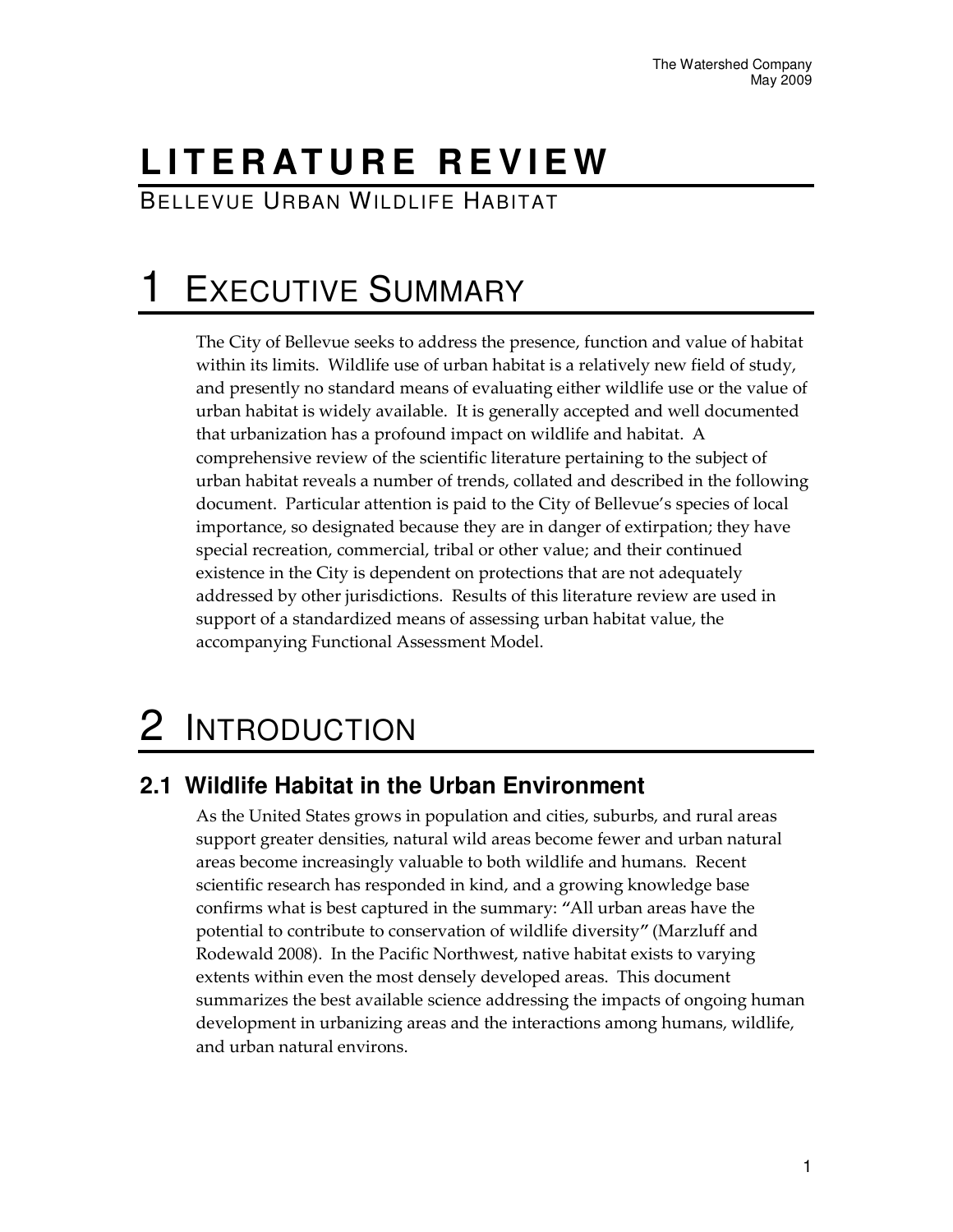## **2.2 Scientific Justifications for Urban Habitat Conservation**

Urbanization, the increase in human settlement density and associated intensification of land use, has a profound and lasting effect on the natural environment and wildlife habitat (McKinney 2002, Blair 2004, Marzluff 2005, Munns 2006), is a major cause of native species local extinctions (Czech et al. 2000), and is likely to become the primary cause of extinctions in the coming century (Marzluff et al. 2001a).

Cities are typically located along rivers, on coastlines, or near large bodies of water. The associated floodplains and riparian systems make up a relatively small percentage of land cover in the western United States, yet they provide habitat for rich wildlife communities (Knopf et al. 1988), which in turn provide a source for urban habitat patches or reserves. Consequently, urban areas can support rich wildlife communities. In fact, species richness peaks for some groups, including songbirds, at an intermediate level of development (Blair 1999, Marzluff 2005).

Protected wild areas alone cannot be depended on to conserve wildlife species. Impacts from catastrophic events, environmental changes, and evolutionary processes (genetic drift, inbreeding, colonization) can be magnified when a taxonomic group or unit is confined to a specific area, and no one area or group of areas is likely to support the biological processes necessary to maintain biodiversity over a range of geographic scales (Shaughnessy and O'Neil 2001). As well, typological approaches to taxonomy or the use of indicators present the risk that evolutionary potential will be lost when depending on reserves for preservation (Rojas 2007). Urban habitat is a vital link in the process of wildlife conservation in the U.S.

## **2.3 Social Justifications for Urban Habitat Conservation**

The U.S. Census Bureau (2005) reports a 6% increase in metropolitan areas between 2000 and 2005, compared to a 3% increase in areas containing fewer and less dense urban clusters and a 1% increase in rural areas. By 2005, 54% of the U.S. population lived in urban areas of one million or more people, and in the western U.S., 90% of residents resided in metropolitan areas. Residents of urban and suburban areas place a higher value on conservation than rural residents (Kellert 1996, Conover and Conover 1997), and in particular, non-pest and less common species may be appreciated to a greater extent than common or pest species (Clergeau et al. 2001). Residents of metropolitan areas in the U.S. show a willingness to spend money and time on wildlife management, both to prevent and solve damage problems and to encourage the presence of wildlife around their homes (Conover 1997). This is evident in the preference of individuals, families, and businesses to locate in cities with abundant natural areas (Kellert 1996).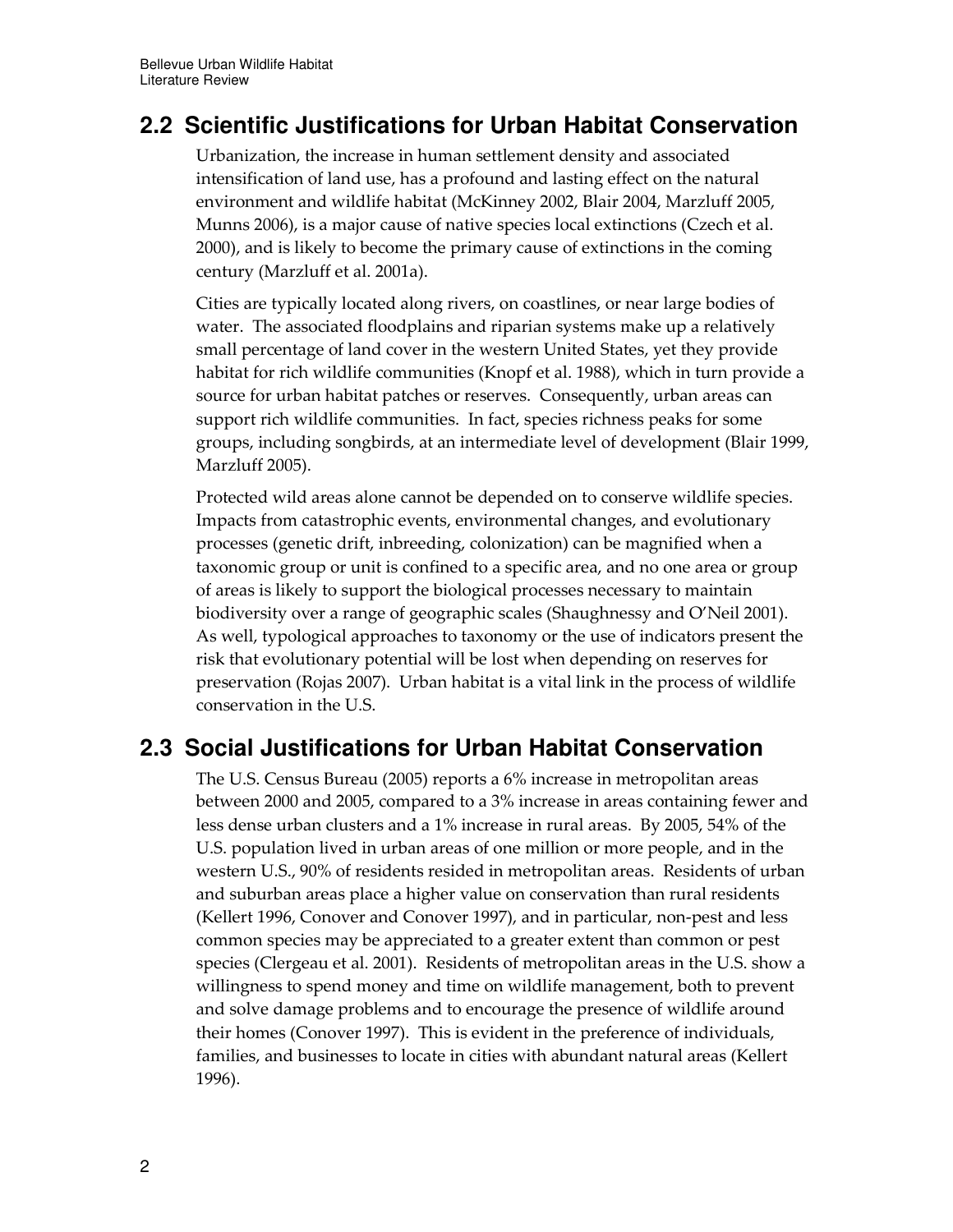Evidence that natural areas have more than a simple aesthetic appeal has some physiological and psychological basis (Hartig 1993). Health benefits, including recovery from mental fatigue and stress, may be derived from exposure to a small natural area such as a backyard garden (Kaplan and Kaplan 1989, Ulrich et al. 1991).

Broad public support of programs promoting or mandating conservation is essential to the implementation of conservation initiatives or regulations. Conservation of urban wildlife habitat provides economic, educational, environmental and personal enrichment benefits to urban dwellers. Urbanization without subsequent preservation of natural areas leads to fewer wildlife-human interactions in cities, where residents tend to encounter biological uniformity in their daily lives (Miller 2005), and as a result diminishes the benefits derived from urban natural areas. Although the economic costs of conservation are likely to be high in areas where property has high commercial and residential development value, the returns on conservation investments are also likely to be great because of the great potential for improvement to ecological function and aesthetic value (Wear et al. 2004).

More than two decades of literature document the value that humans place on wildlife and the natural environment in general (Johnson 1988, Stern et al. 1995, Manfred 2008). Couple this with the actual and potential benefits of natural areas to city-bound humans, and it becomes clear that urban conservation is vital to both wildlife and people.

# **DEFINITIONS**

### **3.1 Habitat**

The City of Bellevue defines habitat as "the place, including physical and biotic conditions, where a plant or animal usually occurs and is fundamentally linked to the distribution and abundance of species" (Land Use Code [LUC] 20.50.024H). The LUC goes on to state that a species may use a habitat or a structural component of the habitat for all or part of its lifecycle, and may adapt to use various habitats. The definition considers that habitat is scale-dependent and refers to a large geographic area, a species' homerange, a local setting, or a site-specific feature.

Habitat may perform a specific function for a species or multiple species. It may refer to breeding-season range, migration support areas, breeding sites, or travel corridors. Habitats of particular concern in the City of Bellevue are those that occur in limited amounts and are highly vulnerable to disturbance or alteration. Rare and vulnerable habitats include mature native lowland forest, cliffs and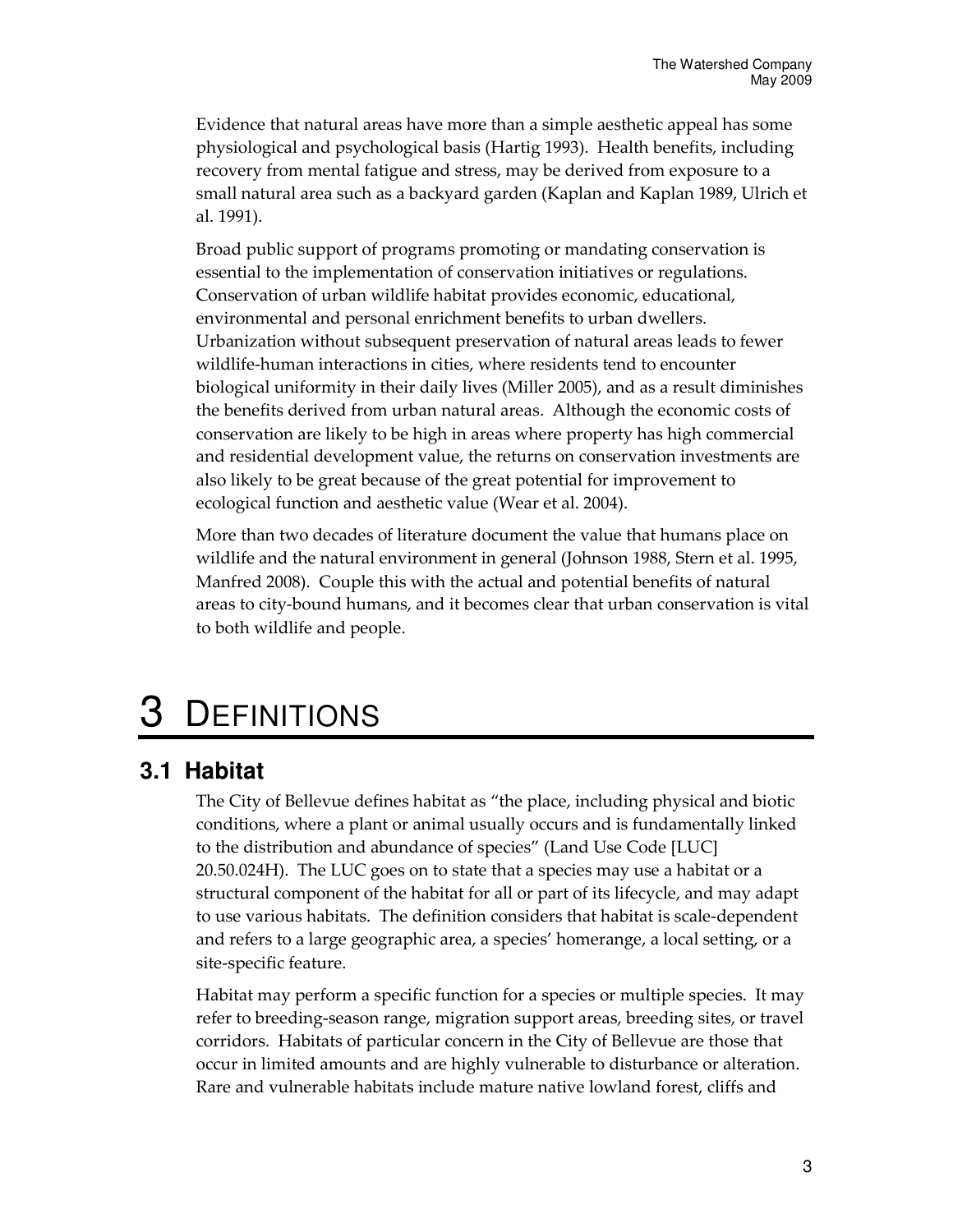caves, snag-rich areas, riparian corridors, heron rookeries, and regulatory critical areas (e.g., streams or wetlands).

Habitat in the urban environment includes both natural and man-made elements. As is the case for all habitat, it is any feature or setting from which a species or individual animal could derive some use or benefit during all or part of its lifecycle. Urban habitat is often isolated, fragmented and degraded, with disrupted water flow and nutrient cycling due to pavement and structures. Cities are commonly accompanied by sprawl, wherein expanses of native vegetation are replaced by highly interspersed exotic ground cover, pavement, roads, and other development (Marzluff 2001). Urban habitat excludes, by definition, some of this area because it does not support wildlife use at any time. Urban habitat may, however, include buildings, gardens, lawns, right-of-ways, invasive vegetation infestations, utility wires and structures, rockeries, and other artificial features. As well, even small patches of native vegetation in an urban setting are potential wildlife habitat. Thus, any vegetated area and all natural and manmade features that may be used by wildlife should be considered potential wildlife habitat. Most properties in the City of Bellevue, with the exception of those in the downtown core that lack a substantial landscaping component or pervious surface, can be expected to contain some habitat.

### **3.2 Habitat Feature**

Habitat features are natural or man-made characteristics of the environment serving a particular use to an animal or species. The term has some overlap with both habitat and habitat type, as features may include ponds, streams, wetlands, or other generally larger-scale part of the landscape, but more often refers to a single structure or character. Habitat features frequently are nest and den sites, prey concentration areas, year-round water sources, and foraging perches. Common habitat features are large snags, downed wood, cliffs, steep banks, vernal pools, caves, brush or rock piles, burrows, and isolated or small stands of mature conifers. In urban habitat, features commonly include man-made structures such as telephone poles and wires, abandoned buildings, eaves, chimneys, bridges, and ledges.

### **3.3 Habitat Type**

The phrase habitat type refers to the "place where an animal or plant lives and which is characterized by a dominant plant form or physical characteristic. A 'Habitat Type' is based on actual conditions and consequently can be mapped, and is assumed to contain all the essential needs for a species' maintenance and viability. Habitat Types are not species-specific because they are based on the similarity of many wildlife species using a suite of vegetation types" (LUC 20.50.024H). In short, habitat types are groups of vegetation types that form land cover, or land use cover types that are not vegetative (O'Neil and Johnson 2001).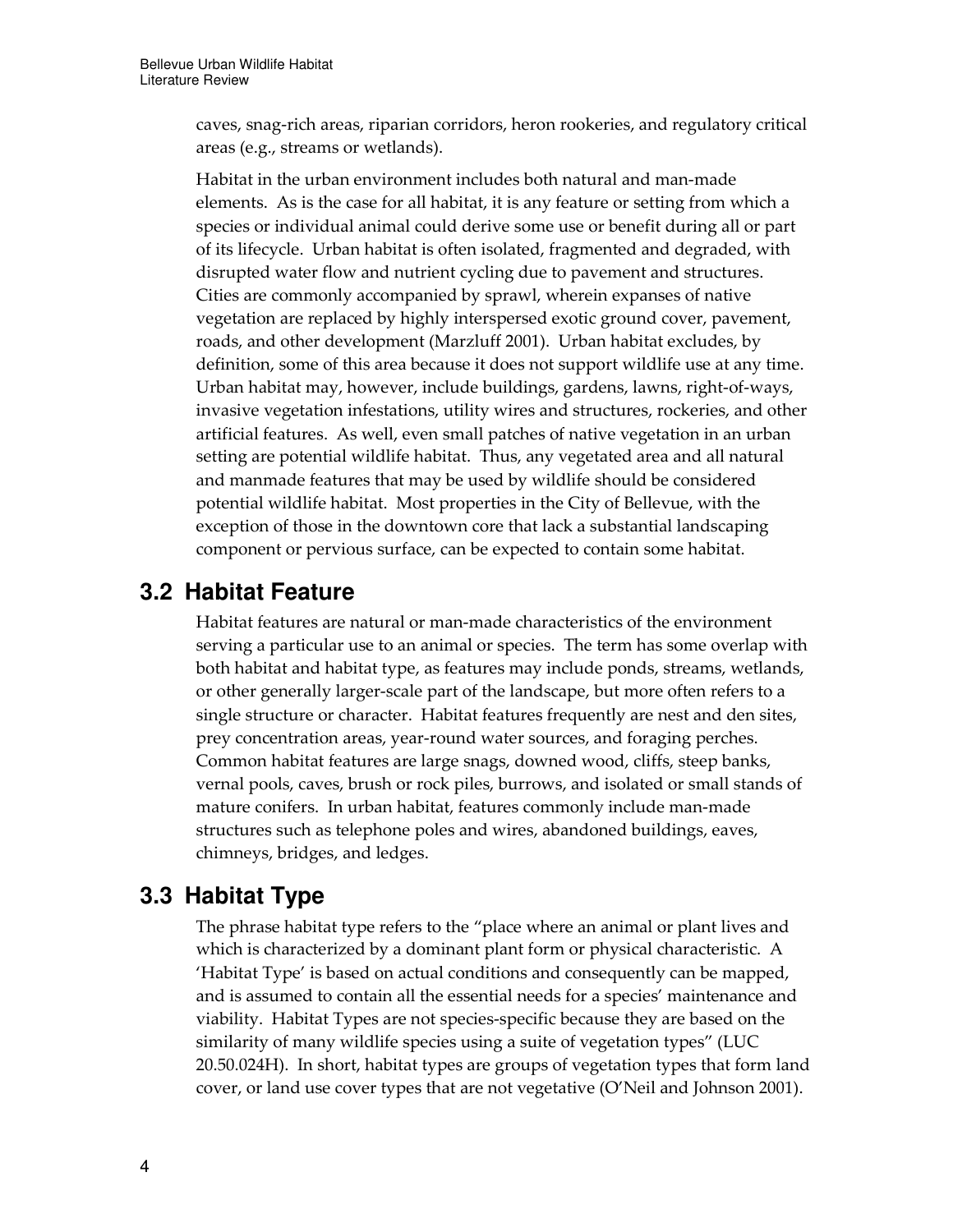## **3.4 Urbanization**

Urbanization is the process describing the increase in human settlement density and associated intensification in land use (Marzluff 2001). Further, it is accompanied by an increase in *per capita* energy consumption and results in systems that depend largely on outside rather than local natural resources (McDonnell and Picket 1990).

## **3.5 Landscape Terms**

A number of studies define the following landscape terms very specifically, using minimum and maximum percentages of vegetative cover, impervious surface, parks, and other land features. In general, the following terms are drawn from studies of wildlife responses to human-influenced landscapes, though they are somewhat broadly redefined herein. The looser definitions are needed so that the terms can be used to refer to a range of studies that each might define the terms with slight differences.

### **3.5.1 Urban**

In this document, urban landscapes are areas where commercial, industrial, or dense residential land uses dominate. Following Donnelly and Marzluff (2004), impervious surface makes up the majority of land cover, although the minimum 60% employed in the aforementioned study may vary somewhat. Green space is minimal in this designation, similar to the 20% or less specified by Marzluff et al. (2001b). It is generally confined to small city parks and residential and commercial landscaping.

### **3.5.2 Suburban**

Suburban landscapes are dominated by single-family homes on residentially zoned lots. Percent cover by impervious and treed surface loosely follows Donnelly and Marzluff's (2004) 20-60% and 25% or greater, respectively, for their "urban forest" designation. Green space is largely composed of parks, riparian corridors, residential landscapes, and critical areas and their buffers.

### **3.5.3 Exurban**

Exurban landscapes include areas that are less than 20% impervious surface and more than 70% trees (Donnelly and Marzluff 2004). Non-treed pervious surface makes up 15% or less. Development is low density, roughly 6 to 25 homes/km<sup>2</sup> (Hansen et al. 2005).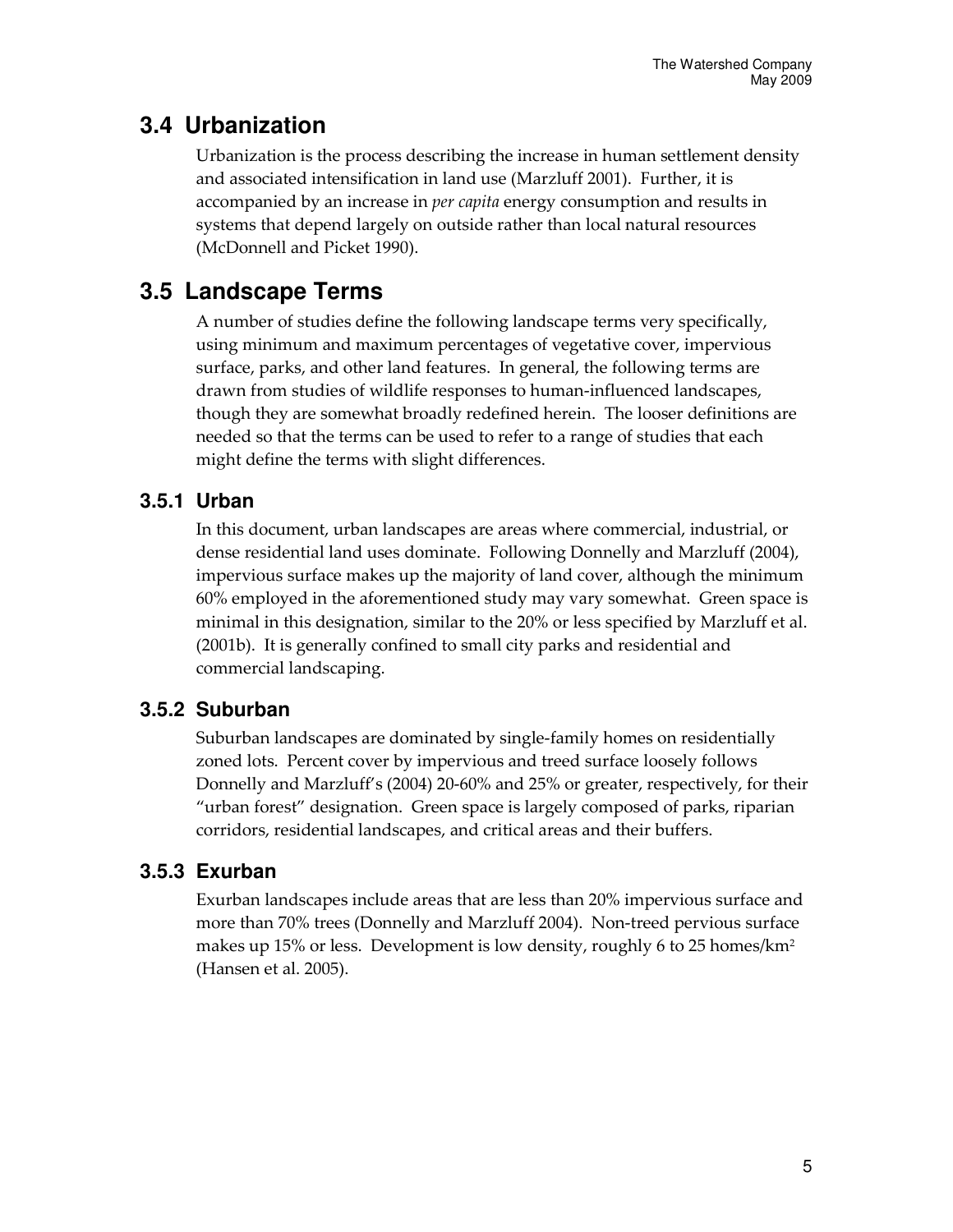# 4 EFFECTS OF URBANIZATION ON HABITAT

As human-induced impacts on the natural world become increasingly evident, and as public interest and concern about these impacts grow, science has focused on the measurable effects of urbanization on wildlife and habitat. Recent work addresses changes in and loss of native habitat, and how animal populations and communities change in response. Emerging trends indicate repeatable and predictable changes to wildlife and illustrate the need to address habitat in development planning.

### **4.1 Vegetation Changes in Urbanizing Environs**

Many of the habitat changes that occur with urban development are predictable. Indeed, tree cover reduction is often a defining part of the term urbanization. As buildings and paved surfaces increase, remaining vegetation tends to be maintained. However, as land use transforms along a gradient from wild to urban, a peak in species richness in many taxa, including plants, occurs at intermediate development levels. This peak is likely the result of habitat heterogeneity as components of remaining native habitat are interspersed with varying degrees of human disturbance, which may include artificial feeding, fruiting plants, and garbage (McKinney 2002). The end result, however, is reduced vegetative richness and diversity at the urban core.

Land use changes from contiguous forest to single-family housing on Seattle's fringe resulted in significant declines in native tree and forb diversity as forest was lost in the last quarter of the 20<sup>th</sup> century (Robinson et al. 2005). Native shrub diversity also showed a downward trend. In this and other studies (Blair 1996, 2001; McKinney 2002), exotic ground cover vegetation increased significantly with development, and this in turn served to simplify and degrade ground cover (Reichard and White 2001), which can impact nest site selection and foraging availability. Both the number and proportion of non-native plant species changed from a few percent or less in rural areas to more than 50% at the urban core in the Midwestern U.S. (Whitney 1985). As the urbanization gradient progresses, the rate at which natural vegetation is lost increases (McKinney 2002). The replacement of native species by common non-native weeds presents the danger of habitat homogenization (Blair 2001). As well, vegetative structural diversity can be expected to decrease as forest is lost, although urbanization in former grasslands can actually increase structural diversity (Marzluff 2001). Scientists in the Pacific Northwest and elsewhere have investigated the impacts of these vegetation changes. These vegetation alterations have been shown to drive changes in animal populations and communities (see Section 5).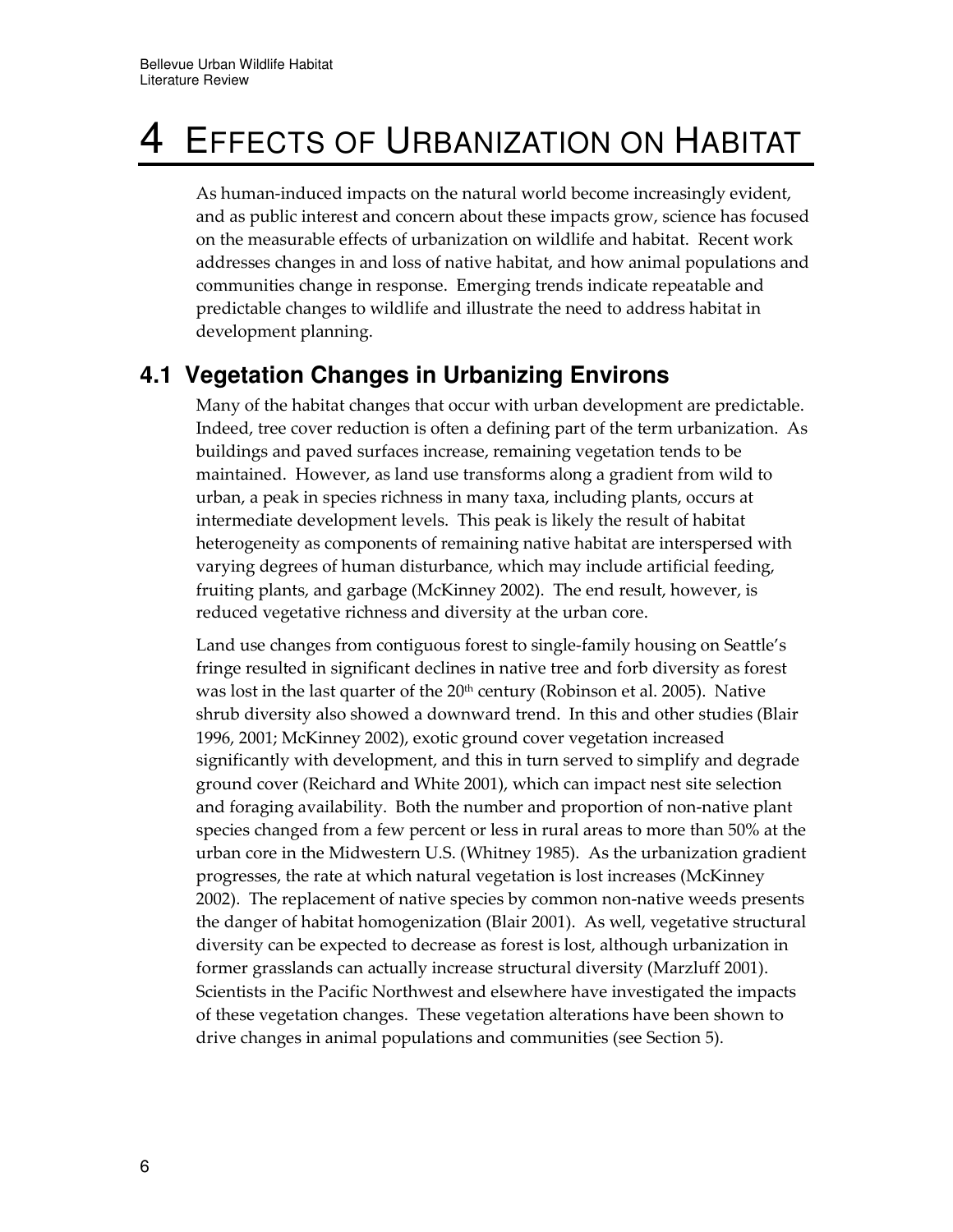## **4.2 Fragmentation and Connectivity**

A major effect of urbanization at both local and landscape levels is habitat fragmentation and loss of connectivity. As structures, roads, yards, and other man-made features perforate the landscape, remaining habitat becomes isolated in patches or fragmented, often to the detriment of wildlife (Marzluff and Ewing 2001). Isolated habitat fragments tend towards degradation and the establishment of non-native habitat (Marzluff 2001). Water flow is obstructed or redirected, nutrient cycling is disrupted, and ecological function may be interrupted or altered. Many wildlife taxa are impacted by fragmentation, as presented in the following sections.

# **4.3 Other Alterations**

### **4.3.1 Ecological Processes**

Human settlement and the development of urban areas impact a number of ecological processes. The alteration of natural fire regimes, including the nearexclusion of fires in developed parts of the arid west, has allowed woody plants to invade native grasslands (Coppedge et al. 2001). On the other hand, controlled burns and increased anthropogenic fire frequencies in developed areas can alter forest structure; promote invasion of non-native vegetation (Keeley 2004); and truncate natural succession, maintaining land in early seral stages (Keeley 2002).

Altered flood regimes, increased and redirected stormwater flow, and changes in stream volumes and locations are all incurred with the construction and development of towns and cities. Subsequent changes in riparian and floodplain vegetation can change vegetative composition and structure in urban habitat. These areas are of particular importance because they tend to support rich wildlife communities (Knopf et al. 1988). Habitat degradation is just one of the impacts of stormwater sediment and pollution (Anthony et al. 1993, 1994), which result from increased impervious surface (NRDC 1999).

Other ecological processes that are impacted by urbanization strongly influence wildlife communities. Habitat changes that occur with urbanization and ongoing development have been shown to alter predator-prey relationships (George 1974, Wilcove 1985, Crooks and Soulé 1999, Marzluff 2001) and brood parasitism (Donnelly and Marzluff 2004). The spread of disease to wildlife resulting from human settlement threatens both biodiversity and people (Daszak et al. 2000). The growing body of research on climate change shows impacts of urbanization at all scales, from local to global (Sax and Gaines 2002).

### **4.3.2 Direct Human Disturbance**

Finally, habitat disturbance by humans results from the influx of people to both rural areas and existing settlements. Noise, vehicular and foot traffic, litter and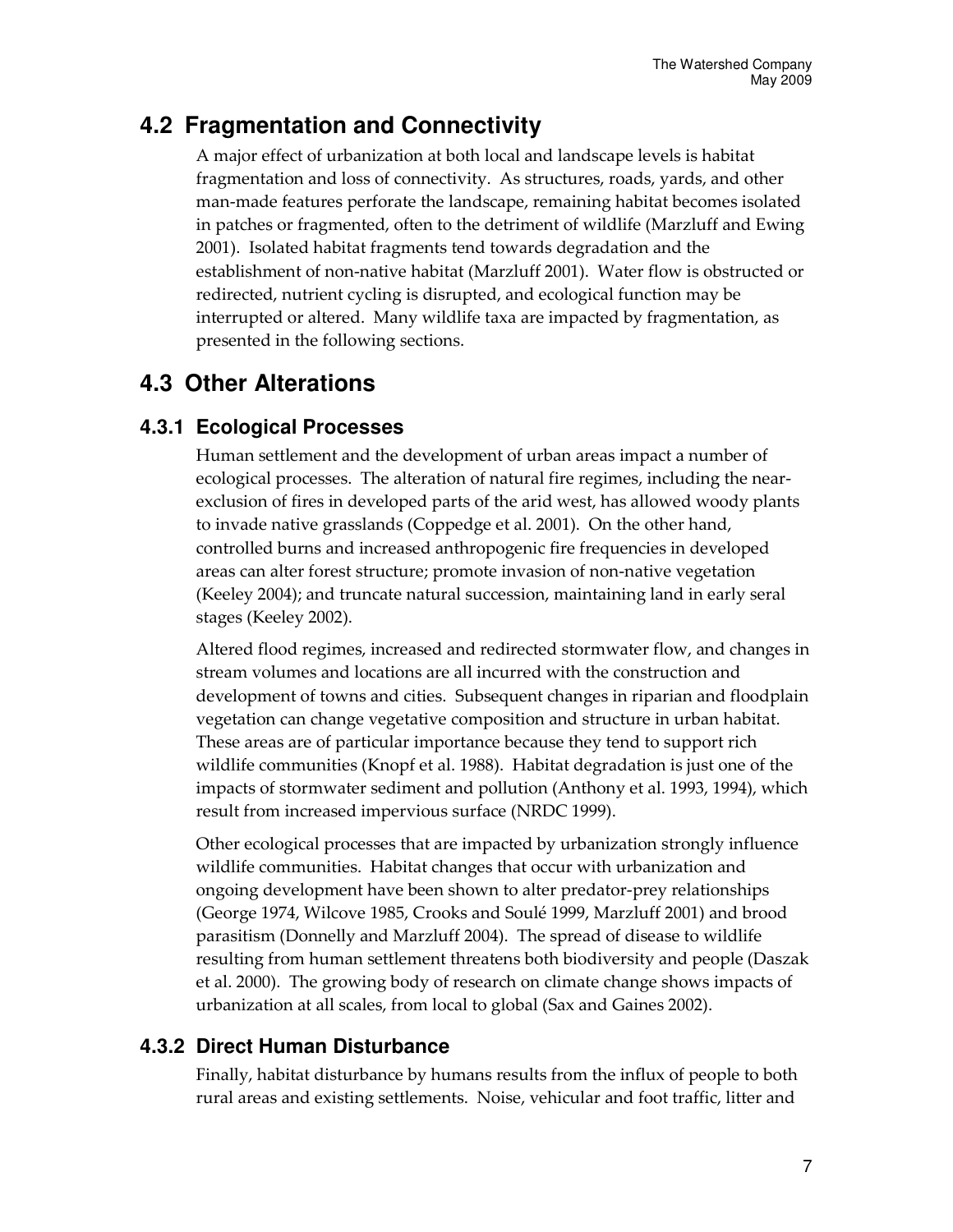pollution, lighting, and pets all impact habitat to some extent. The following sections describe how subsequent habitat changes affect wildlife.

### **4.3.3 The Rural-Urban Gradient**

The human-influenced landscape does not occur in discrete units, but in a gradient from least- to most-developed. Physical changes along the rural-urban gradient move toward increases in road and population density, air and soil pollution, ambient temperature, average annual rainfall, soil compaction and alkalinity, impervious surface, and imports of energy and materials (McKinney 2002).

# 5 WILDLIFE RESPONSE TO URBANIZATION

Extinction of wildlife species results from either land use change itself, or new selective pressures that are a result of land use changes. The vegetation and disturbance impacts described in the preceding sections are the direct evidence of land use change. Selective pressures include modification of climate, changes in predator pressure and competitor communities, and introduction of disease. At a local scale, species diversity has greatly decreased in anthropogenic settings from pre-settlement conditions in the U.S. At this local scale, species diversity is strongly affected by biological and physical interactions, compared to the process of speciation at work on a global scale. Impacts to evenness are even more important at the local scale because distribution of abundances plays a role in possible outcomes regarding wildlife community changes (Sax and Gaines 2003). Thus, these interactions are extremely important on the local scale.

### **5.1 Trends in Wildlife Responses to Urbanization**

Several trends, as well as some opposing findings, emerge from reviews of the literature (Marzluff 2001, McKinney 2002) regarding the general impacts of urbanization on wildlife. Land use by humans had an overall negative effect on biodiversity, attributed to direct habitat conversion. Lower species diversity was observed at urban cores compared to rural areas, and this held true over several plant and animal taxa. When measured along a gradient, some species responded linearly, decreasing in richness and other parameters as development increased. In contrast, non-native plant and animal species richness and population density increased with increasing urbanization. A number of groups showed non-linear declines in urban areas, with a peak in richness in moderately developed landscapes.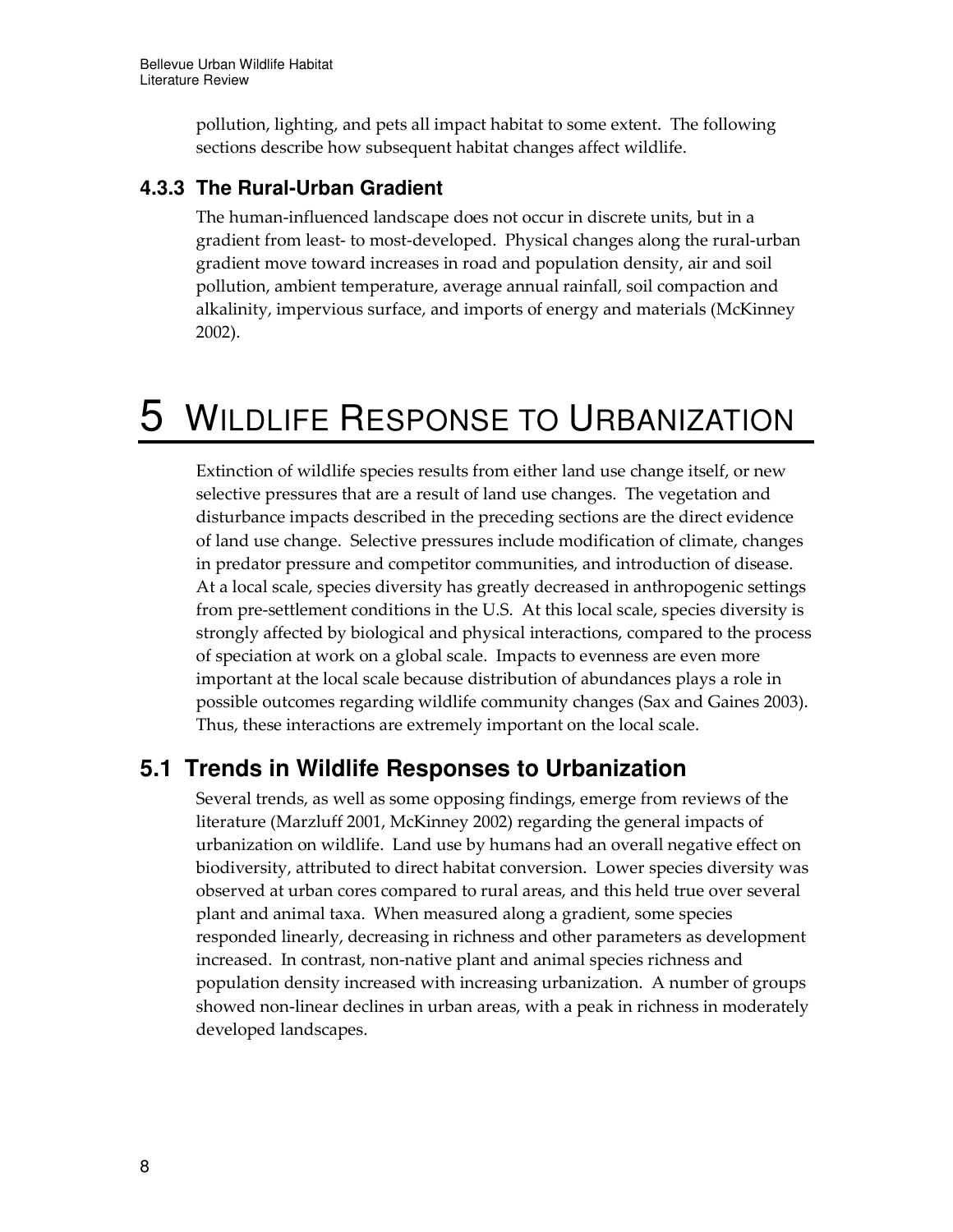### **5.2 Habitat Availability, Stand Age, and Vegetative Characteristics**

Loss of species richness in urban cores has been attributed to reduction in available habitat, measured as number of plants or area covered by plants, particularly in earlier works. Richness of birds (Shugart et al. 1975, Goldstein et al. 1986), mammals, and herpetiles (Dickman 1987) has been correlated with amount of available plant cover. On small study areas, such as urban reserves, wildlife-habitat dynamics are also influenced by factors like juxtaposition of landscape features; locations of structures, roads, and other development; availability of adjacent habitat; presence of corridors; and other landscape-level characteristics. Recently, the role of habitat fragmentation and habitat patch size has been investigated, and more detailed attention is paid to these phenomena in this report (5.6.3).

Stand age and the length of time since development occurred affected bird communities in the Seattle area. The age of suburban sub-divisions played a role in the response of bird richness, which continued to decrease for up to 80 years post-development. Loss was greatest when forest cover declined throughout the period, but still continued, somewhat less extensively, when forested area was stable over time. Species richness decreases with subdivision age were due to losses of typical forest bird species and, over time, those species that colonize the habitats typical of new subdivisions (openings, grasslands, ponds, and deciduous forest) (Marzluff 2005).

The observed increase in non-native plants with urbanization is noted in the preceding section. Such vegetation alterations have been observed to act as mechanisms by which wildlife community changes occur. Nelson and Nelson (2001) demonstrated differences in bird and butterfly species richness and butterfly abundance between natural areas with native trees and shrubs compared to lawn areas. Increased non-native vegetative cover was one of several factors that simultaneously led to reductions in the number and quality of urban songbird nest sites in several studies, and exotic shrub cover accounted for the effects of urbanization on the risk of nest predation (Marzluff 2001). Exotic ground and shrub cover was locally associated with a decrease in forest bird species and an increase in synanthropic species in the Seattle area, although whether these changes were also the result of other concurrent effects of other urbanization characteristics was unclear (Donnelly and Marzluff 2004). Ironically, dispersal of non-native plant species may be facilitated by birds in the urban landscape, leading to the propagation of discrete infestations (Reichard et al. 2001).

Local level vegetative features have a predictive value in bird species richness. Fruit-bearing shrubs, large conifers, and streams were associated with the presence of several "sensitive" species in a study of urban bird population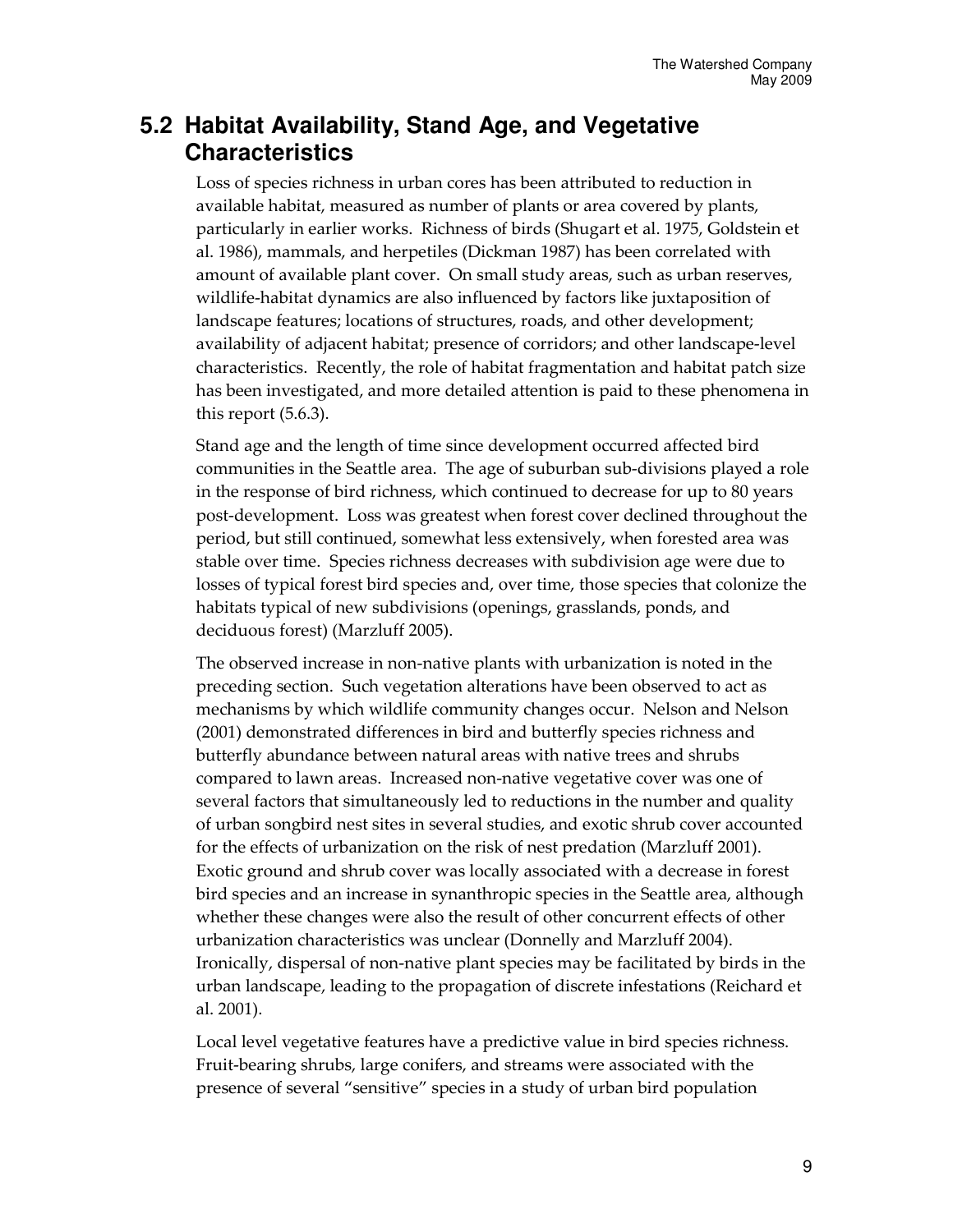indicators. While shrub and ground nesters were most accurately predicted by landscape level features, both large- and small-scale vegetative features had impacts (Melles et al. 2003).

### **5.3 Synanthropic Species, Non-native Wildlife, and Anthropomorphic Effects**

Promotion of non-native species by urbanization has been demonstrated in animals as well as plants. In a summary of the existing literature, Marzluff (2001) reported that human-driven land use cover changes that occur with urbanization have generally resulted in increases in non-native bird species, increases in species that nest in human structures, increased nest predation, and decreases in forest-interior and ground-nesting species. In many cases, density increased, but decreases in richness and evenness accompanied the increase. Factors favoring increases were primarily increased food, and less importantly, fewer predators, less persecution by humans, and habitat enhancement. Factors that drove declines were decreased available habitat, reduced habitat patch size, increased edge habitat, increased non-native vegetation, decreased vegetative complexity, and increased nest predation. In many cases, relationships were non-linear, with density and richness peaking at intermediate levels of disturbance. This phenomenon often was the result of varying levels of adaptability of species to disturbance. Several studies investigated the changes in wildlife communities by categorizing species based on their ability to adapt to urbanizing conditions.

Bird and mammal studies show that species have different ways of adapting to drastic changes with urbanization. Urban avoiders, in roughly decreasing order of sensitivity, are rare species with low reproductive rates, large mammals, oldgrowth and mature forest species, insectivorous tree foragers, neotropical migrant birds, and ground-nesting birds (McKinney 2002). These species and guilds are the first to be excluded from urbanizing areas. Many large mammals, and predators in particular, were of course lost to development during the original settlement of the U.S. Blair (1996) noted the loss of native insectivorous birds from built areas in California. Donnelly and Marzluff (2004) reported a similar tendency for some neotropical migrant birds species and native forest species to decline in smaller forested areas.

Species and guilds that are able to adapt to human-induced changes include edge species, omnivores, ground-foragers, seed-eaters, aerial sweepers, tree/shrub/cavity nesters, burrowing mammals, and human food eaters. These "urban adapters" benefit from the interspersion of habitats that residential development often results in, including edges created where open areas or maintained properties meet native forest (Adams 1994). They are able to utilize native resources as well as foods that are available as a result of human presence. These include intentionally provided bird foods, seed- and fruit-producing landscape plants, and garbage. Aerial insectivores probably take advantage of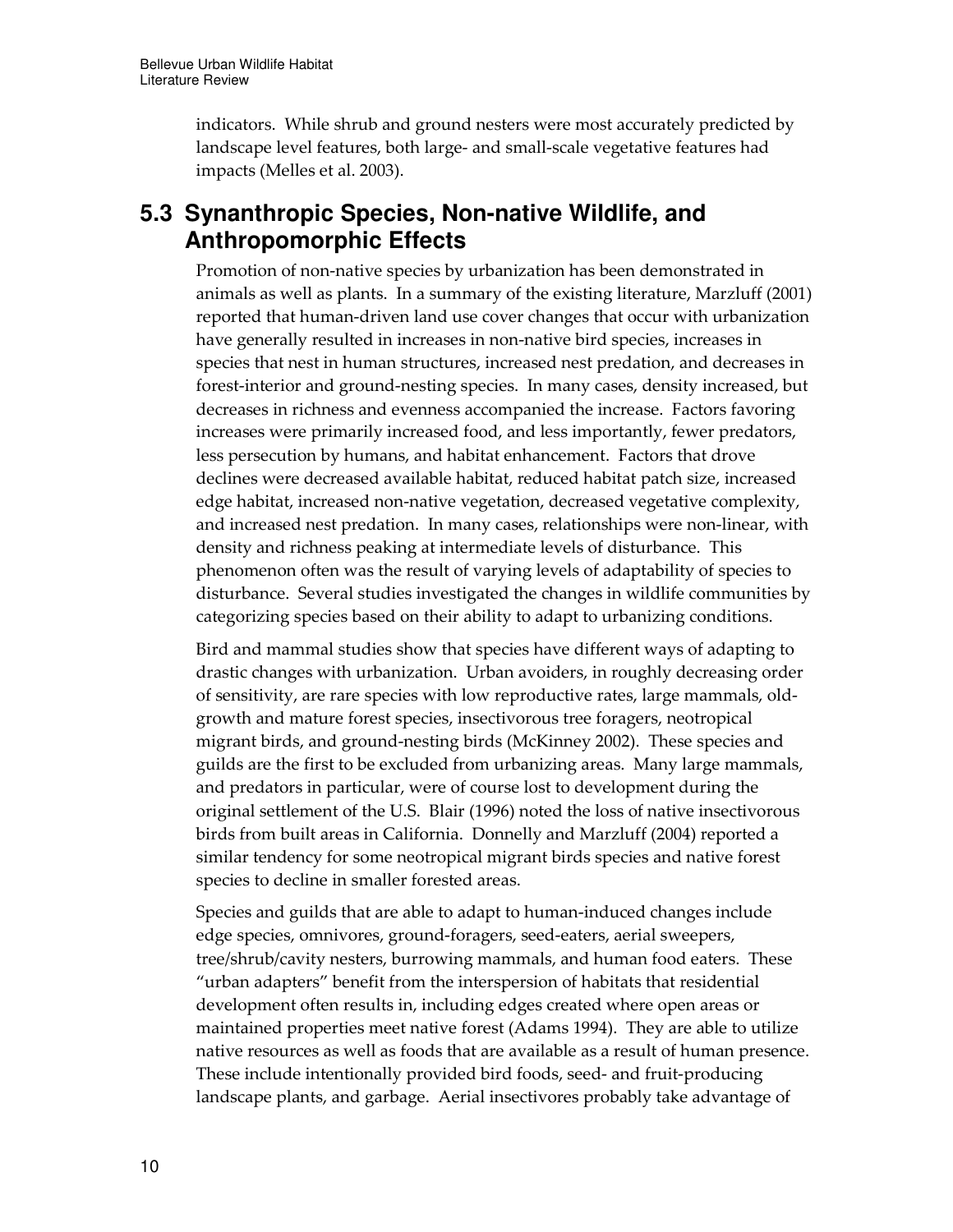open areas and artificial lights that attract insects; seed-eaters benefit from both landscape plants and birdfeeders; and omnivores, corvids in particular, seem able to exploit garbage sources (McKinney 2002). Species, including some swallows and wrens, that are able to nest in man-made structures find an abundance of nest sites in urban habitat. The availability of human-introduced resources is one of the reasons that abundances of urban-adapters tend to be higher than found in natural situations (Adams 1994, Marzluff 2001).

Because most common mammals lack the mobility of birds, they may not adapt as well to the built environment. Still, some species are able to adapt to urban conditions. Burrowing mammals, such as moles and groundhogs, readily nest beneath lawns. Many squirrel species benefit from birdfeeders and ornamental fruit-producing trees. Eastern chipmunk, red squirrel, and meadow vole all have shown a tolerance for human development (Racey and Euler 1982). Raccoons, skunks and opossums readily inhabit yards, provided some forest cover exists in the vicinity (McKinney 2002), and increases in numbers along the rural-urban gradient have been observed (Odell and Knight 2001).

Finally, some species thrive in developed conditions because of their ability to exploit urban resources. These species may be completely or near completely dependent on these resources (McKinney 2002). These species may be responding to the creeping homogeneity of the developed U.S. (Blair 2001), resulting in similar bird communities comprising few species in high abundances. By far the three most common avian urban exploiters are rock dove, house sparrow, and European starling (Marzluff 2001). Mammalian exploiters are able to take advantage of garbage and shelter; familiar species are house mouse, Norway rat, and black rat. Of course, cockroaches and other insects can also be considered urban exploiters. As demonstrated by the species considered in this group, exploiters tend toward non-native species, which as a whole increase in species richness toward urban cores (McKinney 2002).

### **5.4 Reproduction, Predator-Prey Relationships, and Brood Parasitism**

Several studies have examined how urbanization can impact the reproductive habits and requirements of wildlife. Any disruption to or change in breeding habits and success is vital to species and populations. The long-term viability of a species can be reduced, and a species may cease to be self-sustaining if reproductive success is permanently impacted. This leads to local extinction. Donnelly and Marzluff (2004) found that small forest patches or reserves in urban and suburban areas produced few or, in the most urbanized cases, no successful nests of shrub-nesting birds. Nests had high predation rates, attributed largely to the low native shrub cover and high cover by exotic plant species. Depredation appeared to be primarily by rats. Instead of being directly due to urbanization, these results show that retained large forest patches within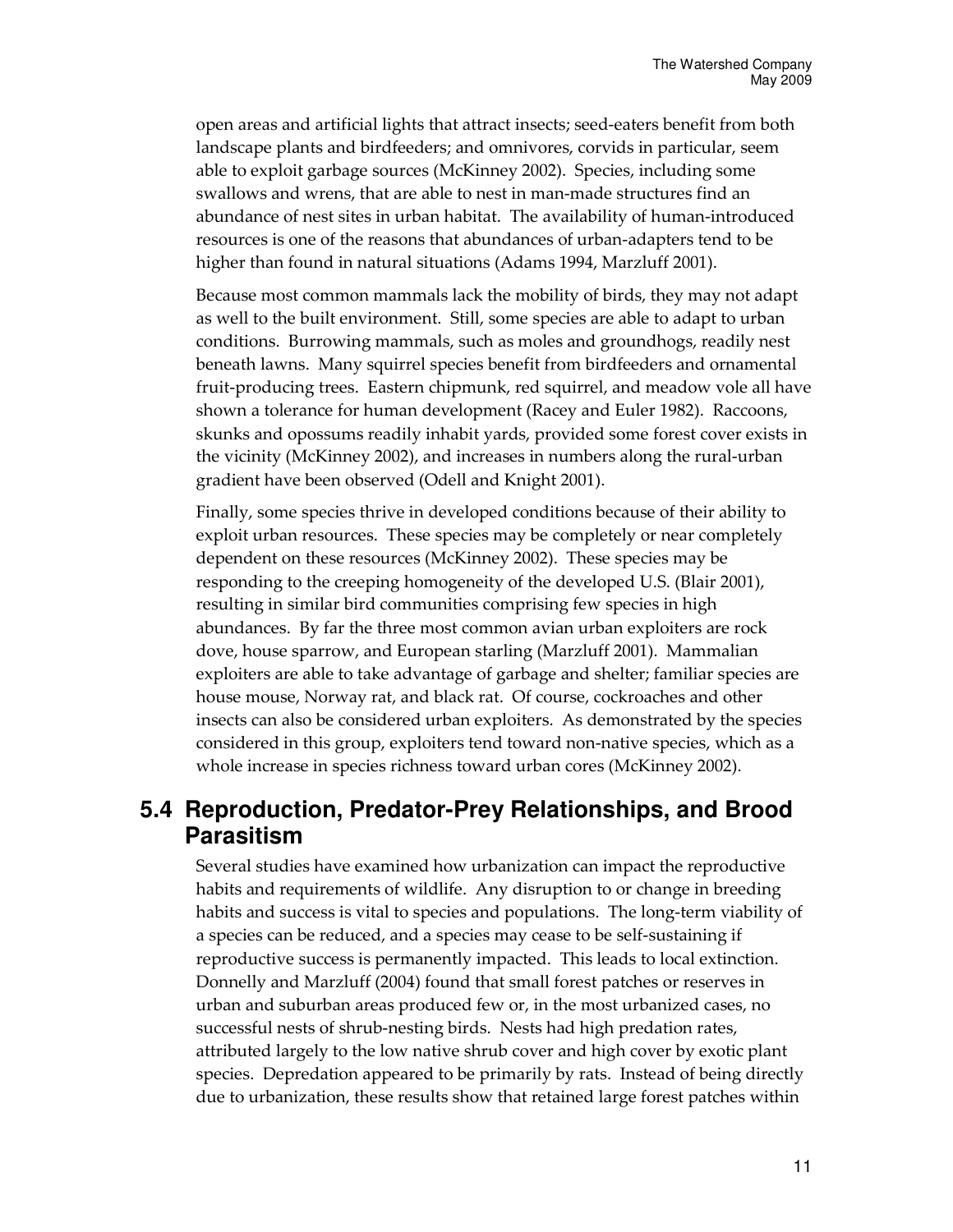urban areas have a greater positive effect on breeding birds than in rural areas. Other findings support this conclusion as well (Marzluff 2005, Blewett and Marzluff 2005).

Nest depredation phenomena in urban areas may be attributed to urbanization exerting pressure on predator-prey relationships. Increases in densities of opossums, raccoons, and domestic cats were detected with increasing urbanization in Tennessee, but no impact on bird nest depredation rates was observed (Haskell et al. 2001). Other studies suggest that predation increases with urbanization (Terborgh 1989) and in association with reduced vegetative structural complexity in managed and maintained developed areas (Jokimäki and Huhta 2000). The use of artificial nests and eggs rather than natural nests in some of the studies may be the greatest factor in this apparent discrepancy (Haskell et al. 2001).

Nesting success is also impacted by brood parasitism by brown-headed cowbirds. A relationship between increased parasitism of native songbirds by cowbirds and both residential development density and agriculture was demonstrated in Montana (Hansen et al. 1999), possibly as a result of supplemental food or decreased predator abundance (Hansen et al. 2005).

It is generally accepted that urbanization increases pet-bird interactions and can affect wild bird numbers (Stallcup 1991). Further, domestic cats may impact raptor hunting success rates in urban areas by reducing through predation the number of small mammals available (George 1974). In contrast, predator reduction in urban areas has also had a positive effect on bird populations (Marzluff 2001, Gering and Blair 2006).

# **5.5 Ecological Processes**

Humans impact a number of natural ecological processes when they settle land or increase development density. In the arid west and other parts of the U.S., for example, humans have excluded fire from developed areas to protect people and infrastructure. Depending on the habitat type in which exclusion takes place, it can result in truncated succession, an overabundance of early seral stages, vegetative compositional homogeneity, non-native species invasions and infestations, and/or reduced vegetative structural diversity. Wildlife communities can respond to these alterations. In Oklahoma, juniper invasion with decades of fire control changed populations of several songbird species, causing declines in some and increased abundance in others (Coppedge et al. 2001). Fire suppression can also result in more structurally diverse forest, although this has not consistently been demonstrated to lead to enhanced wildlife communities (Allen et al. 2006). Species-specific responses are commonly reported and can be either positive or negative.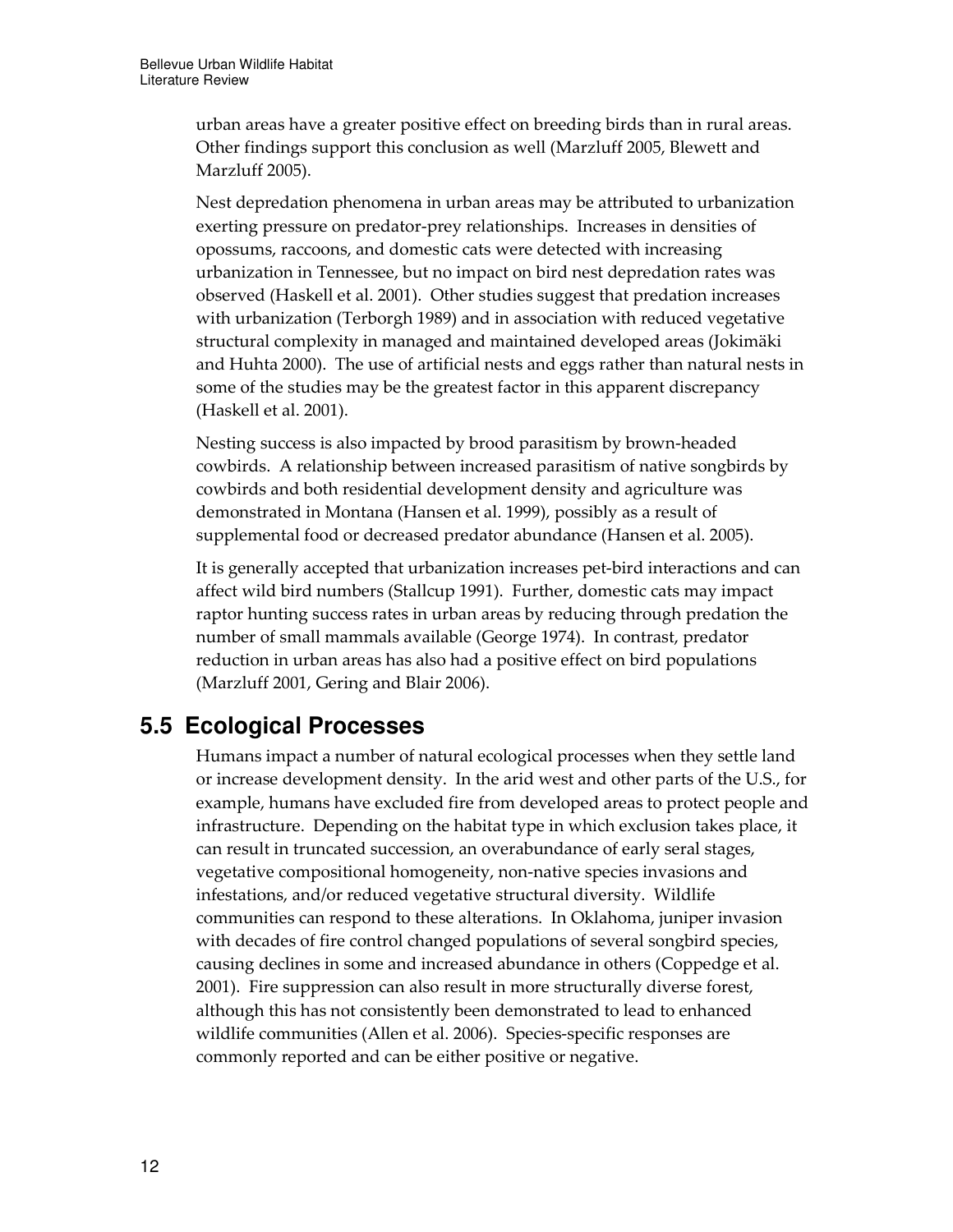Increases in impervious surface are a universal result of urbanization and ongoing development. This in turn may increase pollution and sedimentation in stormwater runoff, which typically lowers water quality in aquatic features, where it can impact biotic communities (Garrison and Wakeman 2000). Similar increases in nutrient load can impact the natural environment by promoting the growth of non-native species and lowering biotic diversity (Vitousek et al. 1997). The best-known example of direct impacts of pollution on wildlife is probably the effects of the organochlorine DDT on some bird species. Although banned in 1972, the substance was at least partly responsible for near-extirpation in bald eagles, peregrine falcons, and brown pelicans, and continues to impact populations in some areas (Anthony et al. 1993, 1994; Stokstad 2007).

Introduction and spread of infectious disease to wildlife has been precipitated and aggravated by human settlement. Evidence exists that congregations of birds at feeders encourage the spread of disease (Fischer et al. 1997). The transfer of disease from human-introduced animals, including pets (Daszak et al 2000), captive and feral animals (Reolke et al. 1993), and livestock (Cleaveland et al. 2003), to wildlife is also documented.

Direct human disturbances routinely disrupt wildlife in and near developed areas. Passive and active recreation (Fraser et al. 1985, Stalmaster and Keiser 1998) put varying degrees of pressure on birds and other wildlife. The presence of roads facilitates access and wildlife harassment in addition to road kill (Trombulak and Frissell 2000). The presence of humans along trails has been shown to impact adjacent use of habitat by birds (Miller et al. 1998).

## **5.6 Landscape Considerations**

Study at a fine scale is important for determining local-level factors affecting wildlife; however, the impacts of human settlement in developing areas and of ongoing urbanization in cities and towns cannot be fully understood without considering the greater landscape. Landscape-scale habitat configurations may be as important as habitat on the local scale, but are difficult to evaluate because of the complex urban mosaics encountered in early studies (Melles et al. 2003). Surrounding land uses and habitats may serve as wildlife species sources, provide travel corridors, influence vegetative communities, and otherwise affect natural patches within developed areas. Larger-scale analysis also allows measurement of population and community changes along a gradient, which inevitably occurs in "natural" development situations. Much of the literature cited throughout this document is the result of studies along rural-urban gradients. The following sections explore the impacts of the landscape-scale forces of fragmentation and patch size on habitat.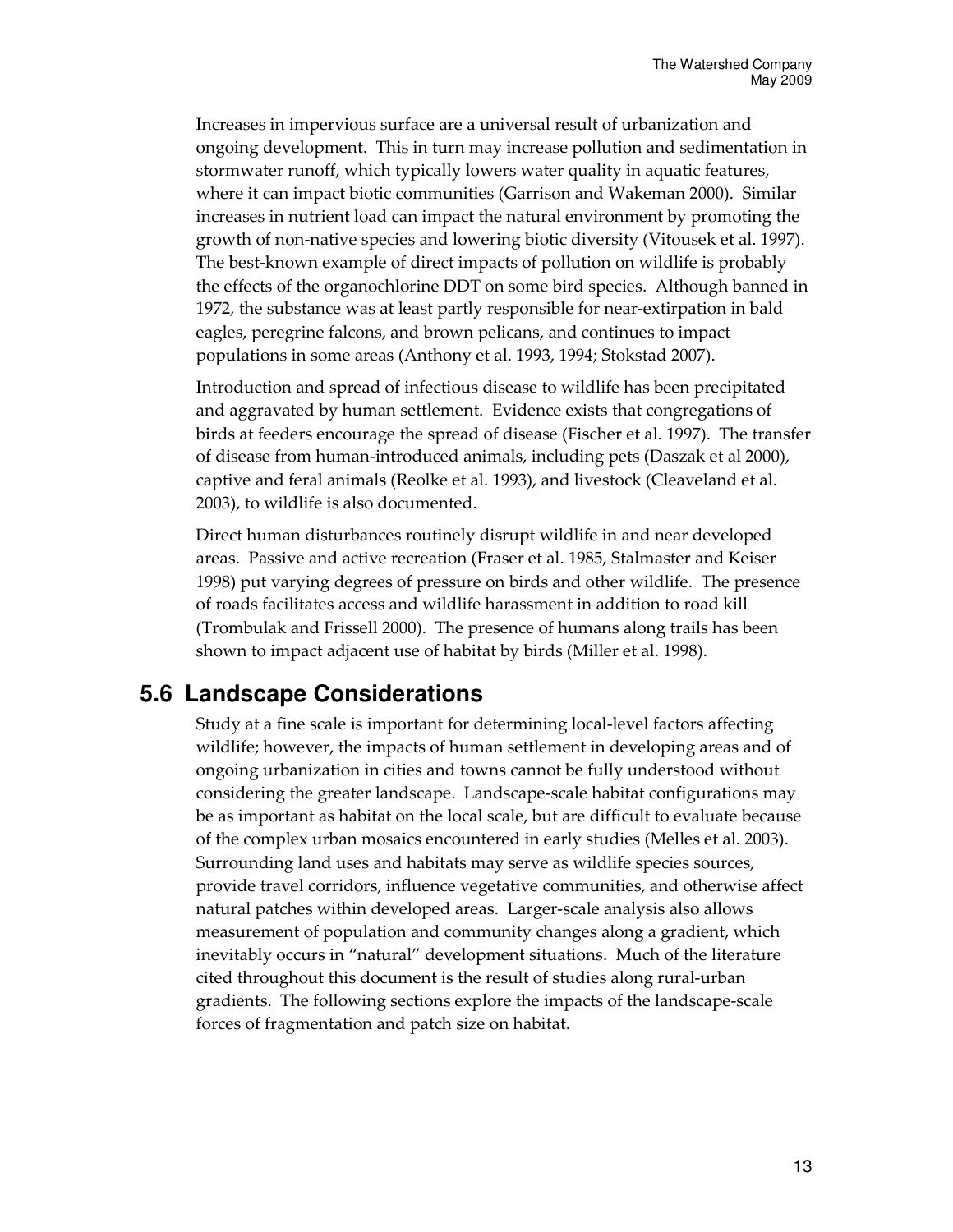### **5.6.1 The Rural-Urban Gradient**

Effects of interspersed developed land and green space on wildlife occurrence can be expected to work in both directions: species richness in highly developed areas may be influenced by communities supported in adjacent habitat patches, and areas of native habitat are certainly impacted by encroaching urbanization (from Melles et al. 2003). A body of work has attempted to decipher these effects by assessing wildlife communities along an urban-rural gradient.

Examples of non-linear responses of wildlife to urbanization are mentioned throughout this document. The rural-urban gradient can also be discussed as a landscape-level habitat feature, as it includes, by definition, several land uses (most commonly rural, suburban, and urban) that are recognized independently from one another. Some wildlife responses are best considered across these gradients.

Peaks in species richness over landscapes that include a gradient of ruralsuburban-urban development have been demonstrated in many animal taxa, including birds, mammals, butterflies, bees, ants and lizards (McKinney 2002). The explanation is often habitat heterogeneity, fruit and seeding plants found in suburban areas, bird feeders, garbage, and other supplemental resources. In contrast, Marzluff (2001) found progressively lower bird species richness in all settled areas compared to rural in 61% of studies he reviewed (i.e., a linear response along the rural-urban gradient), and the opposite or no demonstrable change in the remainder. In another study, bird species richness declined along a gradient with increasing urbanization, and the remaining community was dominated by highly abundant species, not all of which were non-native (but did include house sparrow, starling, and rock dove) (Melles et al. 2001). In some fish communities, high diversity in intermediately-urbanized areas precedes homogenization (lower diversity) in urban areas, because diversity is first inflated by the presence of both native and non-native generalist species invading from downstream reaches, and followed by the loss of less sedimenttolerant native species (Scott and Helfman 2001).

Bird species richness peaked in the Seattle metropolitan area at housing densities found in single-family residential developments, declined sharply at 80% developed land, and declined as well at the other end of the spectrum with mature, second growth, and coniferous forests of 1 square km scale (Hansen et al 2005). Donnelly and Marzluff (2004) observed the same peak in moderately developed landscapes, with the highest richness estimates occurring where synanthropic species were recruited from diverse surroundings. The results of this study agreed with those of Blair (1996), who showed richness peaking at medium intensity urbanization.

A strong negative correlation occurred between native small mammal abundance in Boulder, Colorado and amount of surrounding suburban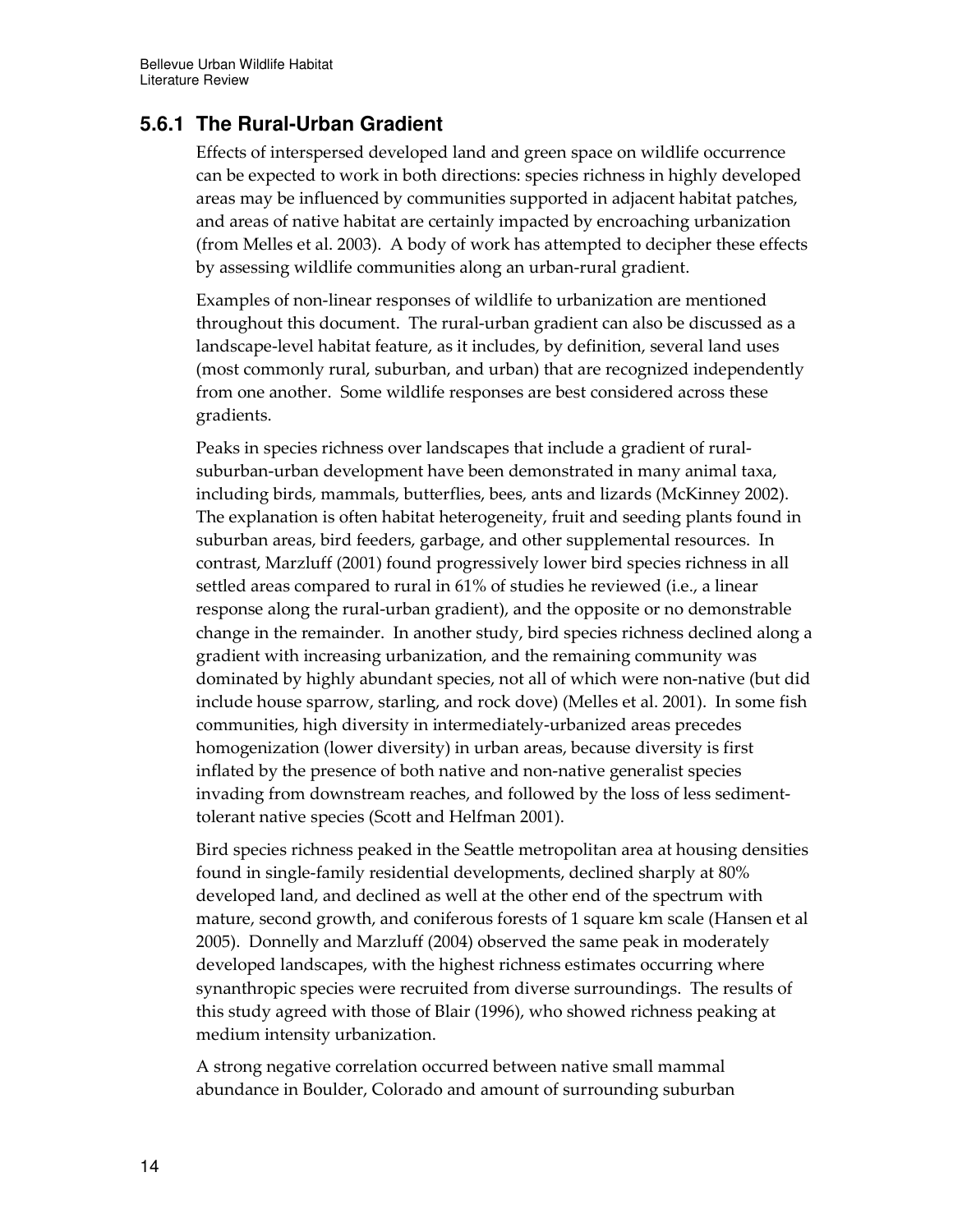development (Bock et al. 2002). Other animal communities that have shown linear richness declines with increasing urbanization are insects (Denys and Schmidt 1998) and amphibians (Lehtinen et al. 1999, Riley et al. 2005). Butterfly abundance decreased with increasing urbanization near Palo Alto, California (Blair 1999). Non-linear responses, like those observed in songbird communities, where richness and/or diversity peaks at moderate levels of development, have been reported in lizards (Germaine and Wakeling 2001), butterflies (Blair 2001), and small mammals (Racey and Euler 2001).

Several studies look at the rural-urban gradient in terms of distance from development. Small mammal communities in the Seattle area changed from native to mostly non-native communities quickly from exurban to suburban/urban (Hansen et al 2005). In a separate study, intact riparian habitat supported lower bird diversity as plots approached roads and buildings; densities of some urban-adapted species increased. However, most species densities were negatively affected by percent cover of roads and buildings (Rottenborn 1999). Occurrence of insectivorous birds (Askins and Philbrick 1989) and neotropical migrants (Friesen et al. 1995) was greater when suburban development was farther away. Similarly, red fox and coyote occurrences increased with distance from houses and bird densities were significantly higher in undeveloped areas compared to residential developments (Odell and Knight 2001).

#### **5.6.2 Landscape Mosaics**

Landscapes surrounding urban areas can contain features such as streams, wetlands, parks, and forest stands that impact the wildlife dynamics of the developed areas. When the landscape/features mosaic was considered by Melles et al. (2003), avian shrub and ground nesters were associated with both local- and landscape-level features (streams, deciduous trees, and high level adjacent forest and green space cover). Urban-adapted species increased with decreasing forest cover and were associated with local-level features (conifers, deciduous trees, and shrubs). As impervious surface increased and vegetative cover decreased, communities became increasingly dominated by four or five highly urban species, including two non-natives. The authors were unable to show that landscape-level habitat measures were better indicators of richness, but landscape level forest cover and green space were predictive of presence/absence of four species. Richness was highest when large parks were closest to one another. Results suggest that forest cover and green space along the gradient may have acted as sources for bird species in the study area.

Porter et al. (2001) reported the successful use of an intermediate heterogeneity model to predict species diversity patterns in urban landscapes. Results of Marzluff's (2005) research were consistent with this; landscapes of intermediate development density and forest cover had the highest diversity. This was the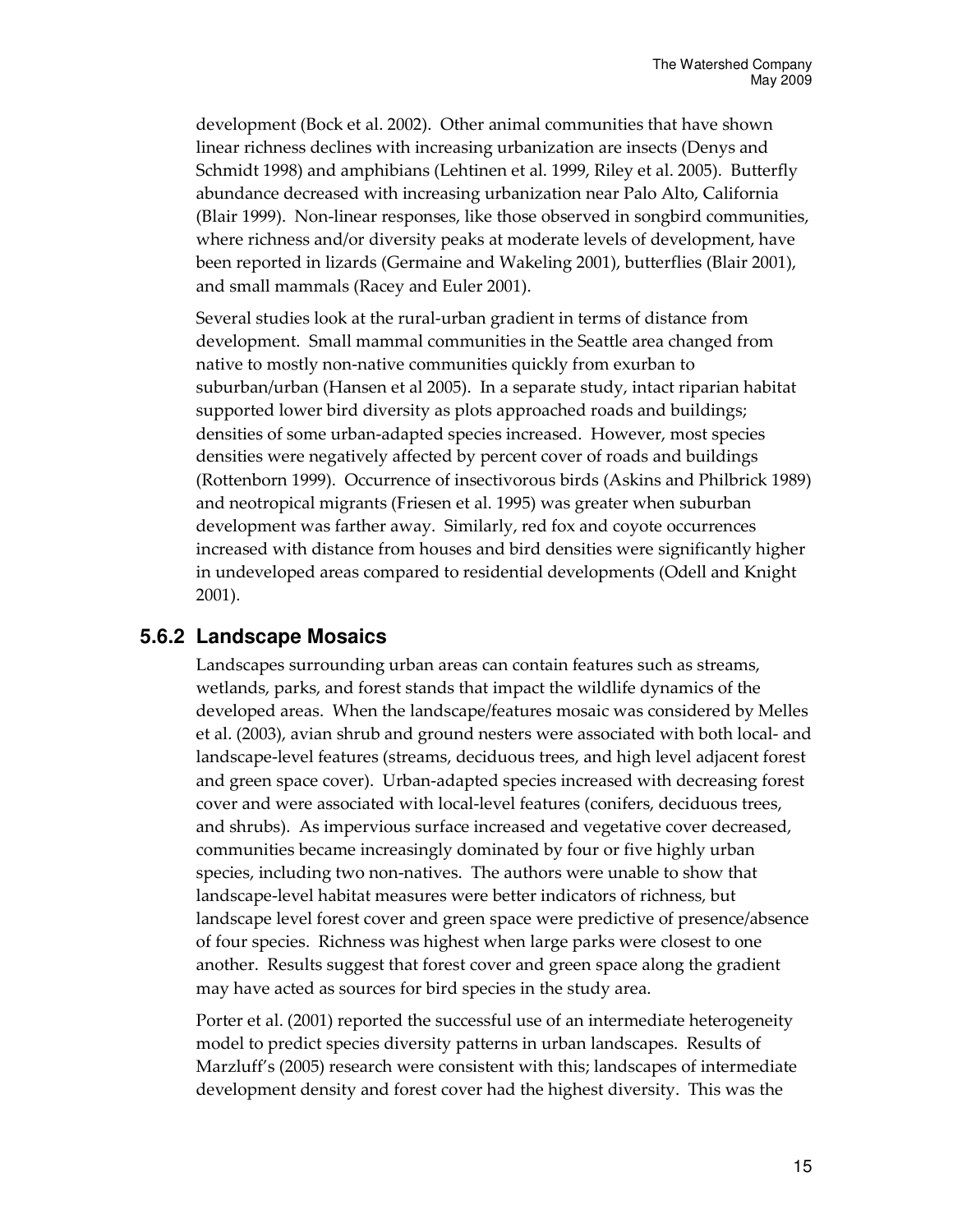result of a mix of retained native forest species and synanthropic species. In native conifer patches in suburban areas, bird richness was strongly correlated with the percentage of native forest, peaking at 50-60% forest in the landscape. Loss of native forest was correlated with loss of native forest birds; colonization by synanthropic species decreased with increasing forest in the landscape. Early successional species peaked at 50-60% forest. Thus, the high richness was a combination of native, edge, opening, and synanthropic birds. Blair (1999) also reported a peak in bird abundance with intermediate urbanization levels.

### **5.6.3 Fragmentation, Habitat Patches, and Connectivity**

Fragmentation is an unavoidable result of urban development. Urbanization causes more persistent and drastic fragmentation than other anthropogenic land uses, such as forestry and agriculture, as fragments are commonly separated by impervious surface, structures, impassable barriers, and infrastructure used by vehicles and people. Subsequent impacts on wildlife and habitat can be extreme. Total habitat area is reduced; dispersal and travel by many wildlife species is altered or obstructed; and the processes of predation, parasitism and interspecies competition are affected (Marzluff and Ewing 2001).

Fragmentation affects species differently depending on the species' sensitivity to patch size, isolation, habitat within the patch, landscape characteristics surrounding patches, and species interactions with other wildlife using the landscape. Even small breaks between habitat patches can deter wildlife travel and, in some cases, directly impact wildlife abundance. Fahrig et al. (1999) documented a proportional increase in frog and toad mortality with traffic intensity on roads, and suggested that mortality contributed to decreased abundance in areas of high-intensity road use. The relatively small gaps from bridges, perhaps coupled with the disturbance of vehicles and noise, were associated with decreases in riparian bird species richness and density (Lens and Dhondt 1994, Machtans et al. 1996). Not surprisingly, urban-exploiters and species that nest in man-made structures increased with the same type of fragmentation and disturbance (Rottenborn 1999).

In a fragmented urban landscape, habitat occurs between and among manmade features. The literature refers to habitat patches (or "reserves") because contiguous, naturally vegetated areas are limited in urban, suburban and often exurban areas. Reserve size has been shown to exert an influence on bird populations. The tendency for species richness to increase with reserve size was demonstrated in the Seattle, Washington area (Donnelly and Marzluff 2004). The study included urban, suburban and exurban landscapes and tested small (mean 2.1 ha), medium (mean 37.4 ha), and large (mean 1471.1 ha) reserves. Although these areas are larger than most non-park land within the City of Bellevue, similar areas occur in the landscape surrounding the City and influence wildlife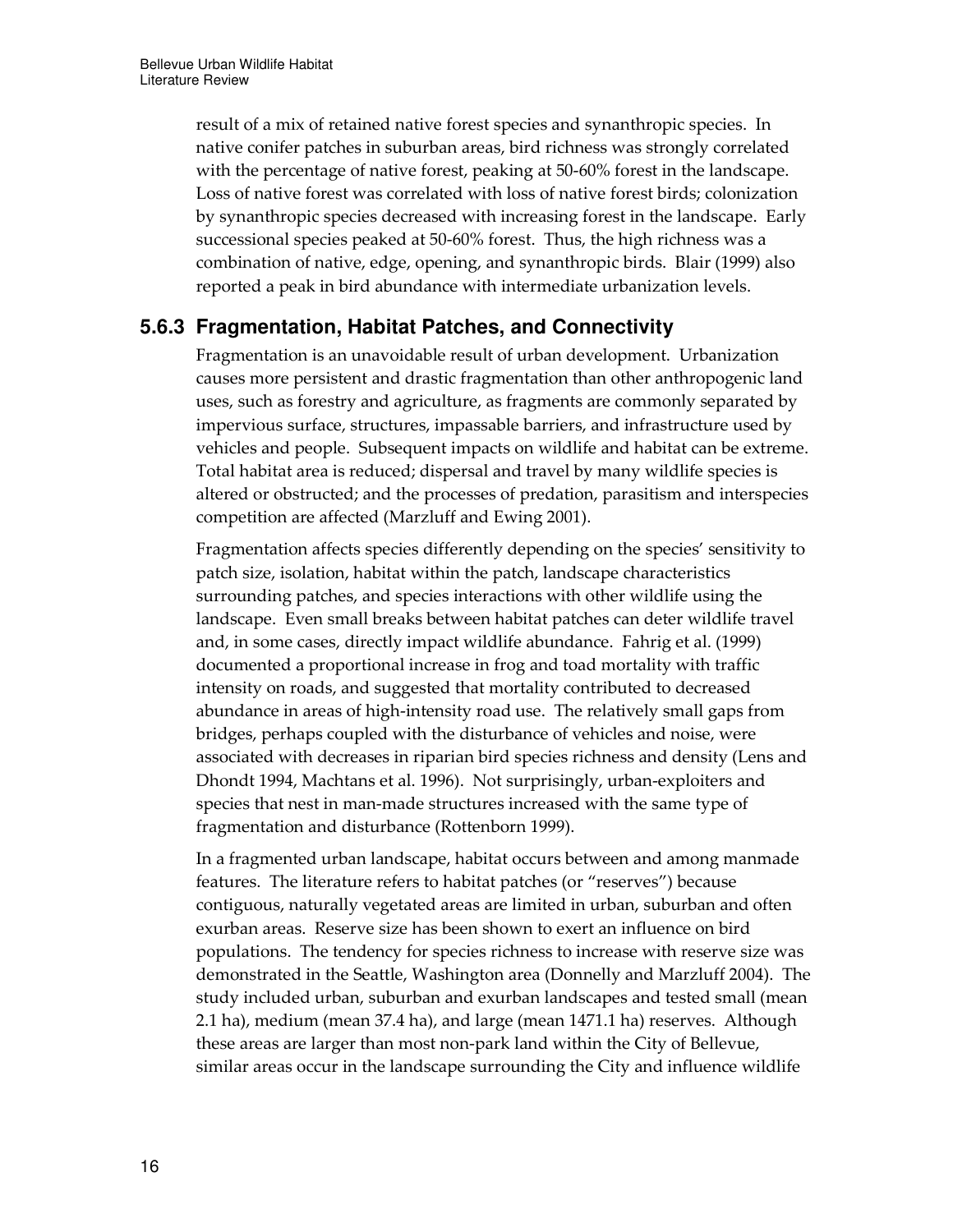populations and communities in the City, as they may act as species sources and use within-City habitat for travel or other lifecycle needs.

Long-term viability of avian populations seems to be lowered by reduced quality and abundance of native forest (Donnelly and Marzluff 2004). As well, native forest bird species are the first to be lost from urban areas. Therefore, large forest patches in the greater landscape may be important to adjacent developed areas in that they preserve species that may use urban areas but cannot exist without larger habitat patches in the greater vicinity. In contrast, fragmented habitat matrices are a major influence on urban habitat patches as a source of invasive plants and predators (McKinney 2002). They may eventually become "sinks," unable to support wildlife populations.

Terrestrial habitat islands were predicted from collected literature to support more species as the size of island increases (Adams 1994). This held true for woodland birds, chaparral birds, land vertebrates, flies, and beetles.

Donnelly and Marzluff (2004) looked at habitat patch size impacts on avian species in a landscape context in the Seattle metropolitan area. Their results provide evidence that species richness increases with habitat patch size, as reported elsewhere in the literature, in all landscapes (urban, suburban, and exurban) because large reserves are able to support more species drawn from the regional pool. Large reserves in more developed areas supported greater species richness than large exurban reserves because of their ability to recruit and support synanthropic species that were generally not present in exurban areas. As well, larger reserves can be expected to contain greater habitat diversity and subsequently more niches for species to utilize. As reserve size decreased, those species depending on intact or expansive forest were the first to disappear. The authors attribute the differences in species richness between large and small reserves to local extinctions.

Very large reserves supported most native forest species found in the area, while reserves within landscapes of high (>40%) urban cover supported most of the synanthropic species found here. In summary, forest species occurrence decreased with decreasing habitat patch size, and synanthropic species occurrence increased with the amount of urbanization in the surrounding landscape. Non-native groundcover explained much of this variation: native forest species decreased and synanthropic species increased with the amount of exotic ground vegetation. The complex juxtaposition of habitats in more urban landscapes seems to allow for the occurrence of synanthropic species in urban reserves.

Total bird relative abundance was greater in habitat patches in urban and suburban landscapes than in more rural landscapes. This could not be explained by human-supplied food sources and nest sites because synanthropic species, which would be expected to exploit these features, were not common in the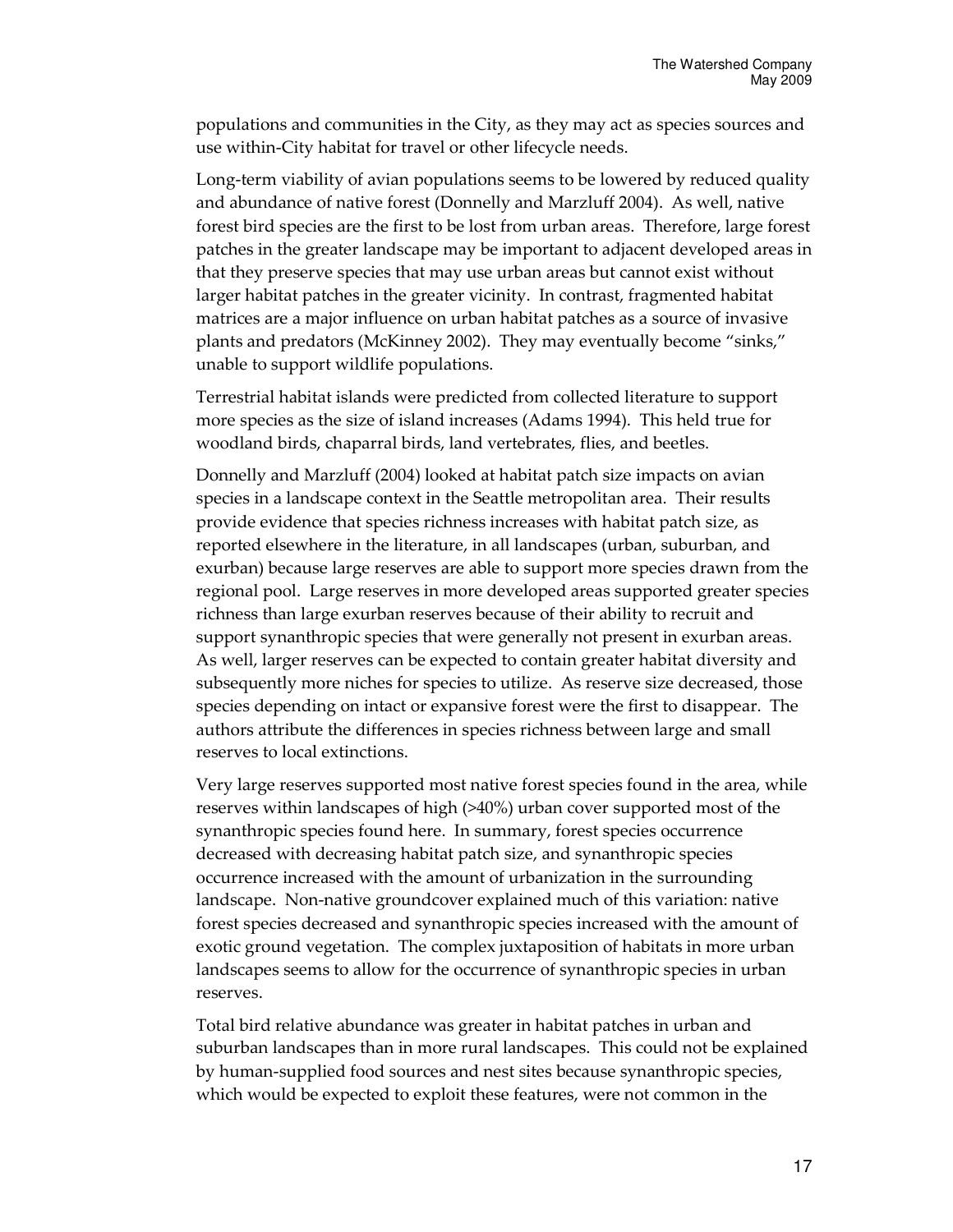habitat patches. Rather, the authors suggest that density increased because individual forest birds pack into reserves when forest habitat is scarce. Birds are more able to disperse when reserves are bigger, evidenced by the tendency of packing to be less profound in bigger reserves.

The highest shrub nest densities, apart from those in large, exurban reserves, were observed in medium suburban reserves. These considerable (mean of 34.7 ha) habitat patches potentially act as a means of retaining forest species in developing landscapes. This is particularly important because small forest patches in urban landscapes had no value as breeding areas for at least some forest bird species.

One solution to the negative impacts of fragmentation is connectivity (Schaefer 2003). Connectivity refers more to the ability of an animal to traverse an area than any innate condition of the habitat itself. It can refer to the intactness of a patch or expanse of habitat (in contrast to fragmented habitat) or to a travel corridor between larger habitat patches. It is becoming increasingly apparent that landscape configurations are an important factor in species occurrence and distribution (Rodewald 2003), but it follows that different wildlife species perceive and use connectivity differently. Small, terrestrial organisms require separate consideration from more mobile large mammals and birds. Fortunately, many small, less readily mobile species are typically associated with wetlands, streams and riparian zones, and are subsequently afforded some measure of protection by existing regulatory codes in most jurisdictions in Washington State. City of Bellevue Critical Areas requirements are designed to protect both aquatic features and some extent of upland buffer extending from their boundaries.

Less mobile species, such as invertebrates and small mammals, often exhibit a more profound response to urbanization than more mobile species (Hansen et al. 2005), and might be expected to be more greatly impacted by fragmentation. Bird population dynamics may be related to amount of vegetated area available rather than configuration because birds are highly mobile and able to travel between disjunct patches (Marzluff 2005). However, some mobile species (e.g., songbirds) exhibit a preference for traveling between habitat patches through wooded areas compared to open gaps, even when the wooded route was up to three times longer than the gap (Desrochers and Hannon 2003).

Adjacent upland areas, including corridors, are also crucial to the ability of many less mobile species to live, reproduce and travel (Calhoun and de Maynadier 2004). Lehtinen et al. (1999) found that road density in particular was associated with a decline in amphibian species richness. This argues for upland connectivity when preserving wetlands.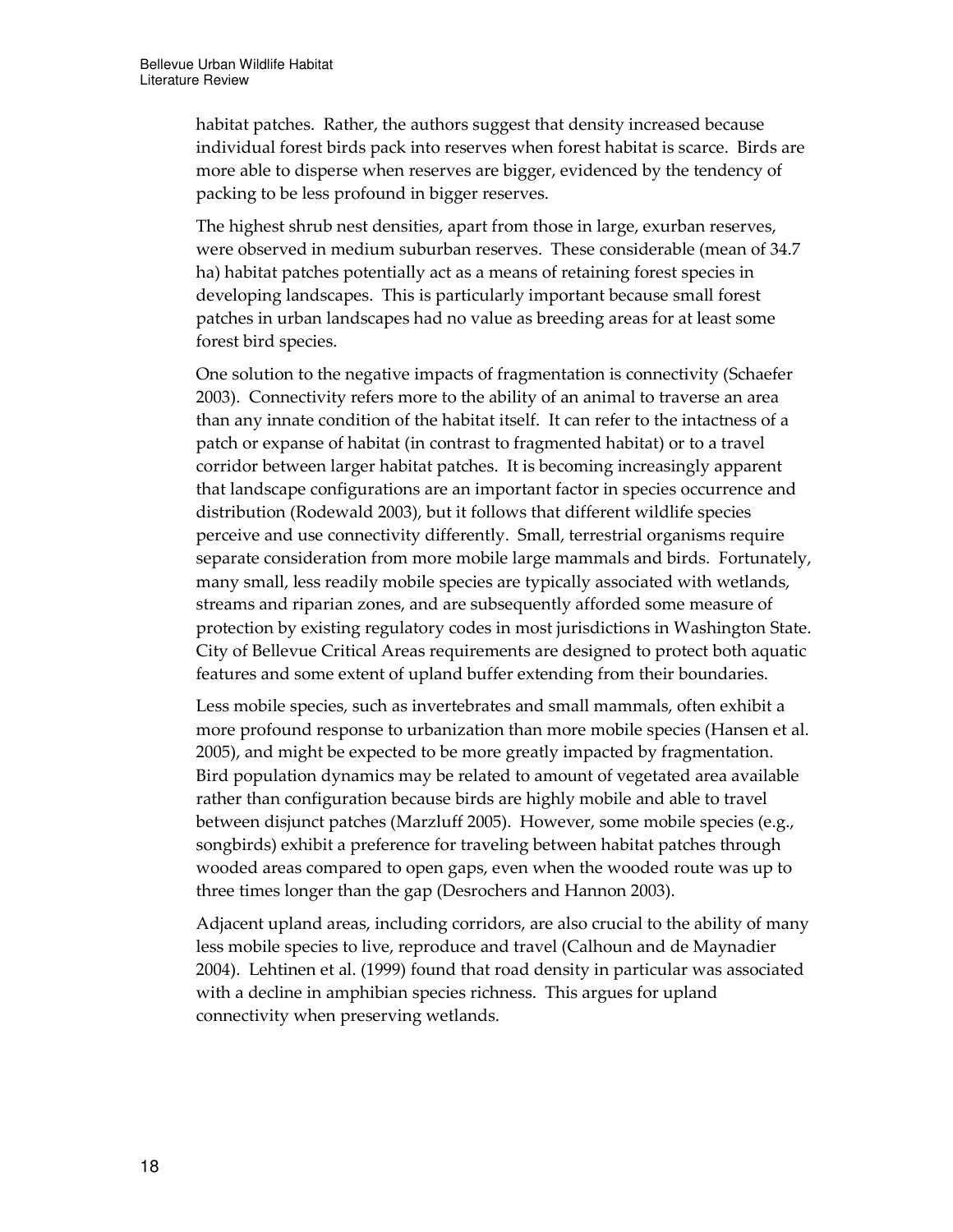# 6 SPECIES OF LOCAL IMPORTANCE

The City of Bellevue has designated 19 species of local importance (LUC 20.25H.150), excluding fish. Of these species, three are herpetiles, four are bats, and twelve are birds. These species are drawn from a number of taxa and depend upon a variety of habitat types and special features. Not all are documented or likely to occur in the City of Bellevue.

## **6.1 Reptiles and Amphibians**

Western pond turtles were most likely extirpated in Bellevue in the 1980s. Although Meydenbauer Bay supported the species in the 1960s, only a few isolated individuals were observed during extensive surveys in 1991-1992 (Hays et al. 1999). Known breeding populations are presently restricted to Klickitat and Skamania Counties (Nordstrom and Milner 1997a).

Although western toad remains locally common in many areas within its range, rapid declines in the Puget Sound Lowlands have been observed and documented. Richter and Azous (1997) report use of some King County wetlands by breeding western toads, although they observed no breeding or non-breeding individuals in the western part of the County, including Bellevue and immediately surrounding areas. Washington State's Department of Natural Resources Natural Heritage Program reports the extirpation of a Beaver Lake, King County population since 1980, when the existence of only 21 of an historical 86 populations was confirmed (Hallock and McAllister 2005).

Surveys conducted from 1995 to 2005 revealed the presence of Oregon spotted frogs at six locales in Washington in nearly comprehensive surveys (Hayes and Pearl 2005). The authors further noted that populations historically occurring in lowlands drainages west of the Cascade have been disproportionately extirpated. Of three known Washington locations reported by WDFW in 1997 (Nordstrom and Milner 1997b), one was in Thurston County and two in Klickitat County. No populations are known or expected in the Bellevue vicinity.

A GAP (Gap Analysis Program) analysis (Johnson and Cassidy 1997) led by WDFW used satellite imagery, other data, and input from local experts to generate maps of core and peripheral habitat of the three herpetile species of local importance. Using a course-filter approach based largely on vegetation type, GAP analyses tend to over-estimate species occurrence (Smith and Catanzaro 1996). Habitat for none of the species is depicted within City limits, although individual occurrences of western toad are noted in or near the City.

### **6.2 Mammals**

Four mammal species, all bats, are Bellevue species of local importance. GAP analyses were completed for the four mammal (bat) species on the City's list of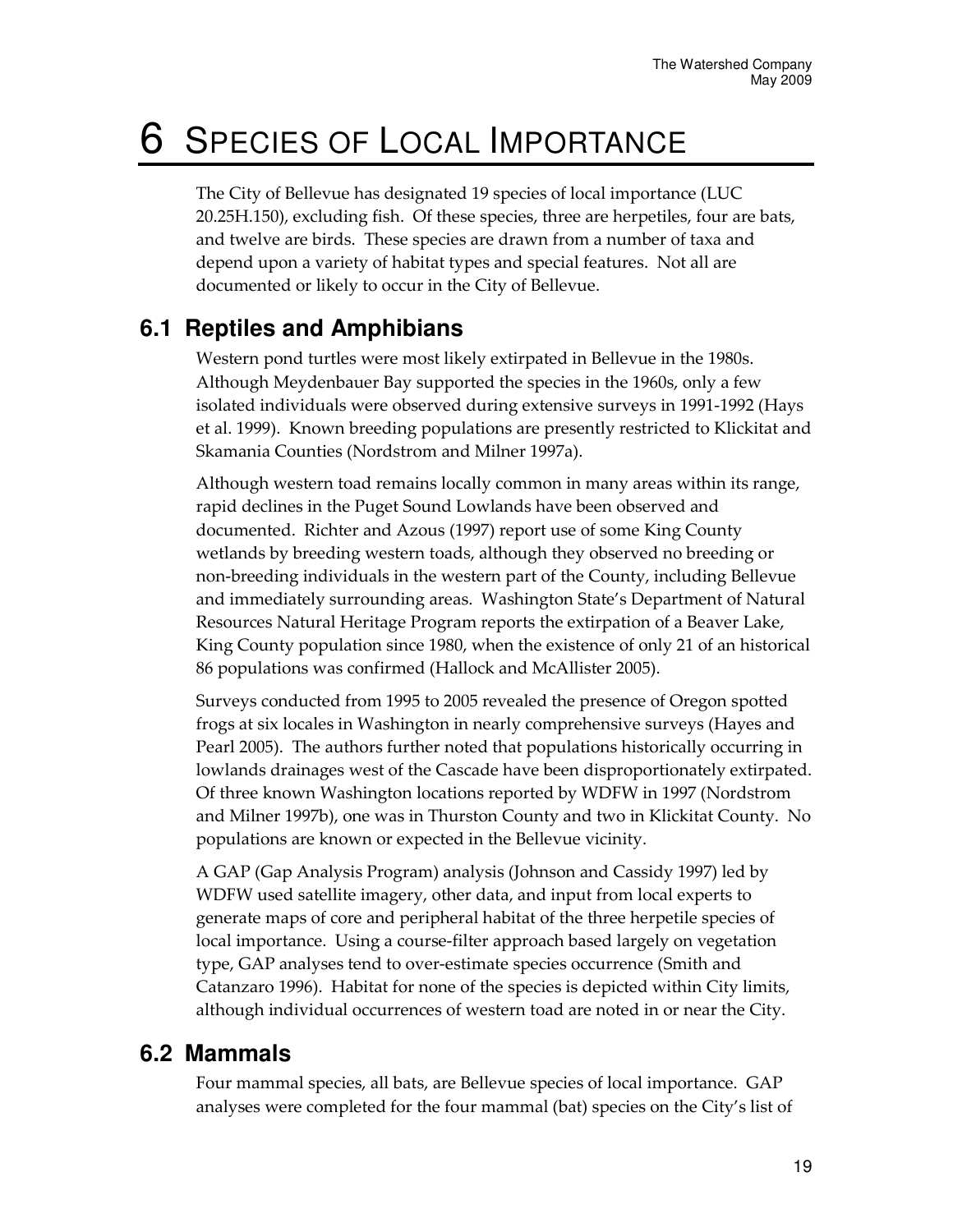species of local importance. No records of actual occurrences are depicted on resulting maps for any of the species (Johnson and Cassidy 1997).

The Townsend's big-eared bat's range includes most of the lowland and high montane mixed and coniferous forests of Washington, but their occurrence seems to be limited by the availability of suitable roost sites and, possibly, human disturbance (Woodruff and Ferguson 2005). Suitable roosts for both daytime and nursery roosting are caves, mines, hollow trees, and man-made structures. GAP analysis depicts Bellevue as core habitat for the species.

Some core potential habitat areas for long-eared myotis have been identified in the City of Bellevue. Although it occurs in most forested habitats and roosts in a variety of sheltered areas, including buildings, mid- to high-density development is not considered long-eared myotis habitat (Johnson and Cassidy 1997).

Long-legged myotis core habitat is depicted in the Johnson and Cassidy (1997) GAP analysis in the southern extent of Bellevue city limits and is common in much of its range. It is more often found at elevations of 2,000 to 3,000 m, however.

GAP analysis depicts neither core nor marginal Keen's myotis habitat in King County. The species is associated with old conifer forest. Few records of actual occurrences exist for the state (Johnson and Cassidy 1997).

## **6.3 Birds**

Bald eagles are common nesters in western Washington, and a number of known nests are located within Bellevue city limits. Nesting birds also tend to choose sites close to open water in dominant tall trees of any species, usually providing line-of-sight to nearby water (Watson and Rodrick et al. 2004). The species often acclimatizes well to human development, although some individuals respond negatively to new disturbance and development (Stalmaster 1987). In winter, birds congregated at feeding grounds along large rivers and roost sites in dense conifer stands in western Washington. Habitat for established pairs and potential breeding habitat for additional birds exists in Bellevue, and suitable foraging perch trees are present throughout the City. Their diet is primarily fish, both live and dead, as well as ducks, other waterfowl, and carrion.

The peregrine falcon is mainly a cliff-nester, preferring cliffs greater than 45 m in height (Hays and Milner 2004), although man-made structures and occasionally trees are also used, as are existing abandoned nests built by other species. Preferred nest sites are usually near open water (Seattle Audubon Society 2005). Most breeding pairs are near a coast, but the species' range is expanding to encompass cities, including Seattle and Tacoma (Seattle Audubon Society 2005). They occur throughout western Washington in winter, when they often utilize large trees and snags for foraging perches near feeding sites, which are often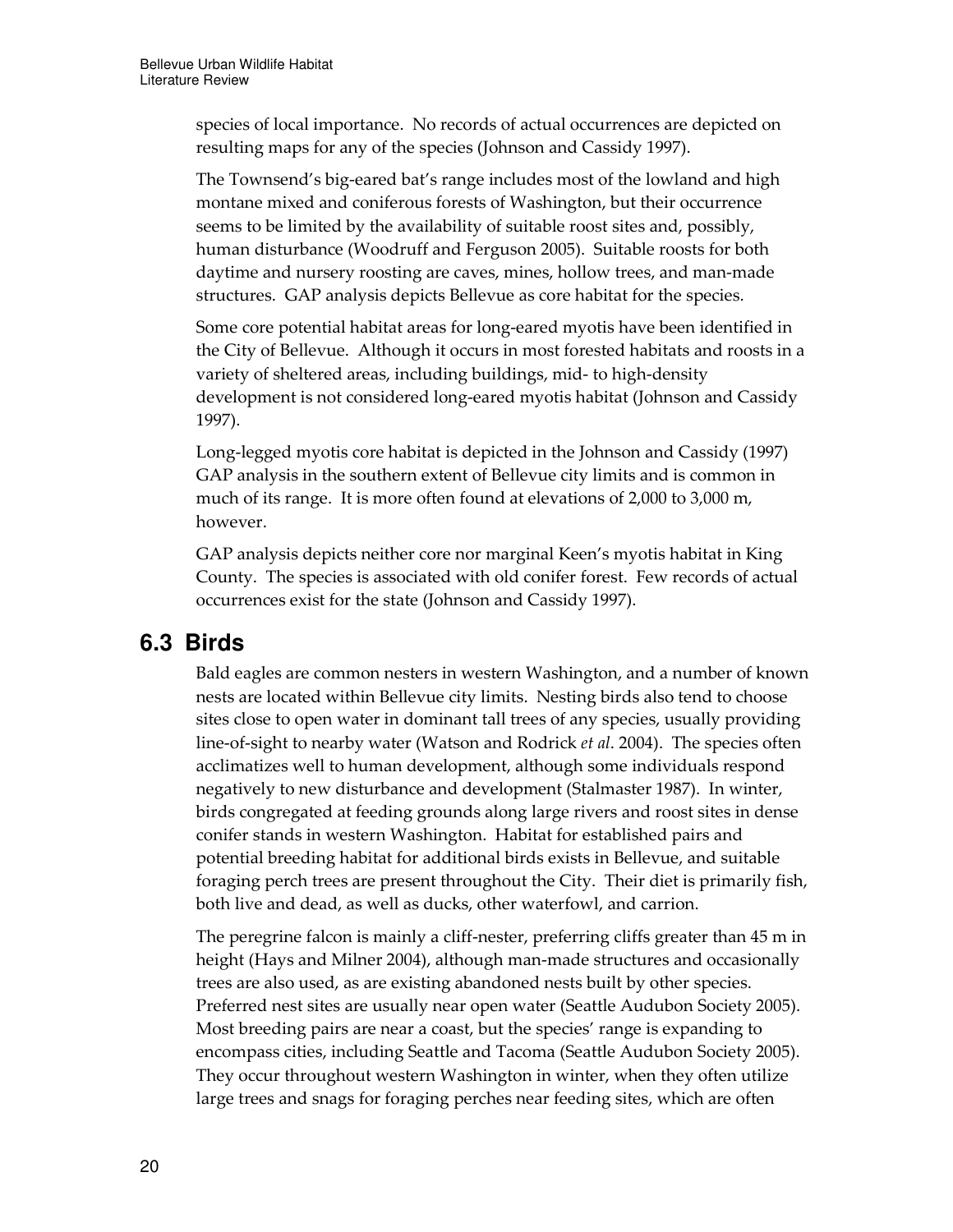open wetlands and mudflats but also include developed areas. Bridges and commercial and treed lakeside properties in Bellevue provide potential nesting and foraging locations, and the species is a documented nester in the City. Major prey species include pigeons and starlings in developed areas and ducks and shorebirds near coasts.

The merlin is a rare breeder in western Washington (Seattle Audubon Society 2005) and breeding occurrences are unlikely in Bellevue. However, wintering and migrating individuals commonly use parks, lakes, urban and suburban areas, and coastal regions, and rely less on forest. The species preys on small birds, bats, rodents, reptiles and large insects.

Red-tailed hawks are ubiquitous in western Washington and can be observed in almost any habitat. They usually use tall trees for nesting, but may also build nests on ledges, platforms or buildings (Seattle Audubon Society 2005). They forage mostly on small mammals, but also songbirds, reptiles and large insects, and they often utilize foraging perches near developed rights-of-way, fields, and other open areas in Bellevue.

Ospreys typically live near rivers and other large bodies of fresh or salt water and nest in large trees, snags, or man-made structures and platforms. They forage for fish in water that can support medium-sized fish. Ospreys are migratory and are present in Bellevue from late March through September (Seattle Audubon Society 2005).

Common loons prefer large, secluded lakes for breeding (Lewis et al. 1994, Seattle Audubon Society 2005) and are not likely to be found on any lakes in the City of Bellevue during the breeding season. In winter, the species is most common on the coast and in saltwater bays and inlets, but can occur on freshwater lakes near the coast as well. The open waters of Lake Washington and Lake Sammamish are suitable for non-breeding loons for short periods at any time during the year, but the species is very unlikely to use non-lake property in the City.

Pileated woodpeckers are regularly observed in suburban environs, where they forage and drum on trees, snags, and telephones poles. Despite being commonly referred to as old-growth or mature forest nesters, they will nest in any forest type as long as suitably large trees for roosting and nesting are present (Seattle Audubon Society 2005).

Vaux's swift forages in open skies over forests, lakes and rivers, where insects are abundant. Nesting normally takes place in mature or old-growth forest where large snags, preferably at least 27 inches dbh (Lewis et al. 2002) with cavities of approximately 20 inches in length, are available. The species also nests in broken treetops and chimneys. Sightings of individuals are not uncommon in developed areas, and they can be observed foraging over lakes,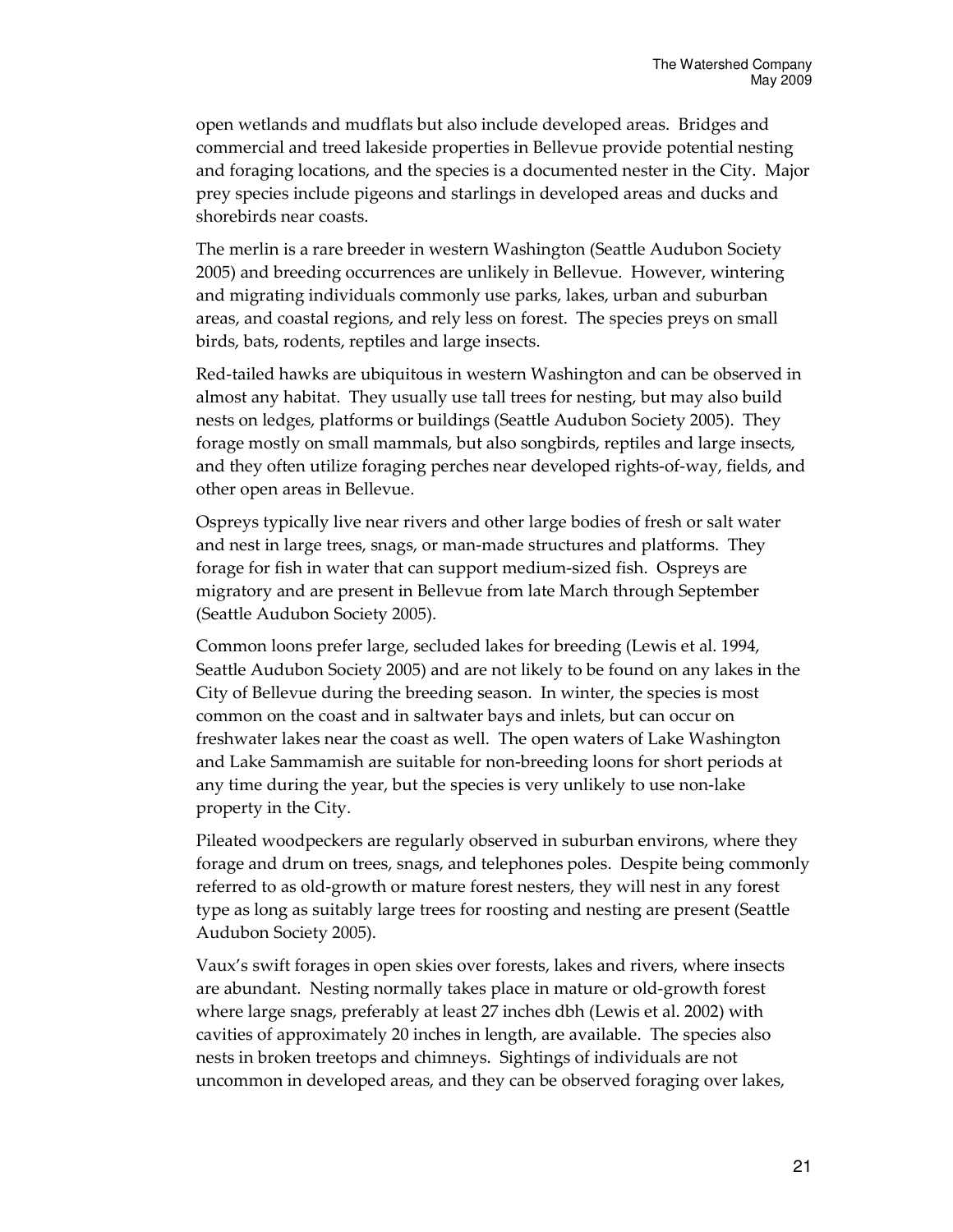wetlands and forested areas in Bellevue. Additionally, remaining tracts of mature forest could potentially support breeding birds.

Purple martins readily nest in man-made boxes and structures, in addition to natural cavities. A colony nested in pilings at the north end of Lake Sammamish until at least 2003 (WDFW 2005). Individuals can be observed foraging on flying insects over any open area, including lakes, wetlands, fields and developed areas. Potential for the establishment of breeding sites, either natural or humancreated, exists in the City of Bellevue, particularly in large wetlands and along lakeshores.

Western grebes are common on Lake Washington and Lake Sammamish in winter, where individuals utilize open waters. Breeding birds do not occur on or near other Bellevue lakes. Their diet consists entirely of fish and they are not likely to be found on land in Bellevue at any point in their lifecycle.

Great blue herons are typically thought of as wading birds frequenting wetlands, rivers, ponds and lakes. They are common in these habitats year-round in the Bellevue area. In winter, however, they also hunt on land, foraging on small mammals, primarily voles (Seattle Audubon Society 2005). The species usually nests in tall trees, but may also utilize artificial structures and even shrubs. The availability of suitable nesting sites in proximity to foraging areas may limit the occurrence of the species, and a number of studies also show that human disturbance can affect colony success, although some birds may acclimatize to disturbance (Quinn and Milner 2004).

Green herons depend on wetlands, ponds and streams for their prey, which is primarily small fish, but also includes crustaceans, insects, herpetiles and rodents. They typically nest in trees near water. Although they breed in Bellevue, they are a secretive species and susceptible to disturbance, development and habitat loss (Seattle Audubon Society 2005).

## **6.4 Habitat Types and Features Associated with Species of Local Importance**

Of the species described in the preceding sections, 10 can reasonably be expected to occur within City of Bellevue limits. These are bald eagle, peregrine falcon merlin, red-tailed hawk, osprey, pileated woodpecker, Vaux's swift, purple martin, great blue heron, and green heron. These species and their habitats are subsequently the focus of the following discussion.

Certain aspects and characteristics of habitat in the City of Bellevue are of particular value to species of local importance. The habitat types described by Chappell et al. (2001) that occur within the City limits are Westside lowlands coniferous-hardwood forest; Westside riparian wetlands; herbaceous wetlands; open water (lakes, rivers and streams); agriculture, pasture and mixed environs;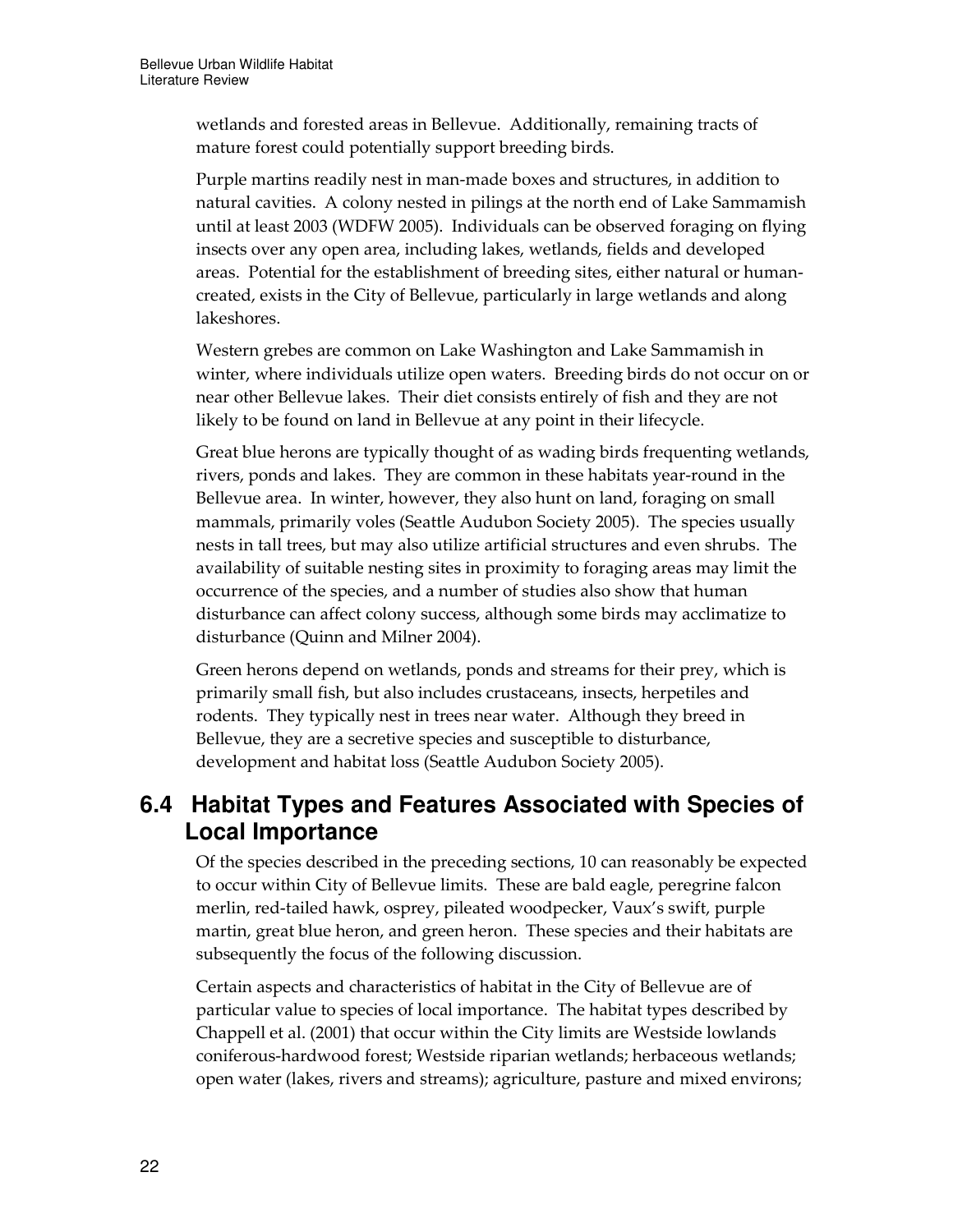and urban and mixed environs. These categorizations are modified herein to better reflect the actual conditions in Bellevue (see Sections 6.4.1 through 6.4.6).

As a whole, the City of Bellevue can be considered urban and mixed environs, which encompasses a gradient of development densities comparable to the urban, suburban and exurban designations defined in Section 3.5. Densities range from high (>60% impervious surface) to low (10-29% impervious surface) (Chappell et al. 2001). Highest development density occurs along the I-405 and SR 520 corridors and in the downtown areas. Much of the remaining area is moderately developed with single-family residences and parks. A few large blocks of Westside lowland forest and extensive wetlands remain on public property. Because the scope of this work is limited to the City boundaries, a smaller scale is applied and additional habitat types identified within the City's mixed environs. Habitat types encompassed within the City and described below are mixed forest; scrub-shrub; wetlands; lakes, rivers, and streams; agriculture, pasture and herbaceous areas; and mixed urban environs.

#### **6.4.1 Westside Lowland Conifer-Hardwood Forest**

Westside lowland conifer-hardwood forest in the City of Bellevue includes stands commonly dominated by red alder and bigleaf maple; western hemlock; Douglas-fir, red alder, and bigleaf maple; and Douglas-fir and western red-cedar. Typical understories range from dense and diverse native shrubs in younger stands to sparse sword fern in more mature forests. Common understory vegetation includes vine maple, osoberry, red alder, red huckleberry, cascara, red elderberry, tall and low Oregon grape, snowberry, salmonberry, evergreen huckleberry, salal, bracken fern, Pacific bleeding heart, Dewey's sedge, trillium, and other shrubs and groundcovers.

This habitat type ranges from mature, intact stands to very small fragments in the City of Bellevue. It is important in all its existing forms. In large stands, it provides nesting and foraging habitat for species requiring greater ranges for nesting or foraging. This may include merlin, red-tailed hawk and pileated woodpecker. Where stands exist near open water or wetlands, they are potential bald eagle, osprey, and great blue heron nesting habitat. Even small stands can potentially provide nest sites for these birds, provided some tall trees are present. Green herons may nest in younger forest as well, provided some water is proximate. When snags are present, Vaux's swift may nest. Forest near open water provides suitable foraging habitat as well for each of these species, and for peregrine falcons.

Because of the highly interspersed nature of habitat in urban areas, forest fragments are often located near openings other than water. Such forest fragments or small stands are of particular value to species that forage in open skies over clearing, such as red-tailed hawk and merlin.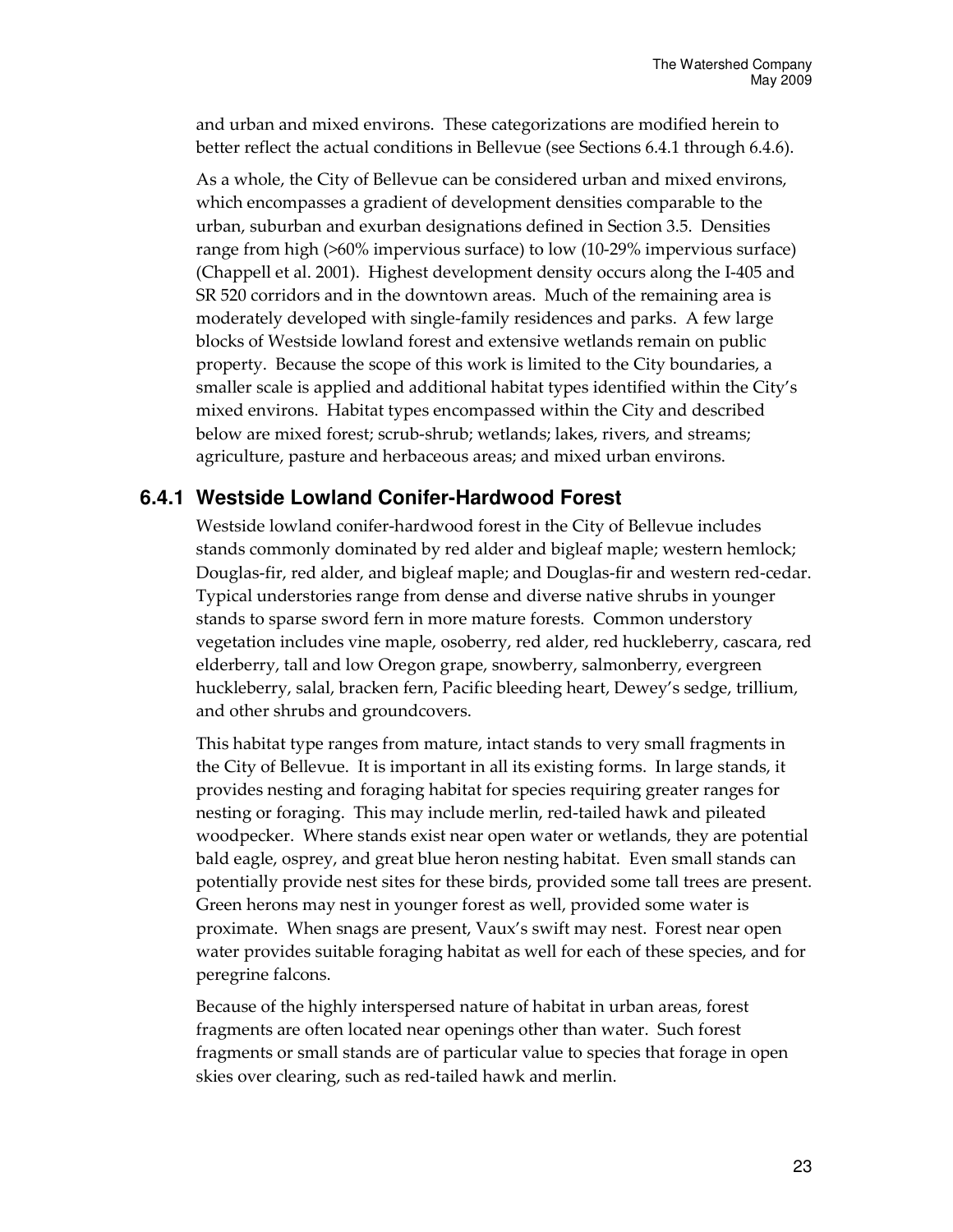Both intact large forest stands and forest fragments support nearly all species of local importance by providing travel and roosting corridors and locations. The benefits of urban forest cover can be inferred from the impacts of fragmentation and habitat loss described in this document. Protecting remaining forest is crucial to preserving shelter for resting, refuge, and migrating/travel needs.

In addition to providing nesting, foraging and travel habitat, forest stands and groups of trees are vital to maintaining prey populations for species of local importance. Songbirds are a common component of merlin and red-tailed hawk diets, and many songbird species depend on forest for much of their lifecycle. Declines in songbirds with forest cover loss and fragmentation increase, as described in previous sections of this report, can be expected to impact species that depend on them as food.

### **6.4.2 Scrub-Shrub**

If left untouched by both human-induced and natural disturbance regimes, scrub-shrub in the City of Bellevue would succeed toward forest. However, development and other aspects of the urban environment allow for scrub-shrub and young forest to perpetuate. Dense shrub cover provides nesting areas for many songbird species, and the tendency for this type of cover to occur near or within development often means that it has irregular borders and is highly interspersed with other land covers, benefiting the synanthropic species as detailed earlier in this report. Some of these species are of particular value to merlins and peregrine falcons, both of which commonly feed on birds in urban areas. Shrub also provides cover for small mammals, another important prey group. Where dense low cover occurs near wetlands and streams, it supports prey populations of reptiles and amphibians for green herons and great blue herons, as well as directly providing cover for these species.

### **6.4.3 Wetlands**

The value of wetlands as wildlife habitat is well documented. They are essential to great blue herons and green herons for their entire lifecycles. The open areas above wetlands are ideal purple martin foraging habitat, and the species most often selects nesting sites in the vicinity of wetlands. Bald eagles and peregrine falcons regularly forage on ducks and other birds that utilize wetland habitat. Reptiles and amphibians that breed and rear in wetlands are important as primary and secondary prey species to a variety of wildlife, beyond the species of local importance mentioned here. Urban wetlands provide refugia in areas that might otherwise be more highly developed, particularly where vegetated buffers are preserved. The interface between wetland and upland habitat is of great value to wildlife in cities for this reason, as well as for the diversity of life these habitats naturally support.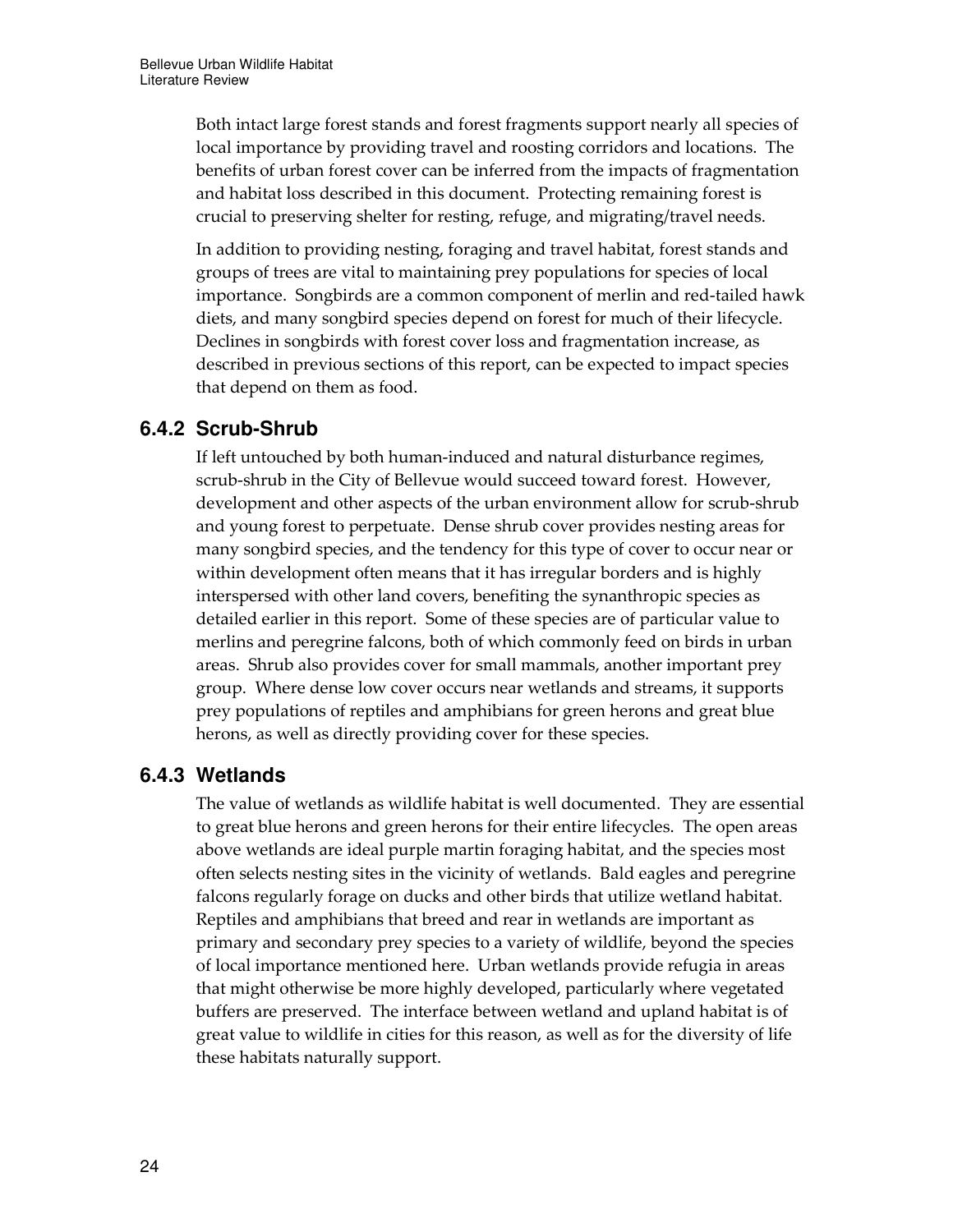### **6.4.4 Lakes, Rivers and Streams**

Open water features are a vital habitat component for several species of local importance. Lakes and large rivers provide prey species for bald eagle, osprey, great blue heron, and green heron. They also provide forging areas for Vaux's swift and purple martin. These species all rely on the proximity of these features for some or all of their lifecycle, and the presence of open water in the City of Bellevue is responsible for the ability of the species to live in City limits. Preservation of forest stands, native shrub, and large trees near open water is key to providing potential nesting habitat for these species as well.

Streams provide breeding and foraging habitat for both heron species of local importance, as well as for numerous other birds and for fish, reptiles and amphibians. However, where vegetated riparian zones exist along streams, they become an invaluable resource as travel corridors for birds and mammals. Many studies address the importance of riparian corridors to wildlife, particularly in developed areas (Knopf et al. 1988, Gillies and St. Clair 2008). They are particularly valuable in fragmented urban habitats because they facilitate travel among habitat patches for wildlife.

### **6.4.5 Agriculture, Pasture and Herbaceous Areas**

In Bellevue, remnant agricultural lands of the agriculture, pasture and herbaceous area habitat type primarily comprise berry farms and pasture. Herbaceous areas can include parks and fields, as well rights-of-way and residential land that are not vegetated with trees and shrubs. Open herbaceous areas attract species that prey on small mammals. Red-tailed hawks and merlins in particular often forage over open herbaceous areas. Vaux's swift, purple martin, and other aerial-foraging insectivorous birds can also be spotted utilizing these areas. Waterfowl may congregate in cultivated land outside of the breeding season. As well, the edges formed by these lands when they border other habitat patches attract a variety of generalist and synanthropic species.

#### **6.4.6 Mixed Urban Environs**

The category describes the more highly developed areas of Bellevue and incorporates small patches of vegetation among buildings, concrete, and other urban infrastructure. The general landscape includes the spectrum of developed areas described in Section 3.5. The environment attracts highly adaptable species, often non-native pest species, but where it interfaces with more natural environments, synanthropic species appear and diversity can be enhanced, as described in earlier sections of this document. Most of Bellevue's species of local importance require habitat and features not typically present in urban environs, with a few exceptions. Peregrine falcons are increasingly observed to use urban areas for their entire breeding cycles. They readily nest on buildings and bridges and feed on urban wildlife, notably rock doves (pigeons). Merlins use urban areas in winter, when they are mostly likely to be found in the Bellevue area,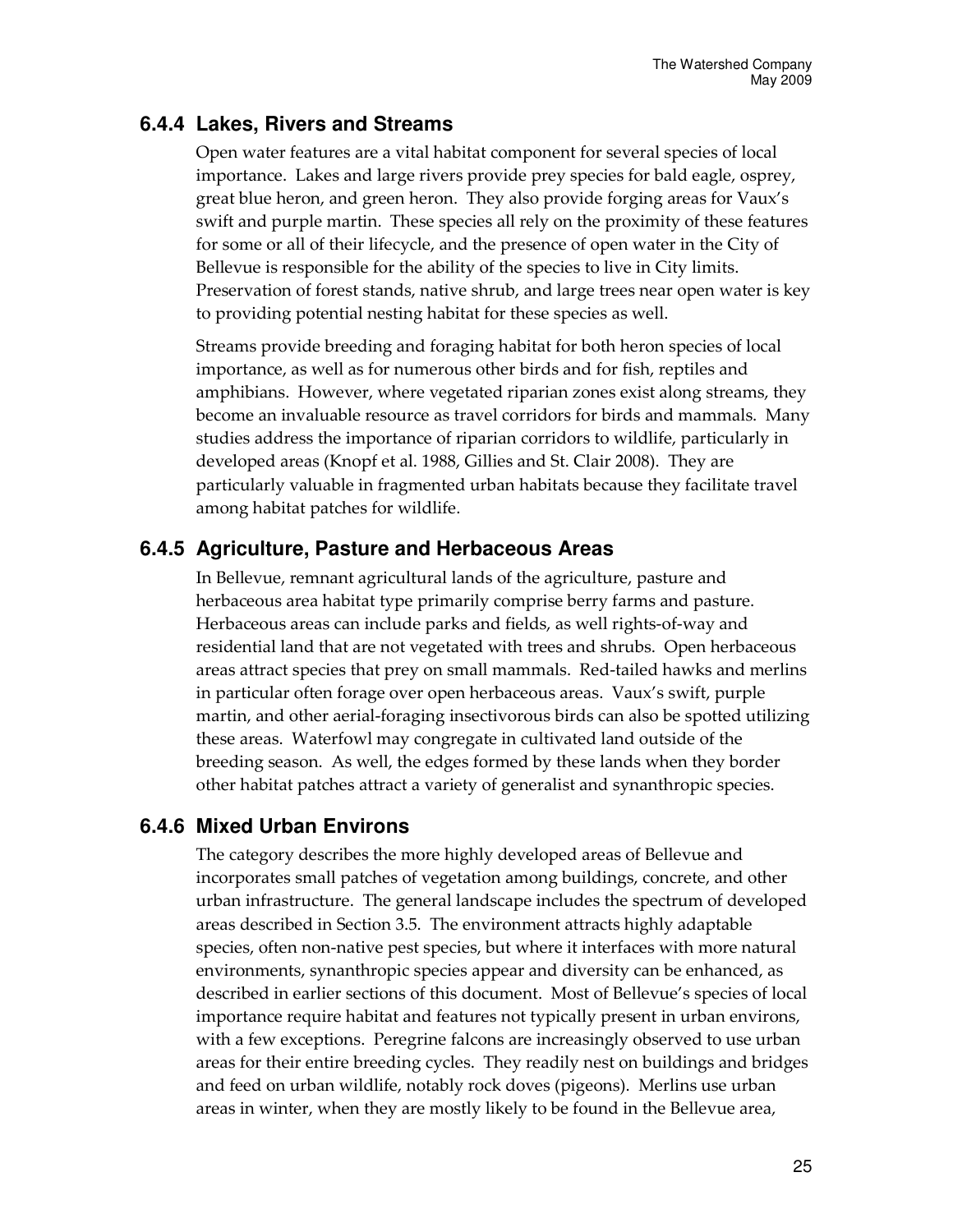preying on urban songbirds. Purple martins may be seen foraging over urban areas during the breeding season. These species and others also utilize less densely developed urban environs, including residential areas, parks, and rightsof-way.

# 7 MANAGEMENT RECOMMENDATIONS AND **MITIGATION**

The recommendations and mitigation measures outlined in this section are designed to maximize habitat suitability for a number of diverse terrestrial wildlife species and guilds. They are based on results and trends detailed in this literature review.

Avian species are common in urban areas and are enjoyed by wildlife recreationists. As well, research on the effects of urbanization on birds is being conducted in the Seattle metropolitan area, and is therefore relevant to this work. Most large mammals have been excluded from the Bellevue area; small- and medium-sized mammals are often viewed as pests and urban populations tend to include well-adapted urban exploiters. Habitat of aquatic and wetland species are provided some protection under the existing Critical Areas Ordinance, and they are therefore not the primary focus of this work. As a result, many of the following recommendations are based on the needs of birds that occur in Western Washington. Special attention is paid to species of local importance (LUC 20.25H.150).

Implementation of both recommendations and mitigation should consider existing habitat values and needs on a site-specific basis. Habitat should be quantified and qualified using a functional assessment form (The Watershed Company 2009); resultant scores should guide decisions and actions based on the following management strategies. Highest scoring sites are of the greatest value and management should include primarily preservation and the other recommendations below, while mitigation should be considered only when impacts are unavoidable. Lower scoring sites may have higher potential for improvement, and therefore mitigation might offer greater benefits.

## **7.1 Habitat Management Recommendations**

• Preserve large patches of native vegetation when possible. It has been proposed that the most effective and cheapest way to protect species diversity in the long run is to preserve as much natural habitat as possible (McKinney 2002). Habitat patch size is important to avian species richness in all landscapes and to breeding birds in some. Therefore, small- and mediumsized habitat patches alone will not preserve all native species. Evidence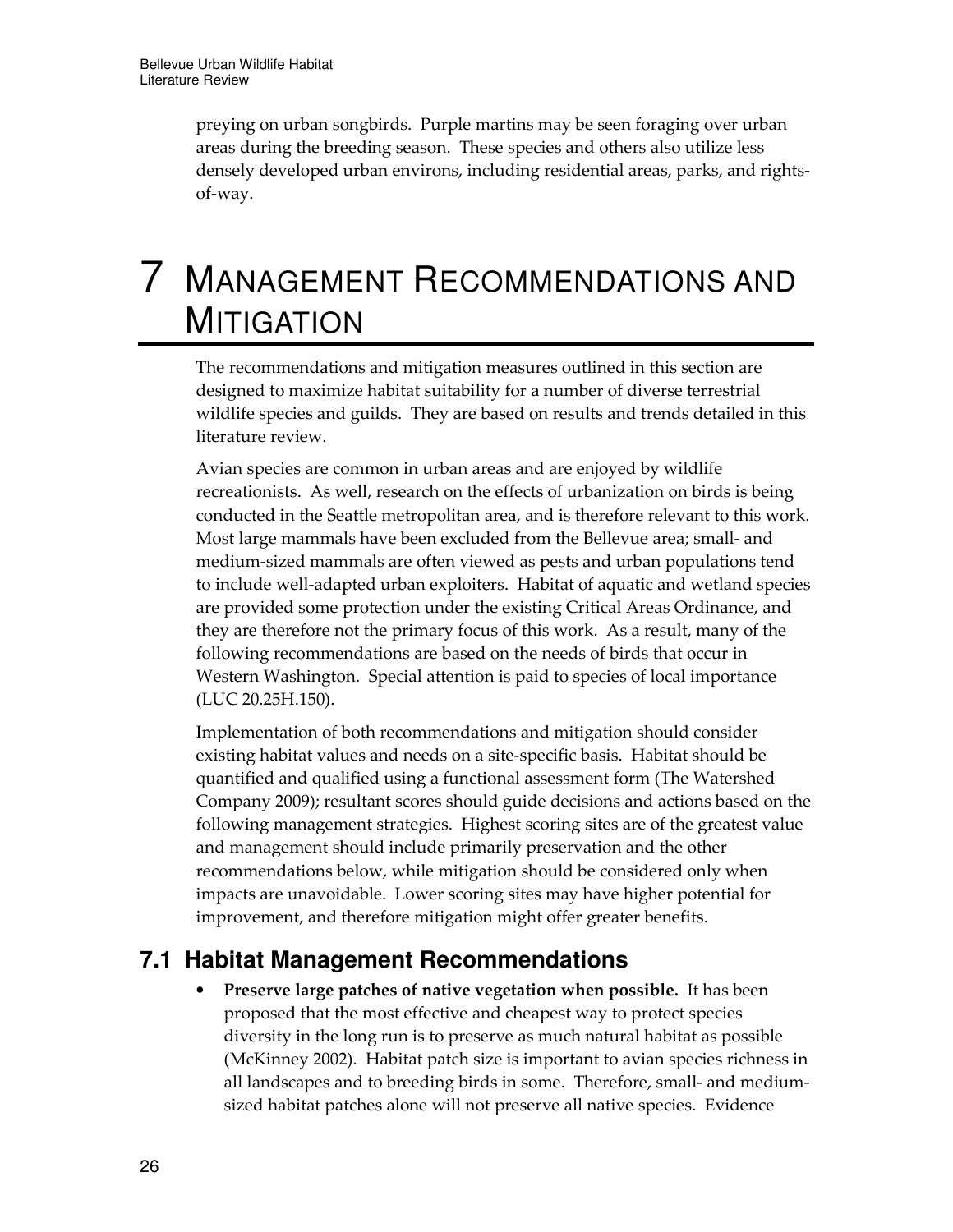suggested that vegetative complexity, and native shrub diversity in particular, contributed to higher richness and less evenness in bird communities in larger habitat patches (Donnelly and Marzluff 2004). Loss of some rarer species that were supported by the greater habitat diversity in the larger patches occurred in smaller reserves. In addition, long-term viability of bird populations seems to be reduced by reduced quality and abundance of native forest, and this seems to be related to the amount of vegetation available (Marzluff 2005). Parks provide an opportunity for preserving relatively large forested areas within urban boundaries, and they should be a priority in urban planning. In particular, maintenance that involves native vegetation removal should be limited where possible to preserve vegetative complexity and exclude human traffic and other disturbances.

- Limit or control human-introduced disturbances, including pets, hiking, refuse, and noise, in habitat patches. This may be accomplished with wildlife passable fencing, signage, or, preferably, a dense buffer of native vegetation.
- Restore native habitat. Natural succession in natural ecosystems increases the number of plant and animal species that use a residential area following disturbance (McKinney 2002). The same effect can be achieved using native plantings, which also tends to reduce non-native infestations. The benefits of native vegetation in wildlife habitat are evidenced in many of the studies presented in this document. Diversity should be maximized when planning landscapes. Native plant diversity has been correlated with increased diversity of native faunal species.
- Remove non-native plant species and replace with natives. Evidence suggests that wildlife population parameters are enhanced by native plant species, particularly groundcover. Groundcover within existing forest should be preserved and enhanced (Donnelly and Marzluff 2004).
- Preserve and encourage heterogeneity of landscapes to maximize diversity. This encourages use by synanthropic species, many of which are native, and positively affects bird species diversity. Some species require edge habitat and fragmentation, but a completely fragmented landscape is homogeneous; large, unbroken patches of intact native vegetation should be part of a heterogeneous landscape. Local effects of maximizing habitat heterogeneity will not translate globally, however. Settling all land moderately to achieve the highest species richness does not enhance diversity globally, but rather leads to homogeneity (Lockwood et al. 2000, Sax and Gaines 2003, McKinney 2006). Further, only a few globally distributed species occurred locally and did not drive natives to extinction, as competition for resources was low at this level (Marzluff 2005, Blewett and Marzluff 2005). This does not alleviate the need for large-scale management and preservation.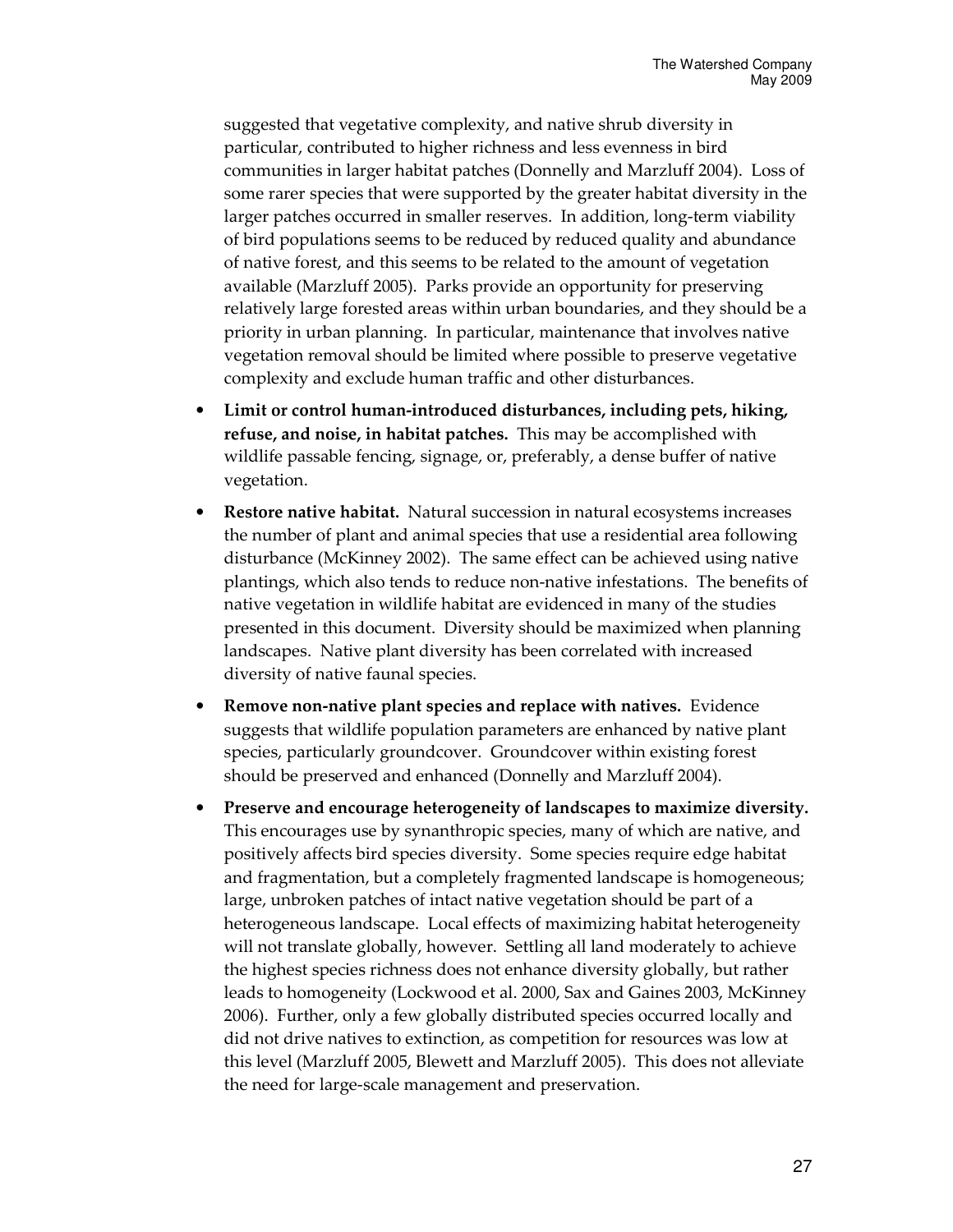- To follow the preceding recommendation, maintaining existing moderately settled land and planning for undeveloped and highly developed areas in the future is an appropriate strategy for the City of Bellevue.
- Preserve and encourage recruitment of special habitat features. Snags, large conifers, downed wood, perches, rockeries, steep slopes, and water features are all valuable wildlife habitat features. Many of them specifically benefit species of local importance.
- Assess development project areas for their potential to support species of local importance. If evidence that suitable habitat for any of these species exists, and reasonable potential for recruitment of individuals of the species is noted, a management planned tailored for the species, with consideration given to the management recommendations presented in this section, should be completed.
- Employ development management practices that limit sprawl. Despite Washington State's Growth Management Act attempting to concentrate development in dense areas, the primary growth pattern has been wildlands to exurban and from exurban and agriculture to suburban (Robinson et al. 2005). Exurban increased by 193% from 1974-1998. Because Bellevue is young, studies conducted in the area do not reveal whether the commonly observed peak in wildlife species diversity and richness at intermediate levels of disturbance will persist over ecological time (Marzluff 2005). Further support for avoiding intermediate disturbance in some cases is gleaned from the tendency for some wildlife species to respond negatively as distance to development decreases (see 5.6.1). Thus, this non-linear peak should not be used as an excuse to fragment intact landscapes in rural and wild areas. Techniques that promote housing density should be considered in all cases.
- Plan for and maintain habitat corridors between habitat patches. In general, a wide swath of native vegetation that includes structure heterogeneity is preferred, but cover should be maintained when this is not feasible.
- Buffer natural areas and parks with low-intensity development zones. This creates softer edges and may be necessary for protecting wildlife in existing natural areas (Rodewald 2003).
- Consider the surrounding landscaping in small-scale planning. Landscape level impacts cannot be avoided, and planning should couple a broad approach with site-specific decisions.
- Do not attempt to manage small, inner-urban areas for all species. Recognize that some species will not occur in some areas, and manage for those species most likely to benefit.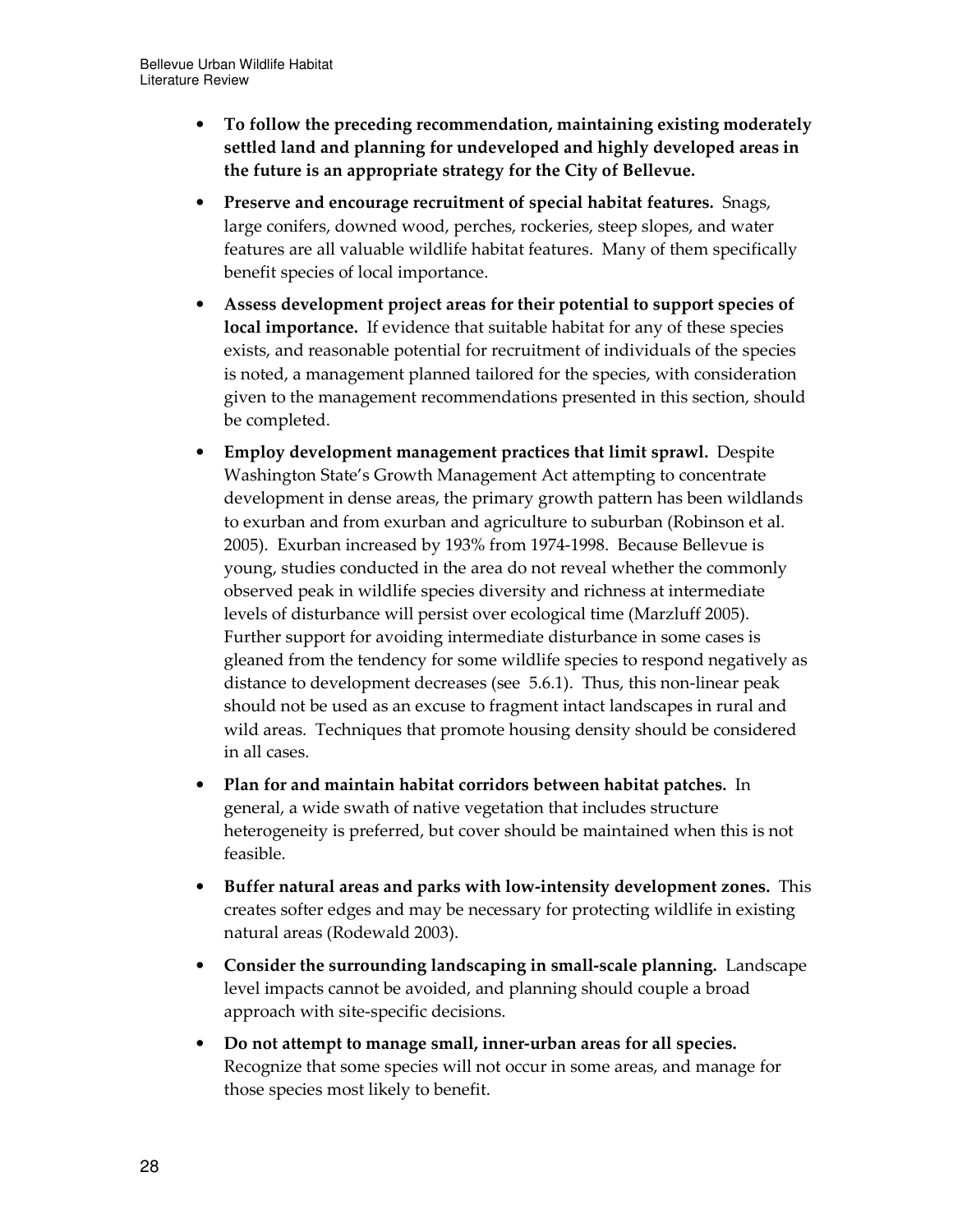- In fragmented areas, design small-scale habitat projects to mimic a natural landscape mosaic. Some degree of fragmentation exists in nature. Native fragments can be mimicked in artificial situations.
- Discourage open lawn on private properties in favor of more structurally diverse vegetation. Encourage property owners to replace lawns with structurally diverse landscapes. Backyard habitat programs are essential links in urban habitat management (Schaefer 2003).
- Provide incentives for single-family lot owners to preserve trees and native vegetation. Recommended tree density is at least 9.8 trees/ha with at least 23% conifers (Donnelly and Marzluff 2006).
- Require a variety of green spaces as part of new developments. Plan diverse spaces to support a spectrum of needs (Marzluff and Rodewald 2008).
- Assess habitat using a standardized habitat assessment tool in any area where a land use action is proposed. Employ a combination of subjective and quantitative techniques. Quantitative techniques allow data sets to be shared among users (Shaughnessy and O'Neil 2001), while a qualitative component allows for site-specificity and professional judgment.
- On a city-wide scale, plan for a maximum of no more than 52% urban landcover and more than 64% total forest cover. Limit grading and clearing and promote native growth protection areas. Do not allow for subsequent development on previously developed properties to circumvent these goals (Donnelly and Marzluff 2006).
- Encourage public participation and appreciation of natural environs. The success of urban habitat management is contingent upon public support. New approaches for promoting public involvement and education should be considered.

# **7.2 Mitigation Measures**

Whenever the needs of both the natural environment and the expanding human population must be considered, some impact may be unavoidable. If all possible measures have been taken to avoid and minimize habitat impacts and the preceding recommendations are planned, the following measures will help mitigate potentially detrimental effects of development.

- Replace disturbed or destroyed native habitat with appropriate native plant species in high structural and compositional diversity. Plan carefully so that plants provide wildlife forage year-round.
- Avoid temporal impacts of habitat loss by providing plant cover in or adjacent to disturbed areas before and during disturbance.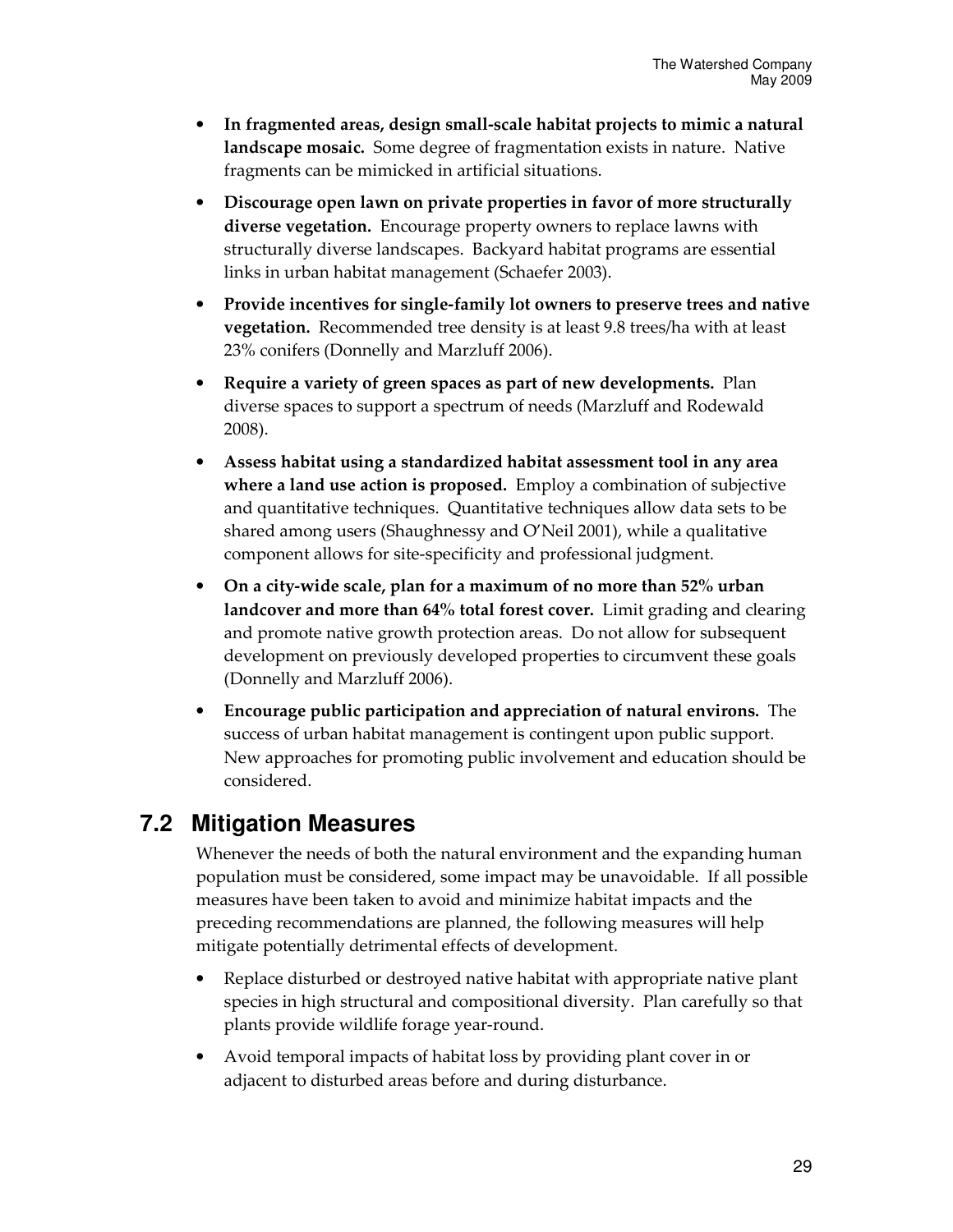- Plan construction activities outside of the spring and summer breeding and rearing seasons.
- Provide additional habitat features to altered landscapes to encourage wildlife use. These may include snags, downed wood, rock piles, year-round water features, and nesting platforms or boxes.
- Control and limit disturbance by humans to natural areas by fencing the areas, excluding pets, limiting invasion to trails, pointing lighting away from natural areas, limiting or excluding night lighting, limiting noise, and providing trash receptacles to discourage littering.
- Consider the long-term effects of development and mitigation by planning for natural succession to proceed on the property.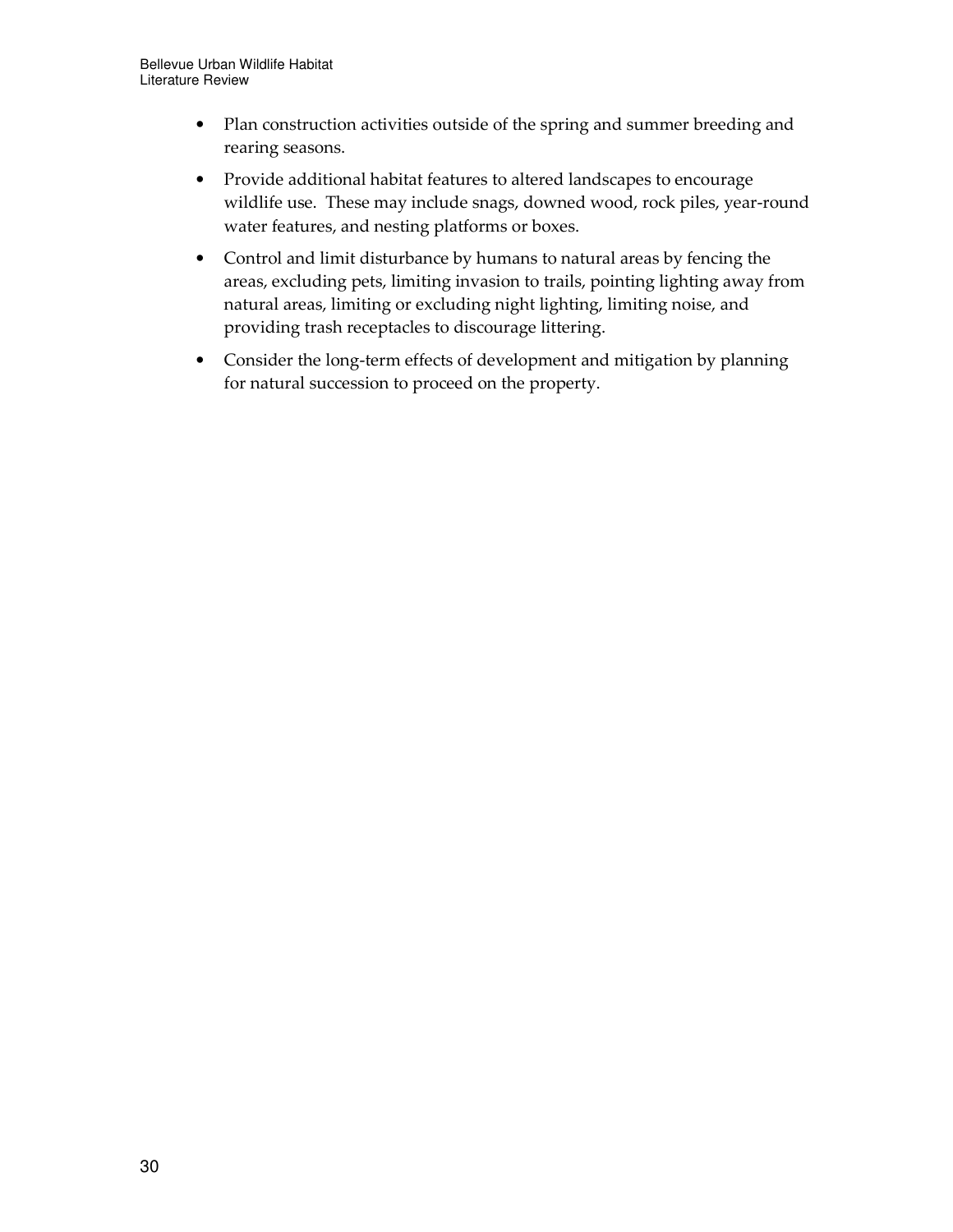## **LI T E R AT U R E C I T E D**

- Adams, L.W. 1994. Urban Wildlife Habitats: A Landscape Perspective. Univ. of Minn. Press, Minneapolis, MN. 208pp.
- Allen, J.C., S.M. Krieger, J.R. Walters, and J.A. Collazo. 2006. Associations of breeding birds with fire-influenced and riparian-upland gradients in a longleaf pine ecosystem. Auk 123:1110-1128.
- Andersson, E. Urban landscapes and sustainable cities. Ecol. and Soc. 11:34 [online].
- Anthony, R.G., M.G. Garrett, and C.A. Schuler. 1993. Environmental contaminants in bald eagles in the Columbia River estuary. J. Wildl. Manage. 57:10-19.
- Anthony, R.G., R.W. Frenzel, F.B. Isaacs, and M.G. Garrett. 1994. Probable causes of nesting failures in Oregon's bald eagle population. Wildl. Soc. Bull. 22:576-582.
- Askins, R.A. and M.J. Philbrick. 1989. Effect of changes in regional forest abundance on the decline and recovery of a forest bird community. Wilson Bull. 99:7-21.
- Blair, R. 2001. Creating a homogeneous avifauna. Pages 459-486 in Marzluff, J.M., R. Bowman, and R. Donnelly, editors. Avian Conservation and Ecology in an Urbanizing World. Kluwar Academic Press, Norwell, MA. 585pp.
- Blair, R. 1996. Land use and avian species diversity along an urban gradient. Ecol. Appl. 6:506-519.
- Blair, R. 1999. Birds and butterflies along an urban gradient: surrogate taxa for assessing biodiversity? Ecol. Appl. 9:164-170.
- Blair, R. 2001. Birds and butterflies along urban gradients in two ecoregions of the U.S. Pages 33-56 in Lockwood, J.L. and and M.L McKinney, editors. Biotic Homogenization. Kluwer Academic Press, Norwell, MA. 312pp.
- Blair, R. 2004. The effects of urban sprawl on birds at multiple levels of biological organization. Ecol. and Soc. 9:2 [online].
- Blewett, C.M. and J.M. Marzluff. 2005. Effects of urban sprawl on snags and the abundance and productivity of cavity-nesting birds. Condor 107:677-692.
- Bock, C.E., K.T. Vierling, S.L. Haire, J.D. Boone, and W.W. William. 2002 Patterns of rodent abundance on open-space grasslands in relations to suburban edges. Conserv. Biol. 16:1653-1658.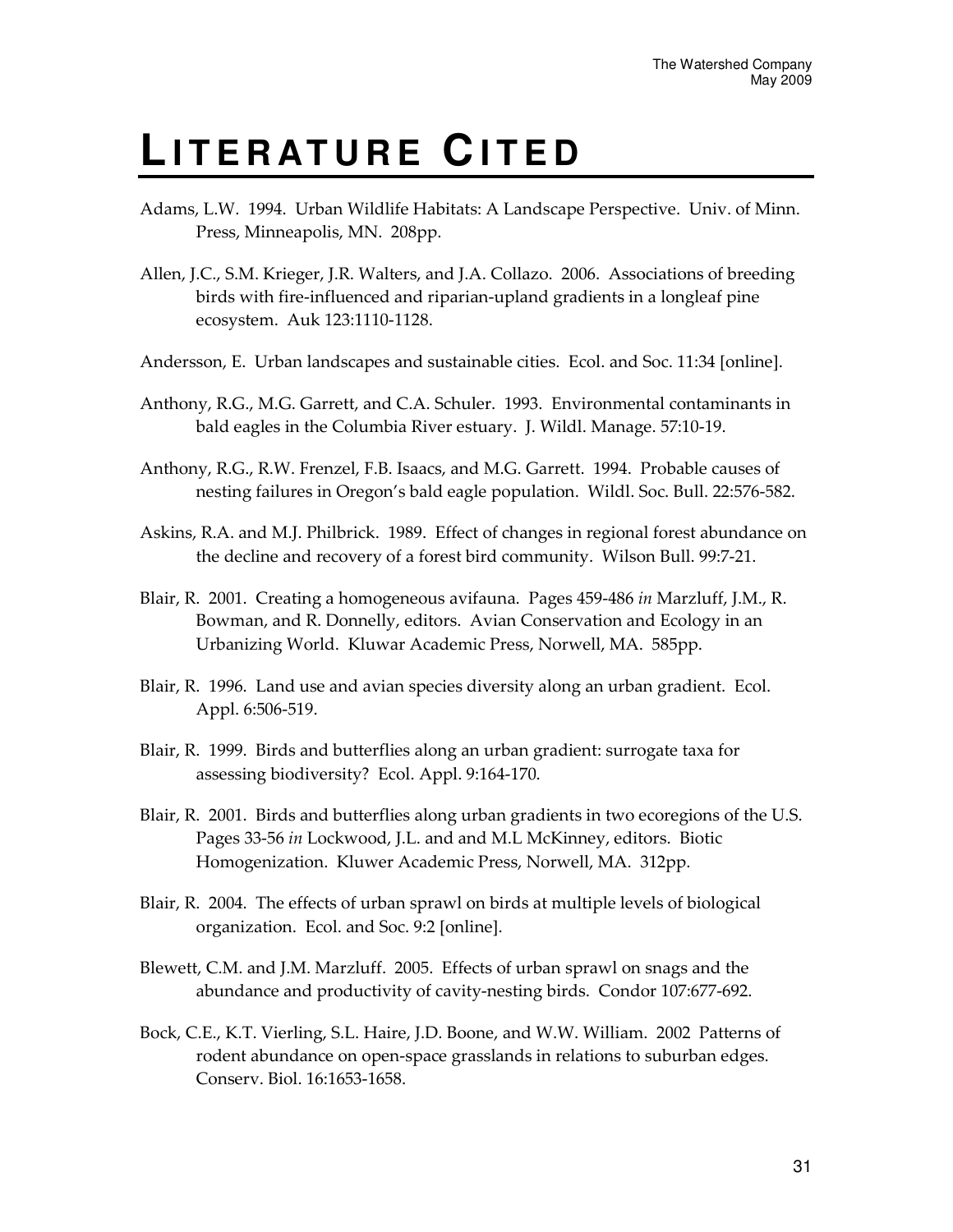- Calhoun, A.J.K. and P. de Maynadier. 2004. Forestry habitat management guidelines for vernal pool wildlife. MCA Technical Paper No. 6. Metropolitan Conservation Alliance, Wildlife Conservation Society, Bronx, NY.
- Chappell, C.B, R.C. Crawford, C. Barrett, J. Kagan, D.H. Johnson, M. O'Mealy, G.A. Green, H.L. Ferguson, W.D. Edge, E.L. Greda, and T.A. O'Neil. Wildlife habitats: Descriptions, status, trends, and system dynamics. Pages 22-114 in Johnson, D.H. and T.A. O'Neil. 2001. Wildlife-Habitat Relationships in Oregon and Washington. Oregon State University Press. Corvallis, OR. 736pp.
- Cleaveland, S., K. Laurenson, and T/. Mlengeya. 2005. Impacts of wildlife infections on human and livestock health with special reference to Tanzania: Implications fir protected area management. Pages 147-151 in Conservation and Development Interventions at the Wildlife/Livestock Interface. S.A. Osofsky, editor. IUCN Species Survival Commission Occasional Paper No. 30. Gland, Switzerland and Cambridge, UK. 239pp.
- Clergeau, P., G. Mennechez, A. Sauvage, and A. Lemoine. 2001. Human perception and appreciation of birds: a motivation for wildlife conservation in urban environments of France. Pages 70-86 in Marzluff, J.M., R. Bowman, and R. Donnelly, editors. Avian Conservation and Ecology in an Urbanizing World. Kluwar Academic Press, Norwell, MA. 585pp.
- Conover, M.R. 1997. Wildlife management by metropolitan residents in the United States: Practices, perceptions, costs, and values. Wildl. Soc. Bull. 25:306-311.
- Conover, M.R. and D.O. Conover. 1997. Historical forces shaping Americans' perceptions of wildlife and human-wildlife conflicts. Proceedings of the Eight Eastern Wildlife Damage Management Conference. University of Nebraska, Lincoln, NE.
- Coppedge, B.R., D.M. Engle, S.D. Fuhlendorf, R.E. Masters, and M.S. Gregory. 2001. Urban sprawl and juniper encroachment effects on abundance of wintering passerines in Oklahoma. Pages 225-242 in Marzluff, J.M., R. Bowman, and R. Donnelly, editors. Avian Conservation and Ecology in an Urbanizing World. Kluwar Academic Press, Norwell, MA. 585pp.
- Crooks, K.R. and M.E. Soulé. 1999. Mesopredator release and avifaunal extinctions in a fragmented system. Nature 400:563-566.
- Czech, B, P.R. Krausman, and P.K. Devers. 2000. Economic associations among causes of species endangerment in the United States. Bioscience 50:593-601.
- Daszak, P., A.A. Cunningham, and A.D. Hyatt. 2000. Emerging infectious diseases of wildlife – threats to biodiversity and human health. Science 287:443-449.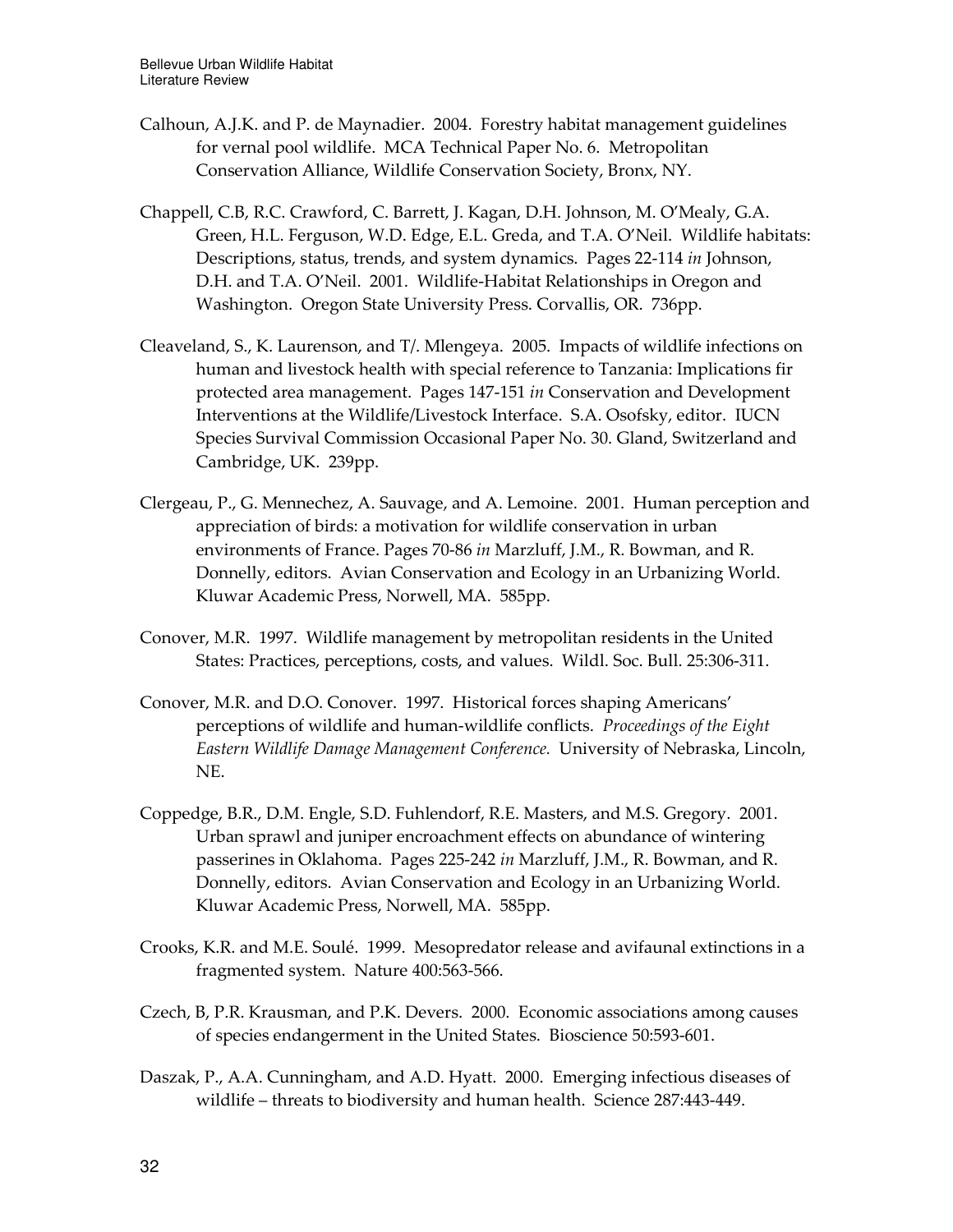- Denys, C. and H. Schmidt. 1998. Insect communities on experimental mugwort (Artemesia vulgaris L.) plots along an urban gradient. Oecologia 113:269-277.
- Desrochers, A. and S.J. Hannon. 1997. Gap crossing decisions by dispersing songbirds during the post-fledging period. Conserv. Biol. 11:1204-1210.
- Dickman, C.R. 1987. Habitat fragmentation and vertebrate species richness in an urban environment. J. Appl. Ecol. 24:337-351.
- Donnelly, R. and J.M. Marzluff. 2004. Importance of reserve size and landscape context to urban bird conservation. Conserv. Biol. 18:733-745.
- Fahrig, L., J.H. Pedlar, S.H. Hope, P.D. Taylor, and J.F. Wagner. 1995. Effects of road traffic on amphibian density. Biol. Conserv. 73:177-182.
- Fischer, J.R., D.E. Stallknect, M.P. Luttrell, A.A. Dhondt, and K.A. Converse. 1997. Mycoplasmal conjunctivitis in wild songbirds: The spread of a new contagious disease in a mobile host population. Emerging Infectious Disease 3:69-72.
- Fraser, J.D., L.D. Frenzel, and J.E. Mathisen. 1985. The impact of human disturbance on breeding bald eagles in north-central Minnesota. J. Wildl. Manage. 49:585-592.
- Friesen, L.E., P.F.J. Eagles, and R.J. Mackay. 1995. Effects of residential development on forest dwelling neotropical migrant songbirds. Conserv. Biol. 9:1408-1414.
- Garrison, P.J. and R.S. Wakeman. 2000. Use of paleolimnology to document the effect of shoreline development on water quality. J. Paleolimnology 24:680-691.
- George, W.G. 1974. Domestic cats as predators and factors in winter shortages of raptor prey. Wilson Bull. 86:384-396.
- Gering, J.C. and R.B. Blair. 2000. Predation on artificial nests along an urban gradient: Predatory risk or relaxation in urban environments? Ecography 22:532-541.
- Germaine, S.S. and B.F. Wakeling. 2001. Lizard species distributions and habitat occupation along an urban gradient in Tuscon, AZ, USA. Biol. Conserv. 97:229- 237.
- Gillies, C.S. and C.C. St. Clair. 2008. Riparian corridors enhance movement of a forest specialist bird in fragmented tropical forest. Proc. Natl. Academy of Sciences 105:19774-19779.
- Goldstein, E.L., M. Gross, and R.M. DeGraaf. 1986. Breeding birds and vegetation: A quantitative assessment. Urban Ecol. 9:377-385.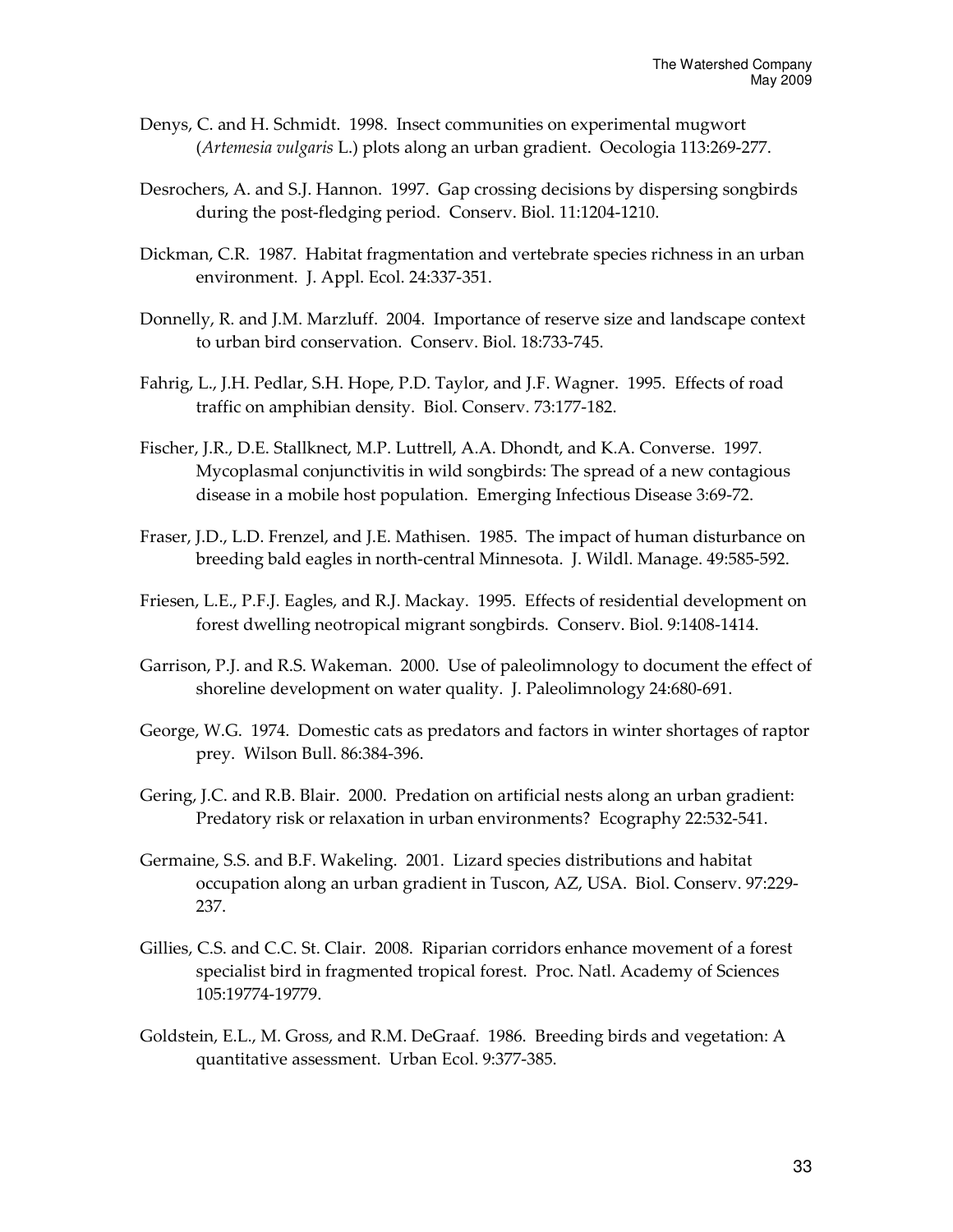- Hallock, L.A and K.R. McAllister. 2005. The western toad. Washington Herp Atlas. http://www1.dnr.wa.gov/nhp/refdesk/herp.
- Hansen, A.J., R.L. Knight, J.M. Marzluff, S. Powell, K. Brown, P.H. Gude, and K. Jones. 2005. Effects of exurban development on biodiversity: patterns, mechanisms, and research needs. Ecol. Applic. 15:1893-1905.
- Hartig, T. 1993. Nature experience in transactional perspective. Landscape and Urban Planning 25:17-36.
- Haskell, D.G., A.M. Knupp, and M.C. Schneider. 2001. Nest predator abundance and urbanization. Pages 243-258 in Marzluff, J.M., R. Bowman, and R. Donnelly, editors. Avian Conservation and Ecology in an Urbanizing World. Kluwar Academic Press, Norwell, MA. 585pp.
- Hayes, M.P. and C.A. Pearl. 2005. Amphibiaweb online information modified from M. Lannoo, editor. Amphibian Declines: The Conservation Status of United States Species. Regents of the University of California Press. 1115pp.
- Hays, D.W., K.R. McAllister, S.A. Richardson, and D.W. Stinson. 1999. Washington State recovery plan for the western pond turtle. Washington Department of Fish and Wildlife, Olympia, WA. 66pp.
- Hays, D.W. and R.L. Milner. 2004. Peregrine Falcon. Pages  $11-1-11-4$  in E. Larsen, J.M. Azerrad, and N. Nordstrom, editors. Management Recommendations for Washington's Priority Species. Vol. IV: Birds. Washington Department of Fish and Wildlife, Olympia, WA.
- Johnson, C.W. 1988. Planning for avian wildlife in urbanizing areas in American desert/mountain valley environments. Landscape and Urban Planning 16:245- 252.
- Johnson, R.E. and K.M. Cassdiy. 1997. Mammals of Washington State: Location data and modeled distribution. Washington State GAP Analysis, Vol. 3. Washington Cooperative Fish and Wildlife Research Unit, Seattle, WA.
- Jokimäki, J. and E. Huhta. 2000. Artificial nest predation and abundance of birds along an urban gradient. Condor 102:838-847.
- Kaplan, R. and S. Kaplan. 1989. The Experience of Nature: A Psychological Perspective. Cambridge University Press, New York, NY. 352pp.
- Kelley, J.E. 2002. Fire management of California shrubland landscapes. Environ. Manage. 29:395-408.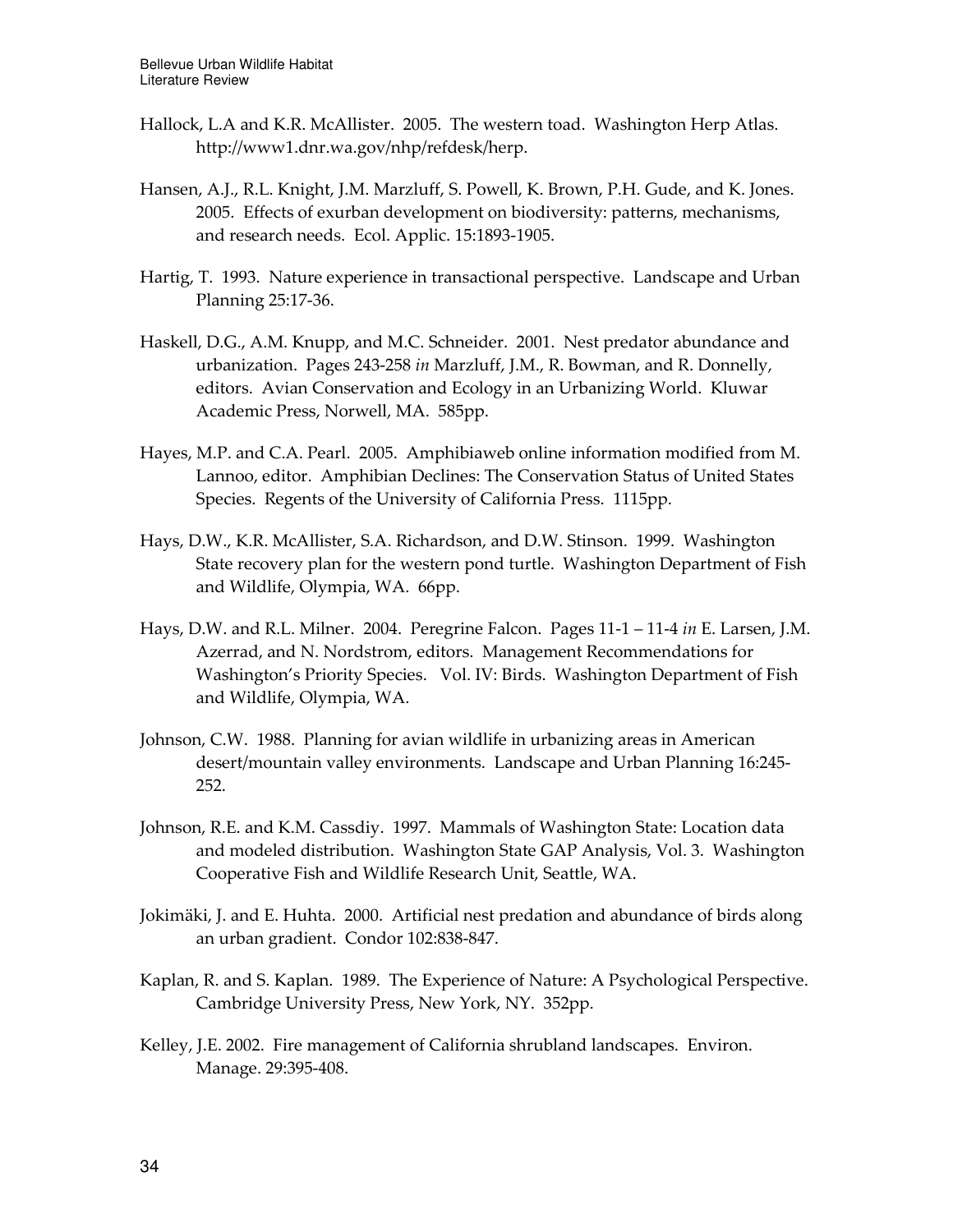- Kelley, J.E. 2004. Fire management impacts on invasive species at the wildland/urban interface in California. Pages 71-75 in Invasive Plants and the Wildlife/Urban Interface: Proceedings of the California Invasive Plant Council Symposium Vol. 8: 2004.
- Kellert, S.R. 1996. The Value of Life: Biological Diversity and Human Society. Island Press, Washington, DC. 263pp.
- Knopf, F.L., R.R. Johnson, T. Rich, F.B. Samson, and R.C. Szaro. 1988. Conservation of riparian ecosystems in the United States. Wilson Bull. 100:272-284.
- Lehner, P., G.P. Aponte Clark, D.M. Cameron, and A.G. Frank. 1991. Stormwater strategies: Community responses to runoff pollution. Report to the Natural Resources Defense Council, Washington, DC.
- Lehtinen, R.M., S.M. Galatowitsch, and J.R. Tester. 1999. Consequences and habitat loss and fragmentation for wetlands amphibian assemblages. Wetlands 19:1-12.
- Lens, L. and A.A> Dhondt. 1994. Effects of habitat fragmentation on the timing of Crested Tit Parus cristatus natal dispersal. Ibis 135:147-152.
- Lewis, J.C., M. Whalen, and R.L. Milner. 2002. Vaux's swift. Pages 25-1 125-5in E. Larsen, J.M. Azerrad, and N. Nordstrom, editors. Management Recommendations for Washington's Priority Species. Vol. IV: Birds. Washington Department of Fish and Wildlife, Olympia, WA.
- Lewis, J.C., M. Whalen, and E.A. Rodrick. 2004. Common loon. Pages  $1-1-1-4$  in E. Larsen, J.M. Azerrad, and N. Nordstrom, editors. Management Recommendations for Washington's Priority Species. Vol. IV: Birds. Washington Department of Fish and Wildlife, Olympia, WA.
- Lockwood, J.L., T.M. Brooks, and M.L. McKinney. 2000. Taxonomic homogenization of the global avifauna. Animal Conserv. 3:27-35.
- Machtans, C.S., M.A. Villard, and S.J. Hannon. 1996. Use of riparian buffer strips as movement corridors by forest birds. Conserv. Biol. 10:1366-1379.
- Manfredo, M.J. 2008. Who Cares About Wildlife?: Social Science Concepts for Exploring Human-Wildlife Relationships and Other Issues in Conservation. Springer Press. 228pp.
- Marzluff, J.M. 2001. Worldwide urbanization and its effects on birds. Pages 19-48 in Marzluff, J.M., R. Bowman, and R. Donnelly, editors. Avian Conservation and Ecology in an Urbanizing World. Kluwar Academic Press, Norwell, MA. 585pp.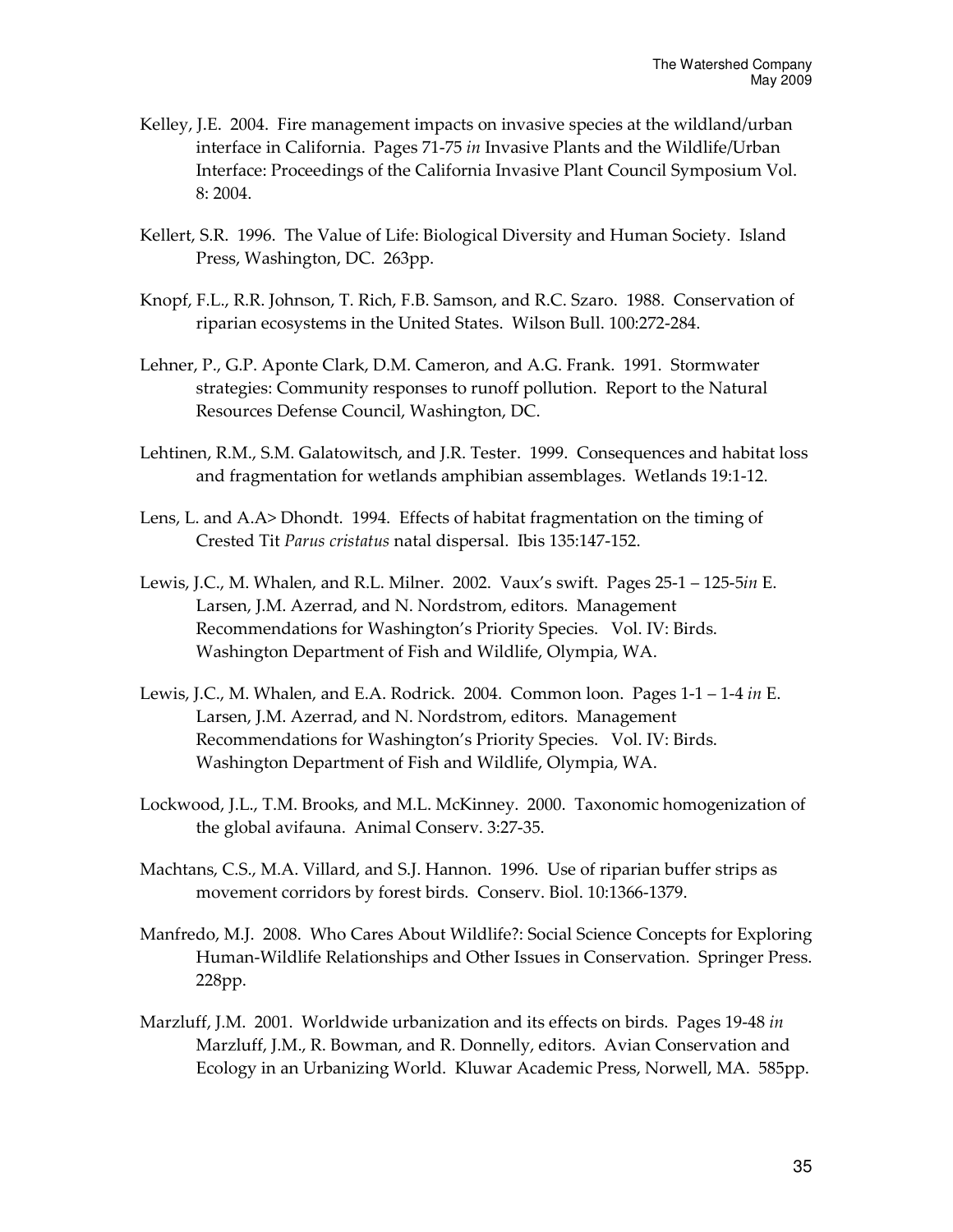- Marzluff, J.M., M.R. Bowman, and R. Donnelly. 2001a. A historical perspective on urban bird research: trends, terms, and approaches. Pages 2-17 in Marzluff, J.M., R. Bowman, and R. Donnelly, editors. Avian Conservation and Ecology in an Urbanizing World. Kluwar Academic Press, Norwell, MA. 585pp.
- Marzluff, J.M., K.J. McGowan, R. Donnelly, and R.L. Knight. 2001b. Causes and consequences of expanding American crow populations. Pages 332-363 in Marzluff, J.M., R. Bowman, and R. Donnelly, editors. Avian Conservation and Ecology in an Urbanizing World. Kluwar Academic Press, Norwell, MA. 585pp.
- Marzluff, J.M and K. Ewing. 2001. Restoration of fragmented landscapes for the conservation of birds: a general framework and specific recommendations for urbanizing landscapes. Restor. Ecol. 9:280-292.
- Marzluff, J.M. 2005. Island biogeography for an urbanizing world: how extinction and colonization may determine biological diversity in human-dominated landscapes. Urban Ecosyst. 8:157-177.
- Marzluff, J.M. and A.D. Rodewald. 2008. Conserving biodiversity in urbanizing areas: nontraditional views from a bird's perspective. Cities and the Environ. 1:1-28.
- McDonnell, M.J. and S.T.A. Pickett. 1990 Ecosystem structure and function along urbanrural gradients: an unexploited opportunity for ecology. Ecology 7:1232-1237.
- McKinney, M.L. 2008. Effects of urbanization on species richness: A review of plants and animals. Urban Ecosyst. 11:161-176.
- McKinney, M.L. 2006. Urbanization as a major cause of biotic homogenization. Biol. Conserv. 127:247-260.
- McKinney, M.L. 2002. Urbanization, biodiversity, and conservation. Bio-science 52:883- 890.
- Melles, S., S. Glenn, and K. Martin. 2003. Urban bird diversity and landscape complexity: species-environment associations along a multiscale habitat gradient. Conserv. Ecol. 7 [online].
- Miller, S.G., R.L. Knight, and C.K. Miller. 1998. Influence of recreational trails on breeding bird communities. Ecol. Applic. 8:162-169.
- Miller, J.R. 2005. Biodiversity conservation and the extinction of experience. Trends in Ecol. and Evol. 20:430-434.
- Munns, W.R. 2006. Assessing risks to wildlife populations from multiple stressors: Overview of the problem and research needs. Ecol. and Soc. 11:23 [online].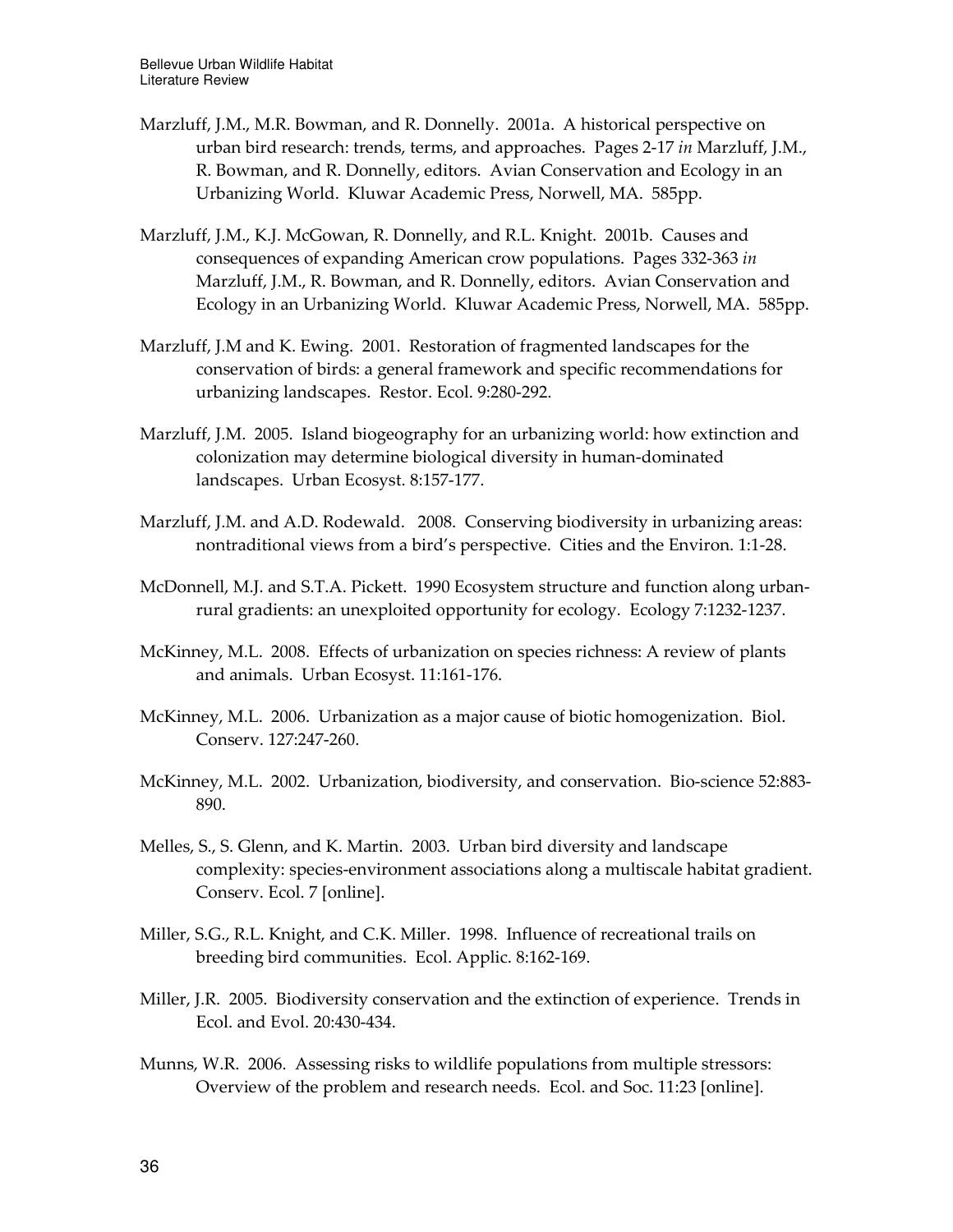- Nelson, G.S. and S.M. Nelson. 2001. Bird and butterfly communities associated with two types of urban riparian areas. Urban Ecosyst. 5:95-108.
- Nordstrom, N., and R. Milner. 1997a. Western Pond Turtle Clemmys marmorata. Pages 7.1-7.10 in Larsen, E.M. (Tech. Ed.). Management Recommendations for Washington's Priority Species. Vol. III: Amphibians and Reptiles. Washington Department of Fish and Wildlife, Olympia, WA.
- Nordstrom, N., and R. Milner. 1997b. Oregon Spotted Frog Rana preiosa. Pages 6.1-6.12 in Larsen, E.M. (Tech. Ed.). Management Recommendations for Washington's Priority Species. Vol. III: Amphibians and Reptiles. Washington Department of Fish and Wildlife, Olympia, WA.
- Odell, E.A. and R.L. Knight. 2001. Songbird and medium-sized mammal communities associated with exurban development in Pitkin County, Colorado. Conserv. Biol. 15:1143-1150.
- O'Neil, T.A. and D.H. Johnson. 2001. Oregon and Washington wildlife species nad their habitats. Pages 1-21 in Johnson, D.H. and T.A. O'Neil. Wildlife-Habitat Relationships in Oregon and Washington. Oregon State University Press, Corvallis, OR. 736pp.
- Porter, E.E., B.R. Forschner, and R.B. Blair. 2001. Woody fragmentation and canopy fragmentation along a forest-to-urban gradient. Urban Ecosystems 5:131-151.
- Quinn, T. and R. Milner. 2004. Bald Eagle. Pages  $3-1 9-7$  in E. Larsen, J.M. Azerrad, and N. Nordstrom, editors. Management Recommendations for Washington's Priority Species. Vol. IV: Birds. Washington Department of Fish and Wildlife, Olympia, WA.
- Racey, G.D. and D.L. Euler. 1982. Small mammal and habitat response to shoreline cottage development in central Ontario. Canadian Journal of Zool. 60:865-880.
- Reichard, S.H. and P. White. 2001. Horticulture as a pathway of invasive plants introductions in the United States. Bioscience 51:103-113.
- Reichard, S.H., L. Chlker-Scott, and S. Buchanan. 2001. Interactions among non-native plants and birds. Pages 179-223 in Marzluff, J.M., R. Bowman, and R. Donnelly, editors. Avian Conservation and Ecology in an Urbanizing World. Kluwar Academic Press, Norwell, MA. 585pp.
- Richter, K.O. and A.L. Azous. 1997. Chapter 5: Amphibian distribution, abundance, and habitat use. Pages 95-110 in A.L Azous and R.R. Horner, editors. Wetlands and Urbanization: Implications for the Future. Final Report of the Puget Sound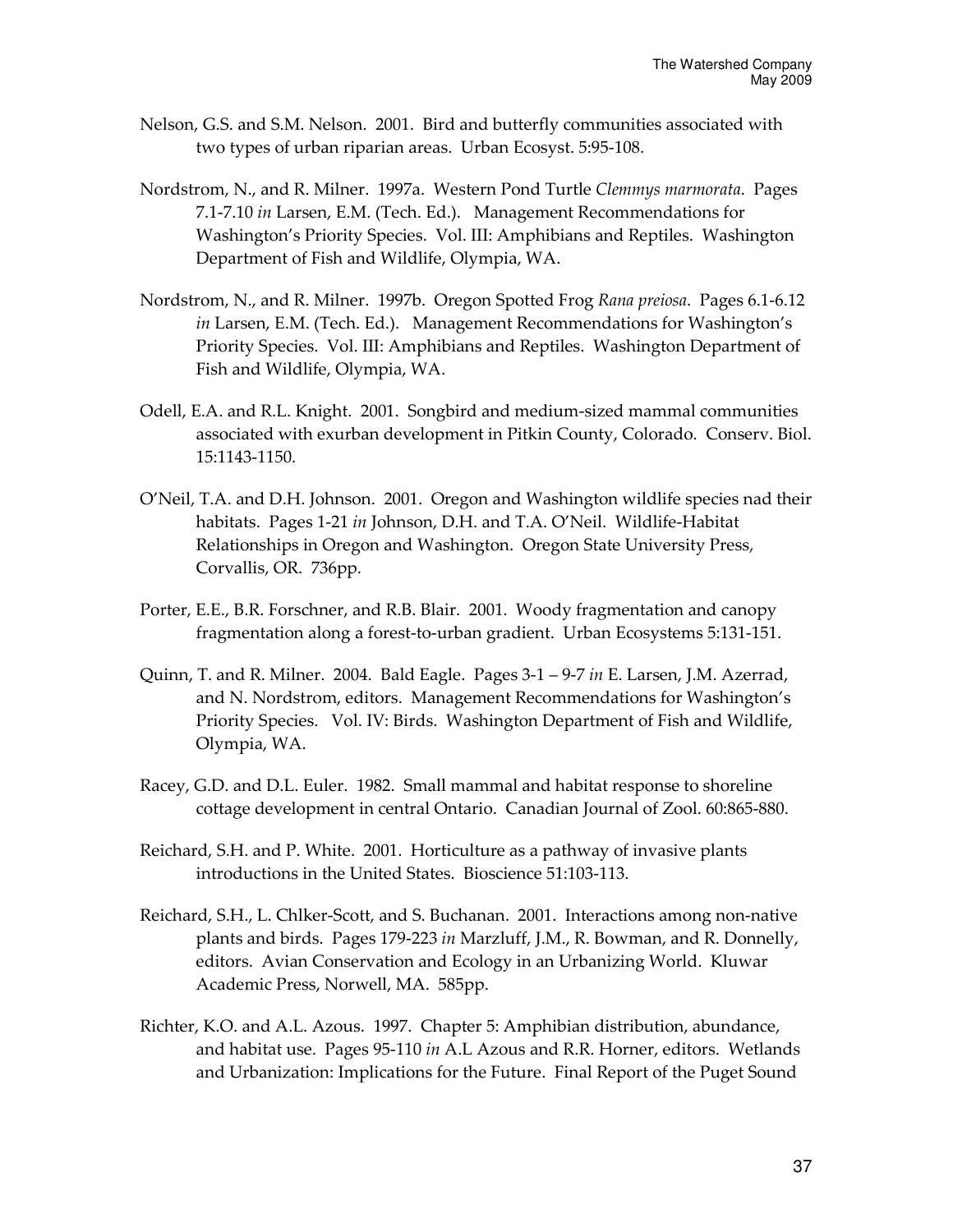Wetlands and Stormwater Management Research Program. Washington State Department of Ecology, Olympia, WA.

- Riley, S.P.D., G.T. Busteed, L.B. Kats, T.L. Vandergon, L.F.S. Lee, R.G. Dagit, J.L. Kerby, R.N. Fisher, and R.M. Sauvajot. 2005. Effects of urbanization on the distribution and abundance of amphibians and invasive species in Southern California streams. Conserv. Biol. 19:1894-1907.
- Robinson, L., J.P. Newell, and J.M. Marzluff. 2005. Twenty-five years of sprawl in the Seattle region: growth management responses and implications for conservation. Landscape and Urban Planning 71:51-72.
- Rodewald, A.D. 2003. The importance of land uses within the landscape matrix. Wildl. Soc. Bull. 31:586-592.
- Roelke, M.E., J.D. Forester, E.R. Jacobson, G.V. Kollias,, F.W. Scott, M.C. Barr, J.F. Evermann, and E.C. Pirtel. 1993. Seroprevalence of infectious disease agents in free-ranging Florida panthers (Felis concolor coryi). J. Wildl. Diseases 29:36-49.
- Rojas, M. 1992. The species problem and conservation: What are we protecting? Conserv. Biol. 6:170-178.
- Rottenborn, S.C. 1999. Predicting the impacts of urbanization on riparian bird communities. Biol. Conserv. 88:289-299.
- Sax. D.F. and S.D. Gaines. 2003. Species diversity: from global decreases to local increases. Trends in Ecol. and Evol. 18:561-566.
- Schaefer, V. 2003. Green links and urban biodiversity: an experiment in connectivity. 2003 Proceedings of the Georgia Basin/Puget Sound Research Conference. 9pp.
- Scott, D.F. and G.S. Helfman. 2001. Native invasions, homogenization and the mismeasure of integrity of fish assemblages. Fisheries 26:6-15.

Seattle Audubon Society. 2005. Birdweb website (www.birdweb.org).

- Shaughnessy, M.M. and T.A. O'Neil. 2001. Conservation of biodiversity: considerations and methods for identifying and prioritizing areas and habitats. Pages 154-167 in D. H. Johnson and T.A. O'Neil, editors. Wildlife-Habitat Relationships in Oregon and Washington. Oregon State University Press, Corvallis, OR. 736pp.
- Shugart, H.H., S.H. Anderson, and R.H. Strand. 1975. Dominant patterns in bird populations of the eastern deciduous forest birds. Proceedings of the Symposium on Management of Forest and Range Habitats for Nongame Birds. 2:90-95.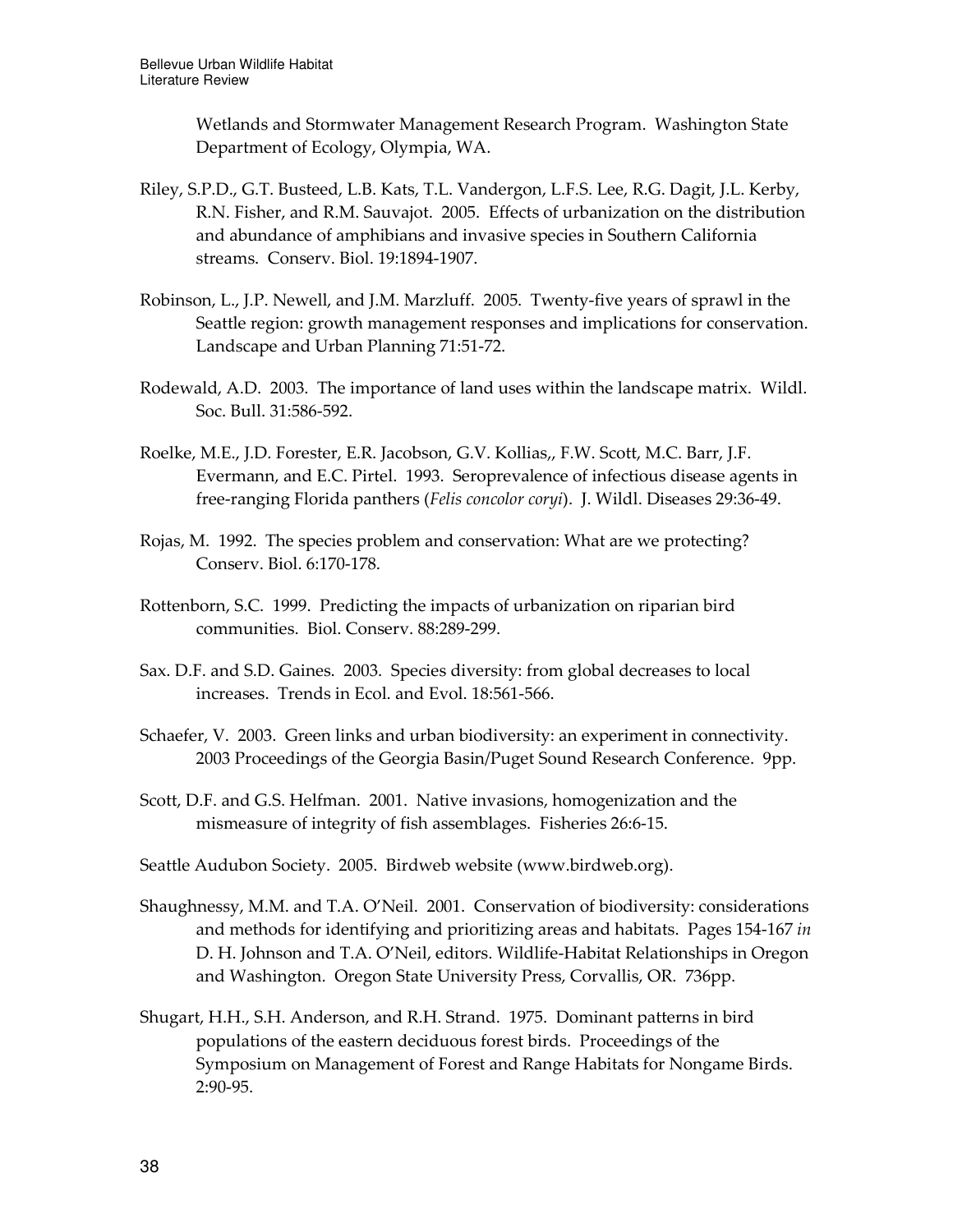- Smith, K.G. and D.G. Catanzaro. 1996. Predicting vertebrate distributions for gap analysis: Potential problems in constructing the models. Pages 163-169 in J.M. Scott, T.H. Tear, and F.W. Davis, editors. Gap analysis: A landscape approach to biodiversity planning. American Society for Photogrammetry and Remote Sensing, Bethesda, MD.
- Stallcup, R. 1991. A reversible catastrophe. Observer 91:8-9.
- Stalmaster, M.V. 1897. The Bald Eagle. Universe Books, New York, NY.
- Stalmaster, M.V. and J.L. Keiser. 1998. Effects of recreational activity on wintering bald eagles. Wildl. Monogr. 137.
- Stern, P.C., T. Dietz, L. Kalof, and G.A. Guagnano. 1995. Values, beliefs, and proenvironmental action: Attitude formation toward emergent attitude objects. J. Applied Social Psychology 25:1611-1636.
- Stokstad, E. 2007. Can the bald eagle still soar after it is delisted? Science 316:1689-1690.
- Terborgh, J. 1989. Where have all the birds gone? Princeton University Press, Princeton, NJ.
- The Watershed Company. 2009. Guidance: Using the Bellevue Urban Wildlife Functional Assessment Model. Model and Guidance produced for the City of Bellevue. 21 May 2009.
- Trombulak, S.C. and C.A. Frossell. 2000. Review of ecological effects of roads on terrestrial and aquatic communities. Conserv. Biol. 14:18-30.
- Ulrich, R., R.F. Simons, B.D. Losito, E. Fiorito, M.A. Miles, and M. Zelson. 1991. Stress recovery during exposure to natural and urban environments. J. Environ. Psych. 11:201-230.
- U.S. Census Bureau. 2005. Population distribution in 2005. In Population Profile of the United States: Dynamic Version. http://www.census.gov/population/www/popprofile/files/dynamic/PopDistribution.pdf.
- Vitousek, P.M, J.D. Aber, R.H. Howarth, G.E. Likens, P.A. Matson, D.W. Schindler, W.H. Schlesinger, and D.G. Tilman. 1997. Human alteration of the global nitrogen cycle: source and consequences. Ecol. Applic. 7:737-750.
- Watson, J.W. and E.A. Rodrick. 2004. Bald Eagle. Pages 9-1 9-15 in E. Larsen, J.M. Azerrad, and N. Nordstrom, editors. Management Recommendations for Washington's Priority Species. Vol. IV: Birds. Washington Department of Fish and Wildlife, Olympia, WA.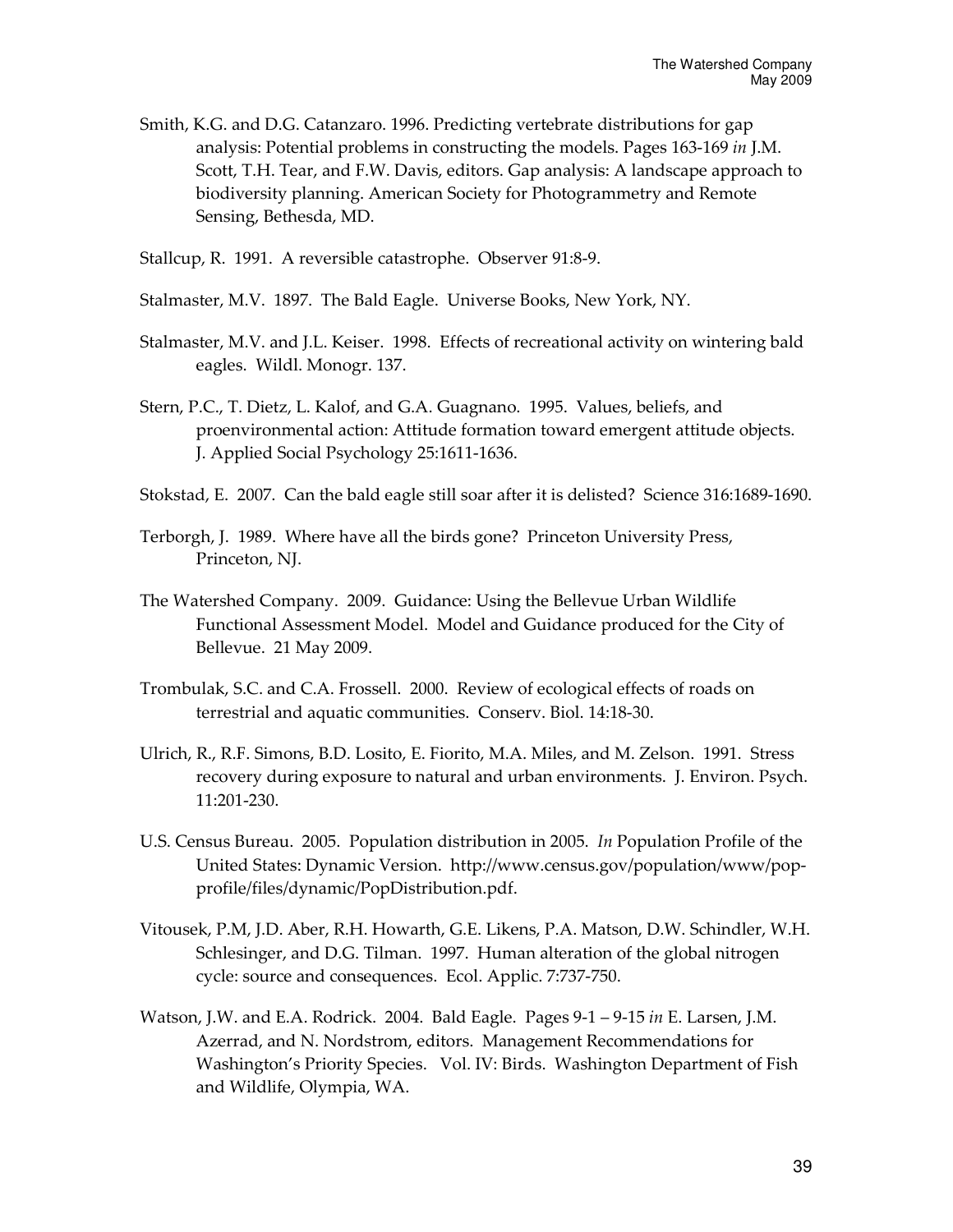- Wear, D., J. Pye. And K. Ritters. 2004. Defining priorities using fragmentation forecasts. Ecol. And Soc. 9:4 [online].
- Whitney, G.G. 1985. A quantitative analysis of the flora and plant communities of a representative Midwestern U.S. Town. Urban Ecology 9:143-160.
- Wilcove, D.S. 1985. Nest predation in forest tracts and the decline of migratory songbirds. Ecology 66:1211-1214.
- Woodruff, K. and H. Ferguson. 2005. Townsend's Big-Eared Bat. In J.M. Azerrad, editor. Management Recommendations for Washington's Priority Species. Vol. V: Mammals [online]. Washington Department of Fish and Wildlife, Olympia, WA.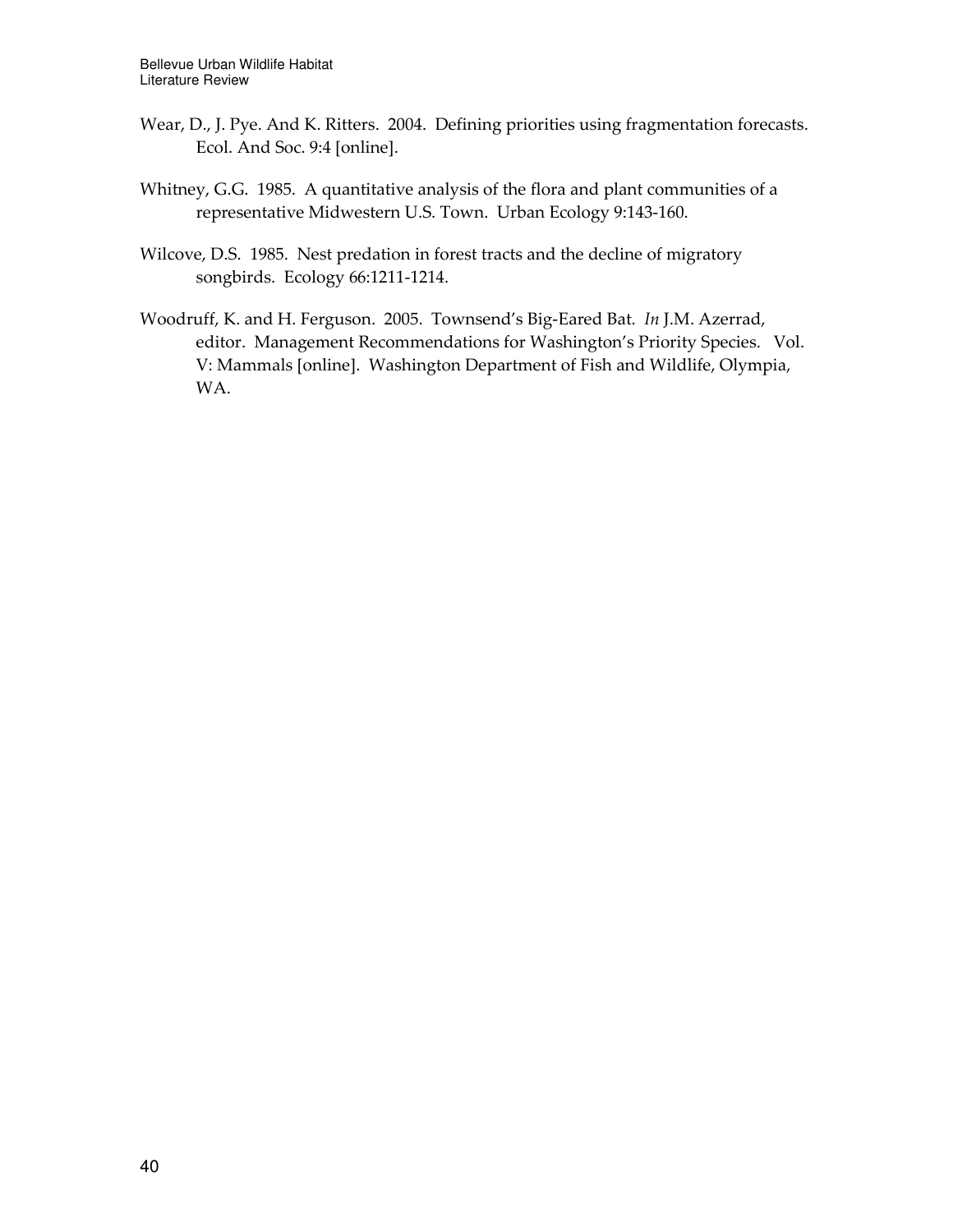## Using the Bellevue Urban Wildlife Habitat Functional Assessment Model

#### City of Bellevue

Prepared for:

City of Bellevue Development Services Department 450 110th Avenue NE P.O. Box 90012 Bellevue, Washington 98009

Prepared by:



750 Sixth Street South Kirkland . WA 98033 p 425.822.5242 f 425.827.8136 watershedco.com

> 21 May 2009 (Revised February 2010)

The Watershed Company Reference Number: 080913 The Watershed Company Contact Person: Suzanne Tomassi

> Cite this document as: The Watershed Company. 2010. Guidance: Using the Bellevue Urban Wildlife Functional Assessment Model

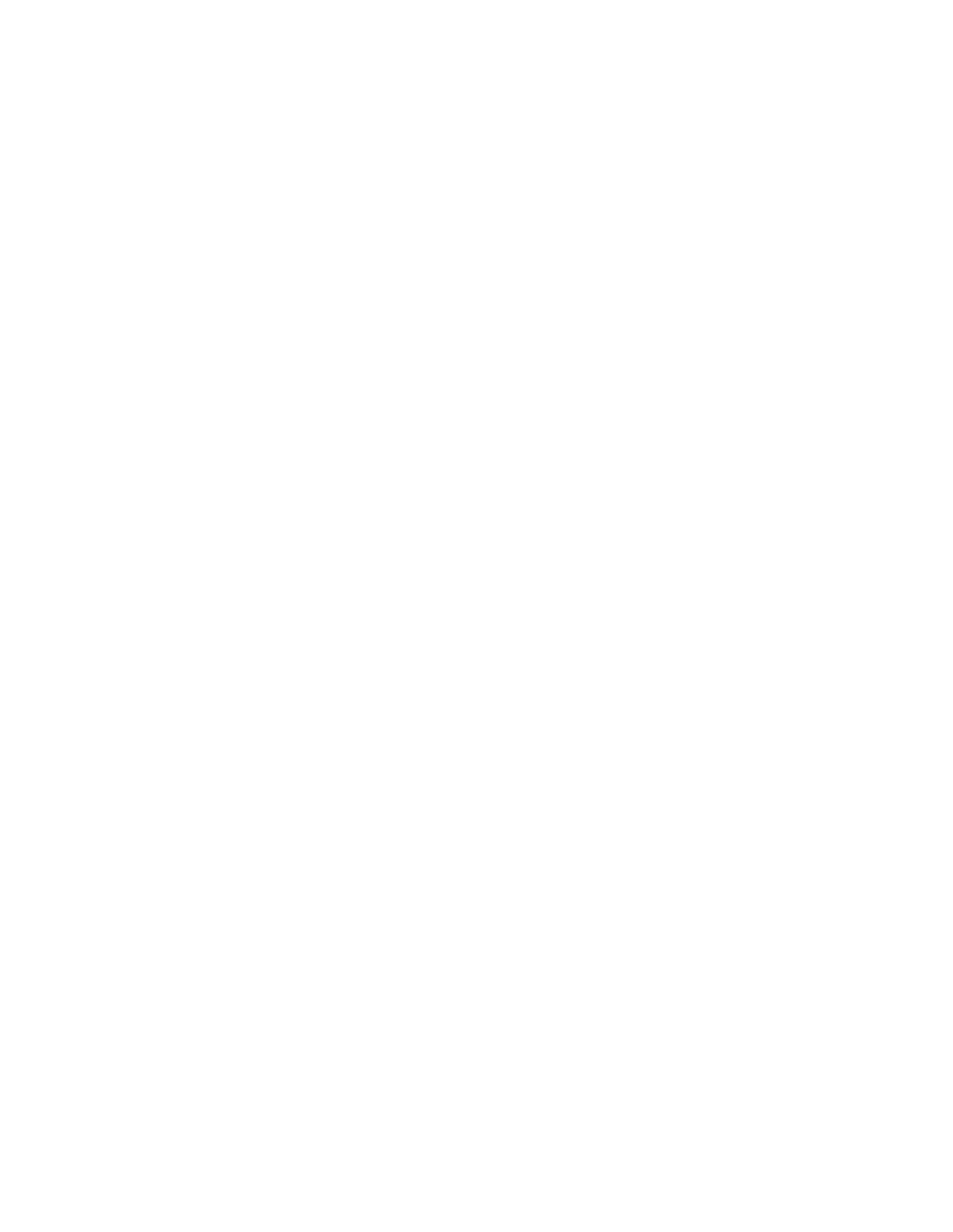# TABLE OF CONTENTS

|   |     |                                                          | Page # |
|---|-----|----------------------------------------------------------|--------|
|   |     |                                                          |        |
|   |     |                                                          |        |
|   |     |                                                          |        |
|   |     |                                                          |        |
|   |     |                                                          |        |
|   |     |                                                          |        |
|   |     |                                                          |        |
|   |     | Landscape Level Parameters  Error! Bookmark not defined. |        |
|   | 4.1 |                                                          |        |
|   | 4.2 |                                                          |        |
|   | 4.3 |                                                          |        |
|   | 4.4 |                                                          |        |
|   | 4.5 |                                                          |        |
|   | 4.6 |                                                          |        |
|   |     |                                                          |        |
| 5 |     |                                                          |        |
|   | 5.1 |                                                          |        |
|   | 5.2 |                                                          |        |
|   | 5.3 |                                                          |        |
|   | 5.4 |                                                          |        |
|   | 5.5 |                                                          |        |
|   | 5.6 |                                                          |        |
|   | 5.7 |                                                          |        |
|   | 5.8 |                                                          |        |
|   |     |                                                          |        |
|   |     |                                                          |        |
|   |     |                                                          |        |
|   |     |                                                          |        |
|   |     |                                                          |        |
|   | 7.1 |                                                          |        |
|   | 7.2 |                                                          |        |
|   | 7.3 |                                                          |        |
|   | 7.4 |                                                          |        |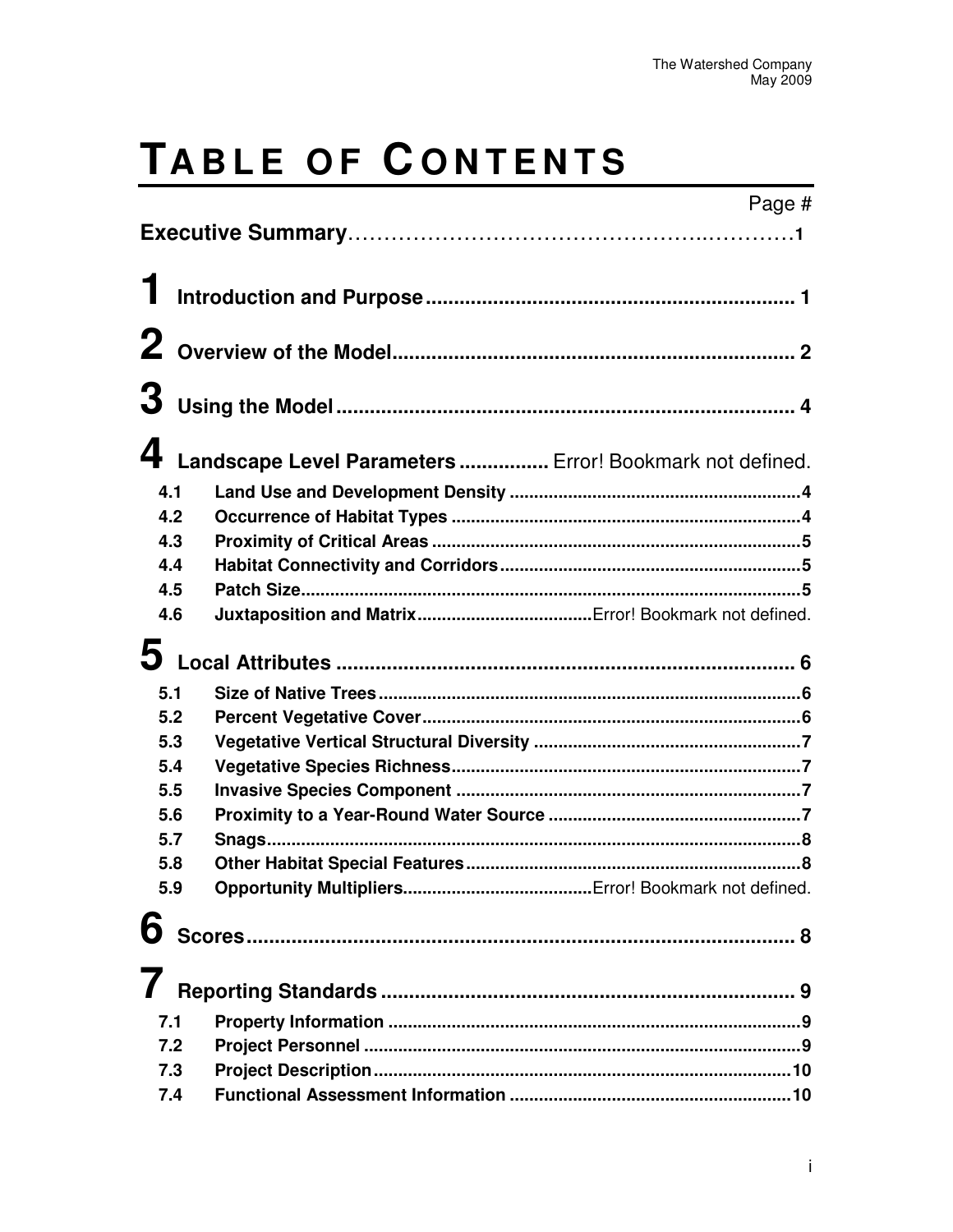**Appendix B Foliage Height Diversity (FHD) Example Calculation………………….B1**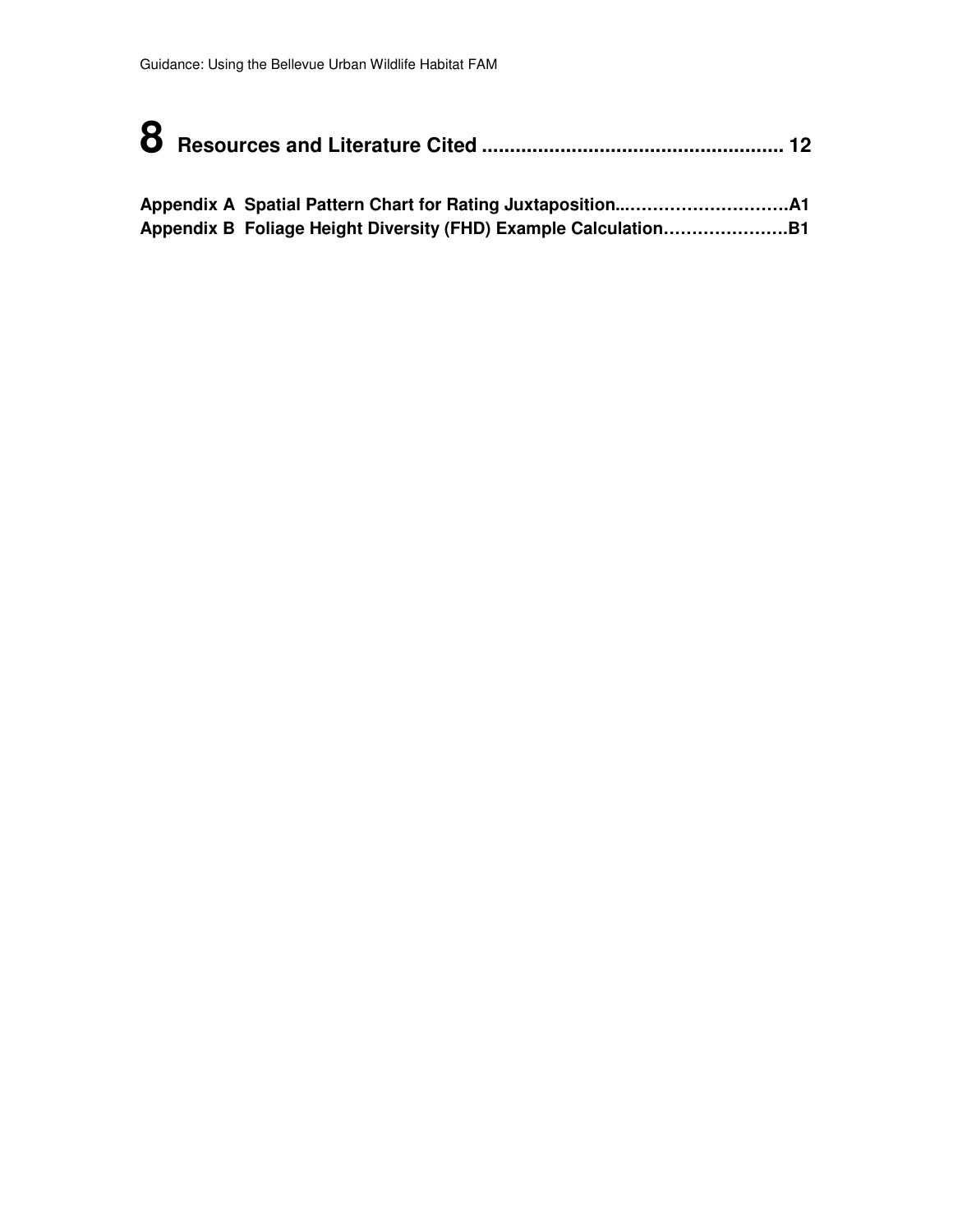#### **G U I D A N C E** USING THE BELLEVUE URBAN WILDLIFE HABITAT FUNCTIONAL ASSESSMENT MODEL

## **EX E C U T I V E S U M M A R Y**

The City of Bellevue Functional Assessment Model was developed to provide a standardized, reproducible means of evaluating habitat in an urban or urbanizing setting. The model measures and rates landscape- and local-level habitat parameters, which were selected based on best available science. A comprehensive literature review preceded production of the model to describe the need for such a measurement tool and to provide a basis for parameter selection and classification. This guidance serves to aid users in applying the model.

The model consists of a form that identifies habitat features to be assessed. The form is designed to identify both the ability of a site to perform habitat functions and the level of opportunity that exists in the greater landscape for the site to function effectively. A numerical result representing the site's potential and actual habitat value can be compared to other locations or over time. A five-step process is evaluates and rates the habitat value of a property. The form classifies the property according to existing impervious surface; assesses habitat-based landscape characteristics; identifies and rates site habitat parameters; assigns a score based on the results of the first three steps; through the rating generated and the individual responses to each measurement, determines a site's habitat attributes, deficiencies, and potential to support wildlife.

## 1 INTRODUCTION AND PURPOSE

This guidance is intended for use with the City of Bellevue Functional Assessment Model. Similar models have been developed for characterizing and rating the value of regulated critical areas such as wetlands and streams. No such model is widely available to evaluate habitat value on a local scale in an urban area. The Bellevue model allows users to rate habitat on a property based on its potential to support species of local importance and other wildlife.

The role and function of wildlife habitat in urban areas is detailed in the May 2009 Bellevue Urban Wildlife Habitat Literature Review. The model is captured in a functional assessment form, a tool developed using the results of the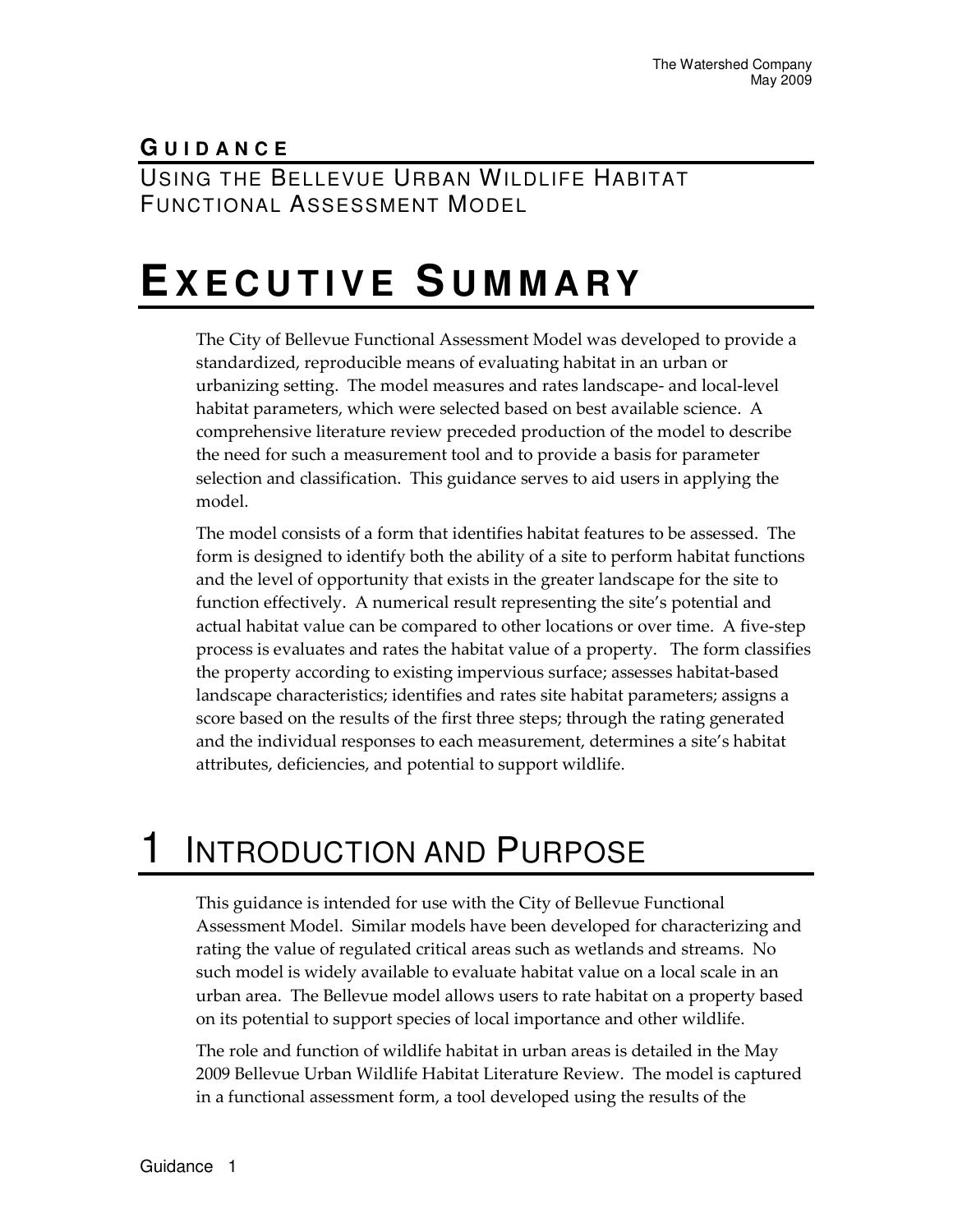literature review. It measures the value of a property or area to wildlife by assessing existing conditions on the local scale and within a larger landscape context. Parameters measured are habitat features and components that are important to one or more species during some point in their lifecycle. In the City of Bellevue, these parameters are vital to ensuring that wildlife continues to survive in the urban landscape.

## 2 OVERVIEW OF THE MODEL

Figure 1 illustrates the three-step process by which a property is evaluated. Habitat parameters measured by the model are separated into landscape- and local-level. At the local level, the presence of habitat and habitat features allows for wildlife to potentially use the area. However, a source of individual animals is needed for actual use to occur. The presence of such opportunity is best measured over the adjacent landscape, the boundaries of which are determined by the present degree of development, which in turn plays a role in the ability of animals to access a site from surrounding areas. If suitable conditions exist at the local scale and a source is present at the landscape, habitat on a property has the potential to support wildlife. Before these parameters are measured, the subject property is classified into one of four zones. All parcels in the City do not start from an equal point; by nature of their location, zoning and present use, some show a higher baseline potential than others and are assessed accordingly. Zone classification is based on impervious surface and is the first measure of whether the potential to support habitat exists on the property. The Bellevue Planning and Community Development Department (PCD) will provide impervious surface data when a determination needs to be made.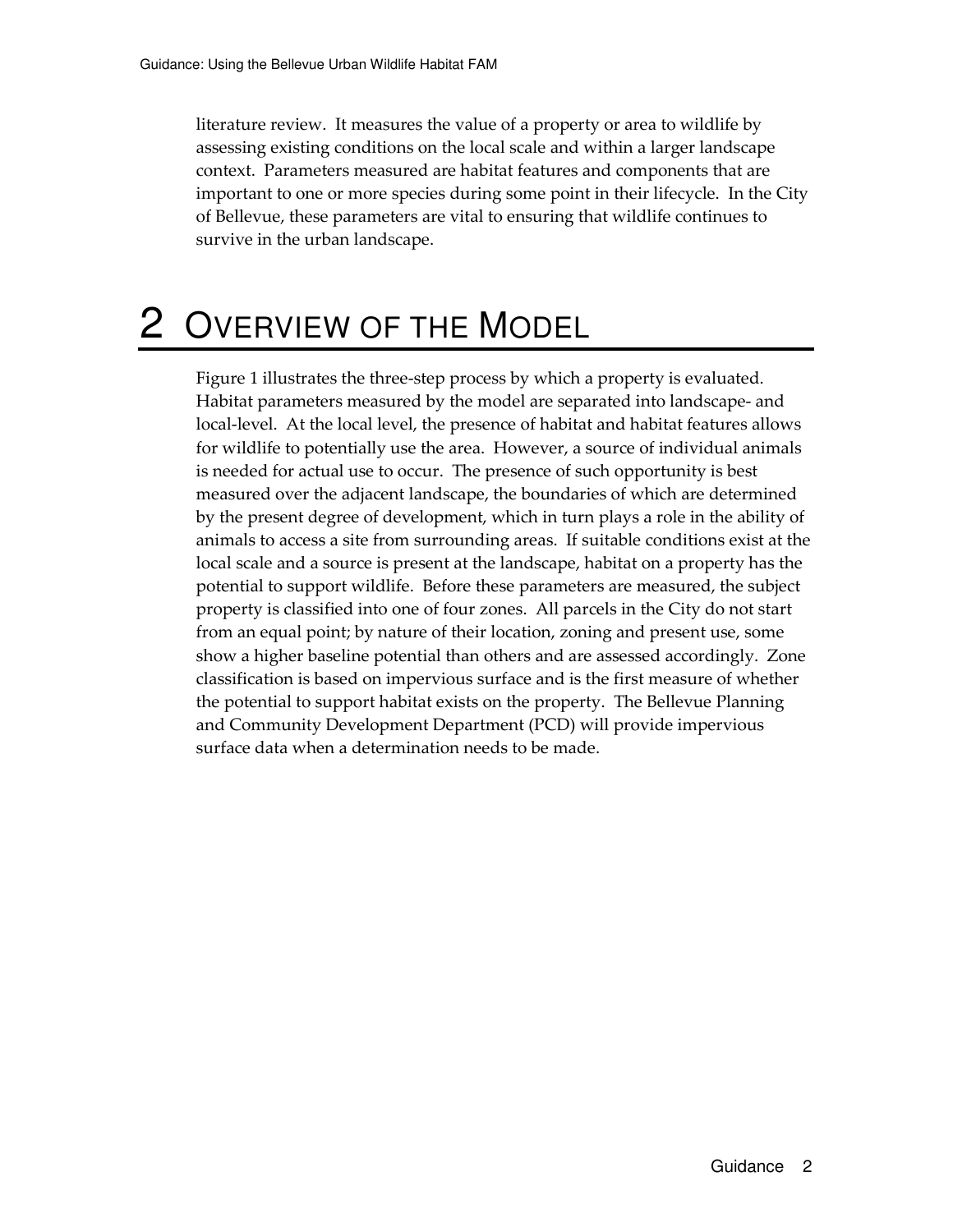Figure 1. Three-step evaluation processes employed by the functional assessment form.

| Step 1 - Define<br>property's zone                                                                                      | Zones are determined based on some feature or features<br>of a site or site's vicinity that act(s) as an indicator of the<br>site's potential to provide habitat presently and in light of<br>likely future conditions. The amount of impervious<br>surface presently on the subject property is used in this<br>model to classify the property into one of four zones.                                                                                                                                                                                        |  |  |  |  |
|-------------------------------------------------------------------------------------------------------------------------|----------------------------------------------------------------------------------------------------------------------------------------------------------------------------------------------------------------------------------------------------------------------------------------------------------------------------------------------------------------------------------------------------------------------------------------------------------------------------------------------------------------------------------------------------------------|--|--|--|--|
| Step 2 – Does the<br>opportunity to<br>provide habitat exist?                                                           | A set of questions addresses the landscape<br>surrounding the site. Questions are particular to<br>the urbanization level of the area, and the scope<br>may vary for individual sites depending on the<br>zones applied in Step1. Most of the questions in<br>Step 1 one are answered using aerial photographs<br>and information sources listed in these sections.                                                                                                                                                                                            |  |  |  |  |
| Step 3 – Does the<br>opportunity to<br>provide habitat exist?                                                           | The next set of questions are answered through<br>measurements and observations on-site and address<br>the site's present ability to support wildlife. These<br>questions are also drawn from current literature and<br>are specific to the jurisdiction or area.                                                                                                                                                                                                                                                                                              |  |  |  |  |
| Step 4 – Scoring                                                                                                        | Points are awarded based on the scores from<br>Steps 1 through 3. Higher-scoring sites are<br>those that have both greater ability to perform<br>habitat functions and the opportunity, afforded<br>by the surrounding landscape, to do so.                                                                                                                                                                                                                                                                                                                    |  |  |  |  |
| Step 5 - Form results<br>are used to drive<br>permitting decisions,<br>management<br>recommendations,<br>and mitigation | If site development is proposed, the form can be used to<br>assure that specific site features that are important to habitat<br>are preserved. For example, connectivity to critical areas or<br>off-site habitat patches might be addressed by clustering<br>development. Recommendations can be made for managing<br>the remaining habitat. Mitigation for impacts can be planned<br>on a site-specific basis, focusing on both landscape-level<br>ecological processes that may be affected by action on the site<br>and an eita habitat tunge and foaturge |  |  |  |  |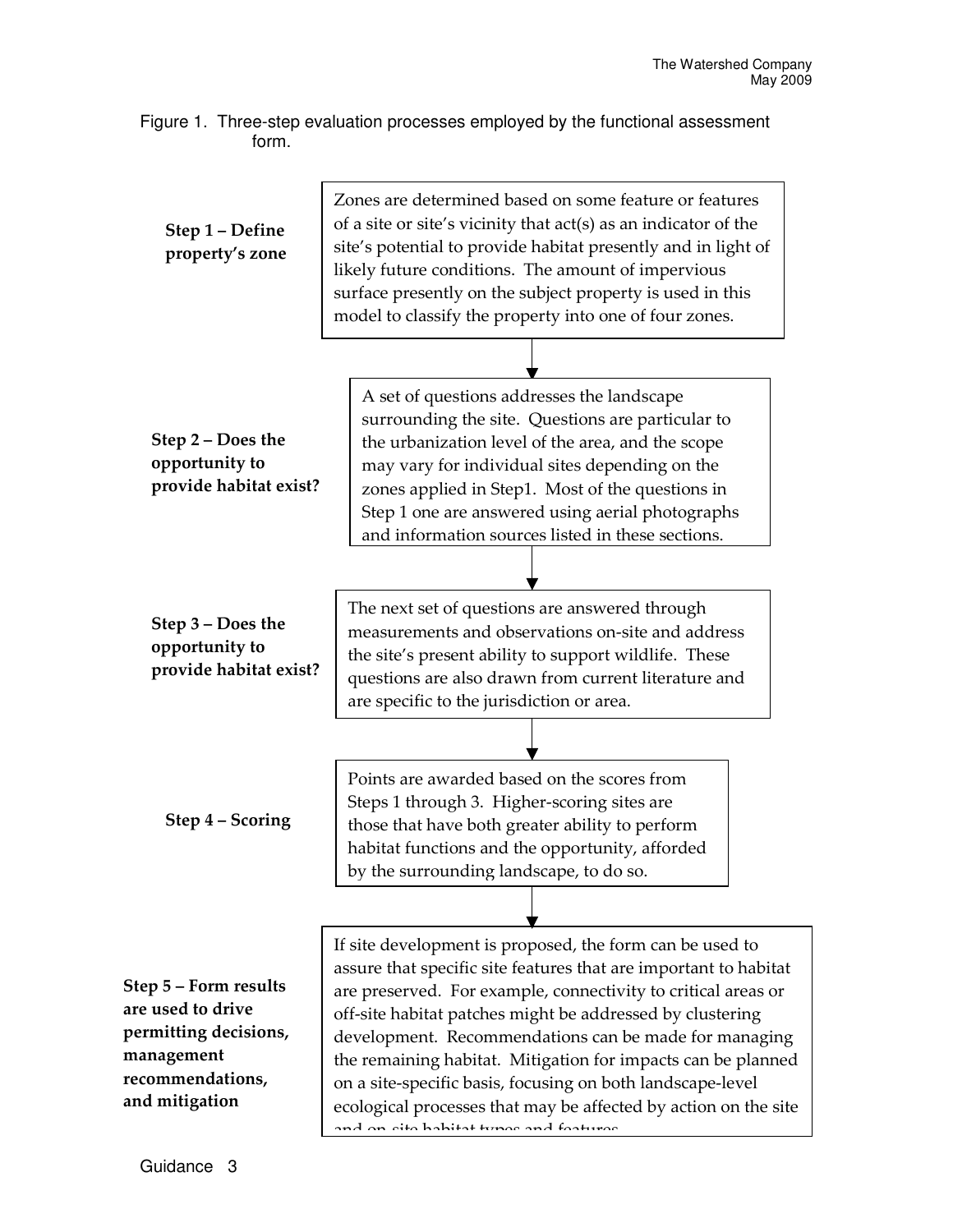## 3 USING THE FORM

#### 3.1 Landscape-level Parameters

#### **3.1.1 Land Use and Development Density**

Obtain the property's land use and development density category from PCD and assign the appropriate score on the form. Categories are based on the percentage of impervious surface on the property. Zone A properties contain 90% or more impervious surface; sites designated as Zone B are made up of 50%-90% impervious surface; Zone C sites comprise from 20% to 50% impervious surface; and Zone D are covered by less than 20% impervious surface.

#### **3.1.2 Occurrence of Habitat Types**

Use the zone designation provided by PCD to determine the required area to evaluate (Table 1). The required evaluation area for each zone should be measured as a circle with the subject property at the center.

| Landscape<br>Attributes circle<br>size to use | Zone A | Zone B | Zone C | Zone D |  |
|-----------------------------------------------|--------|--------|--------|--------|--|
| Area (acres)                                  | 0.5    | 5.0    | 100    | 250    |  |
| Radius (feet)                                 | 83     | 263    | 1,178  | 1,862  |  |

Table 1. Landscape Attributes circles associated with PCD zones.

Using publicly available aerial photographs, count the number of different habitat types on the property and within the evaluation area. Consult National Wetland Inventory (NWI) maps and King County Sensitive Areas iMAP online GIS information (iMAP) to determine the existence of known wetlands. Any habitat patch that is wholly or partially within the evaluation area should be counted.

Habitat types, as defined in the Bellevue Urban Wildlife Habitat Literature Review, are based on groups of vegetation types or other features that sustain wildlife. They are structurally based and therefore do not generally differentiate between native and non-native species, with the exception of areas such as golf courses or large lawns that can be discerned at a large scale on aerial photographs. Habitat types found in the City of Bellevue are mature coniferous forest, mixed coniferous-deciduous forest, scrub-shrub, meadow and grassland, ponds and lakes, streams, and wetlands. Wetlands may be further divided into emergent, shrub-shrub, forested, or open water; however, if wetland areas are not apparent from aerial photographs or readily available public resources, they may be categorized by vegetative structure alone as meadow, scrub-shrub, etc.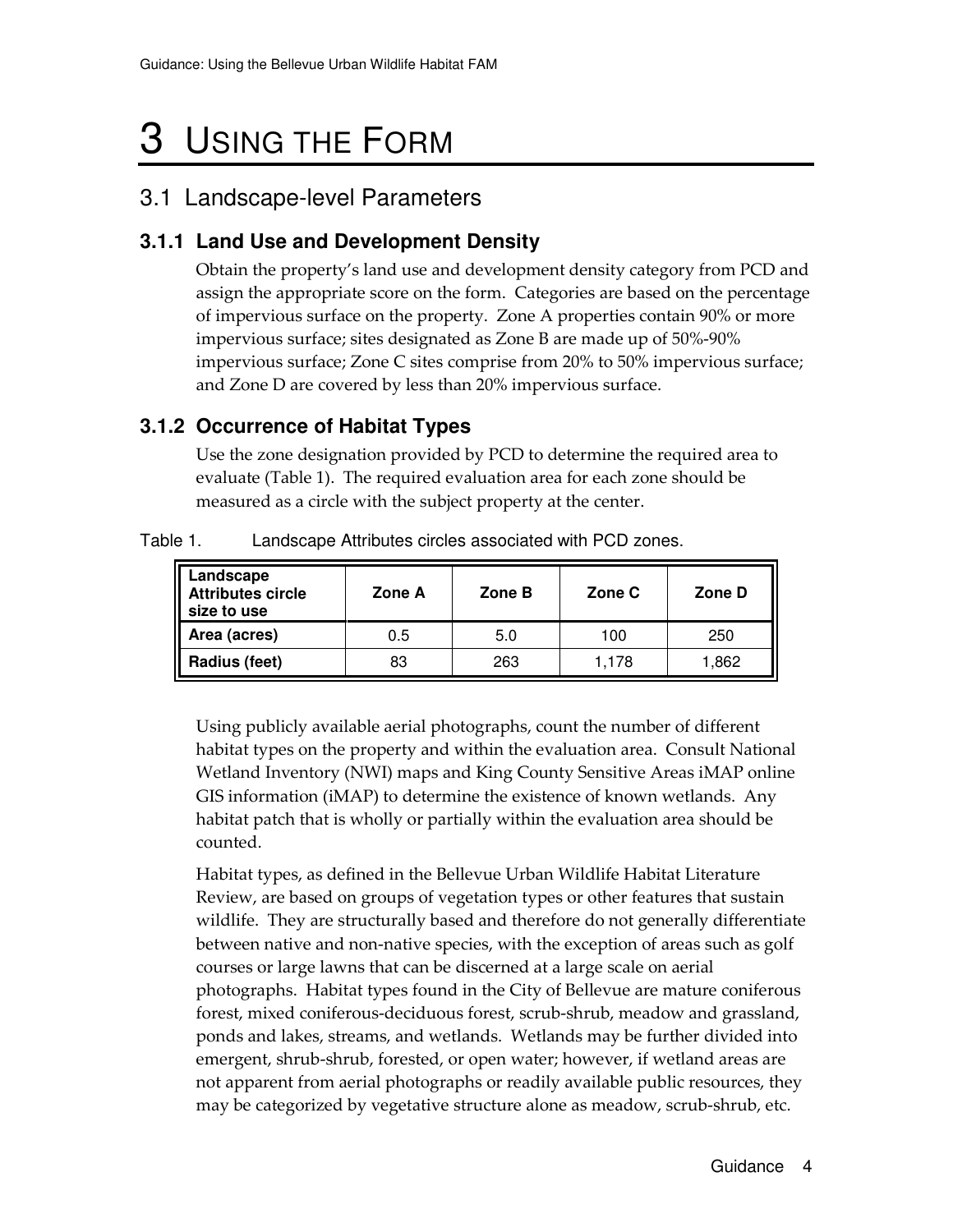Do not count wetlands twice (e.g., as both wetland and as forest), but do count different wetlands individually.

#### **3.1.3 Proximity of Critical Areas**

Distances categories to critical areas are derived from general knowledge regarding urban wildlife home ranges and modified to account for the presence of travel barriers. Measure the distance from the subject parcel edge to the edge of known critical areas (streams, wetlands, wildlife networks, ponds, Priority Habitat and Species (PHS) polygons (required for Zone D only), and lakes). Consult NWI maps, the Washington Department of Fish and Wildlife (WDFW) SalmonScape online database, and iMAP to determine the location of sensitive areas. If the subject parcel is located within a PCD Zone D, obtain PHS data from WDFW. Distances can be measured using the distance function in the iMAP system, GPS, or aerial photographs. Sites containing a critical area receive an additional point, as do sites containing habitat patches that are contiguous with critical areas on- or off-site, regardless of whether the patch itself is a critical area.

#### **3.1.4 Habitat Connectivity and Corridors**

For each patch of habitat on the site, determine connections to off-site vegetated areas using first on-site observation and then aerial photographs. Breaks in connectivity are based on the propensity of wildlife to avoid crossing them. Breaks include gravel roads used by vehicles daily, paved roads, paved multiuse trails that experience daily non-motorized traffic, maintained lawns or fields associated with structures, pasture, mowed rights-of-way, and solid fences or walls. Impervious foot trails, decommissioned or rarely used gravel roads, wildlife-passable fences, and unmaintained rights-of-way are not breaks in connectivity.

Connections must be vegetated with trees, shrubs (native or non-native) or wetlands. Other cover (lawns, ornamental vegetation) may make up no more than 50% of the width of the connecting area at any point. Streams are included as part of the connecting area, but ponds, lakes, and other open water bodies are not.

Parks meriting 3 points are Mercer Slough, Phantom Lake wetland complex, Larson Lake wetland complex, Cougar Mountain Regional Wildland Park, and Weowna Park. In addition, habitat patches connected to mapped King County wildlife networks, obtained from the iMAP system, are awarded 3 points under the conditions stated in the FAM.

#### **3.1.5 Patch Size**

Size of habitat patches is measured on-site for patches fully contained within a property, and using aerial photographs for patches extending beyond subject property boundaries. Count all patches in the appropriate area for the property,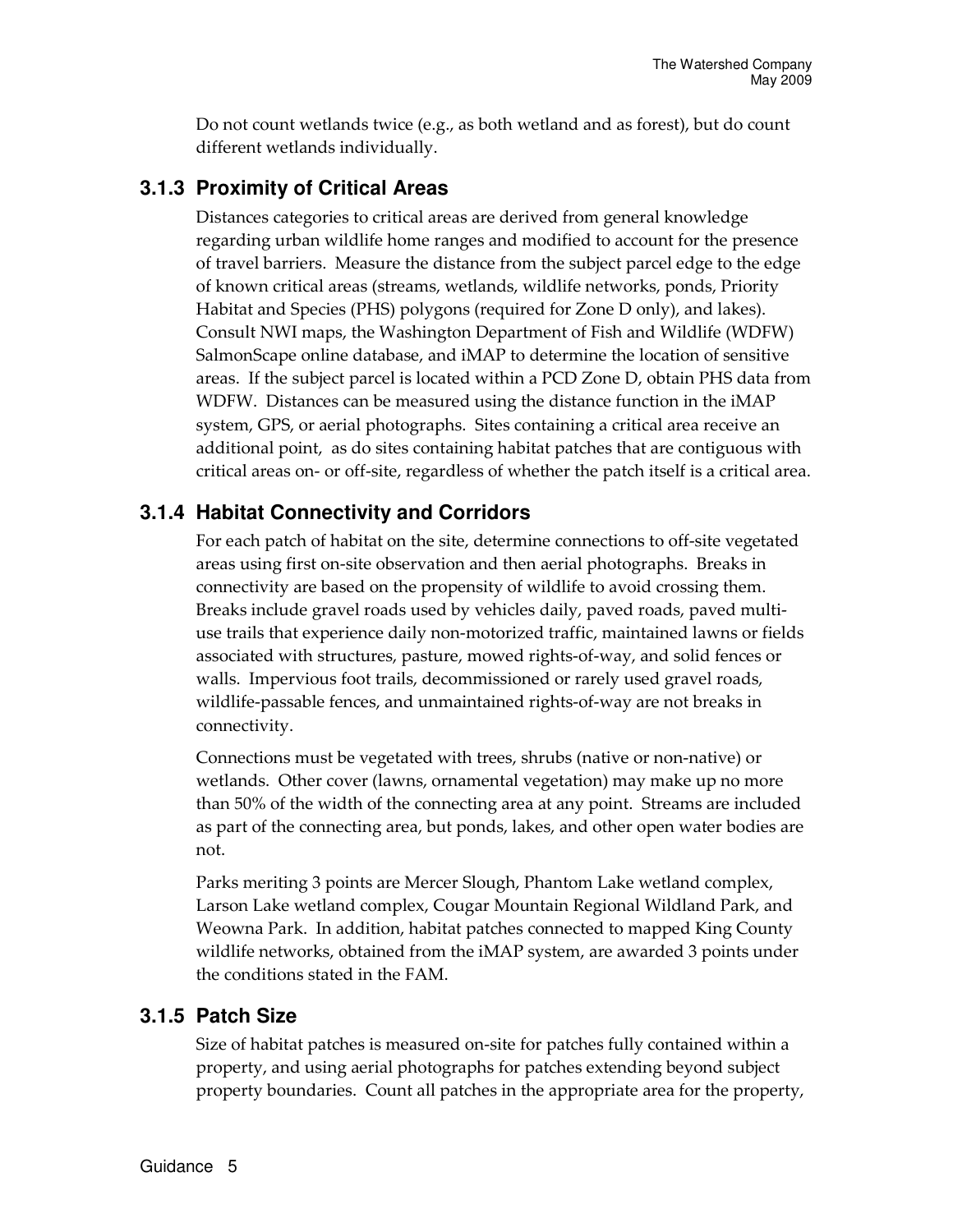using the property's PCD zone designated circle size (Table 1), placing the property at the center of the circle. Point allotments for patch sizes are based on species-area curves and modified for relevance to an urban landscape. For the purposes of this question, a habitat patch is the total area of all contiguous cover types defined as habitat in Section 1.2, with the exceptions of manicured lawns and other highly manipulated and maintained areas. Habitat patch boundaries are delineated by the edge of unmaintained low cover, shrubs, water body edge, or tree canopy. Score each patch individually and allot the total points.

#### **3.1.6 Interspersion**

This question assesses the variety of habitat available and the amount of edge habitat on a site. Using the appropriate size circle for the property's zone (Table 1), overlay a circle on an aerial photograph with the property in the center. Choose the appropriate score using Appendix A. Include all vegetated areas  $\geq 0.5$ ac in size as habitat. Exclude paved areas, gravel, and structures. An additional point is awarded if high-value habitat in the form of a wildlife network or park listed in Section 1.4 is included in the matrix.

#### 3.2 Local Attributes

#### **3.2.1 Size of Native Trees**

Points are awarded to sites containing trees likely to be used by wildlife for nesting or foraging. Higher points are given for trees of sizes preferred by or critical to species of local importance. On residential or other small parcels, measure the diameter at breast height (dbh) of the largest trees on the property. Allot points based on the largest tree on-site. Large sites may require a tree survey for some permit applications. In this case, tree sizes can be obtained from the survey.

#### **3.2.2 Coniferous Component**

Dominance of coniferous species may be measured by one of several scientifically sound methods. The suggested method is to use aerial coverage in the uppermost stratum. The most abundant species exceeding 50% cover is dominant. Any single species covering 20%-50% of the top stratum is subdominant. If conifers on a site fail to meet one of these criteria but are present, the site receives one point for this parameter.

#### **3.2.3 Percent Vegetative Cover**

Estimate the percent of vegetative cover on the site using plots, line-intercept, or another appropriate method. Sample only vegetated parts of the property. Include grass and lawns, but note that a point is subtracted if low grass represents more than 50% of the herbaceous layer. Measure cover in three strata: 0-2.3 ft (0-0.07 m), 2.3-25.0 ft (0.7-7.6 m), and >25.0 ft (>7.6 m). Each stratum is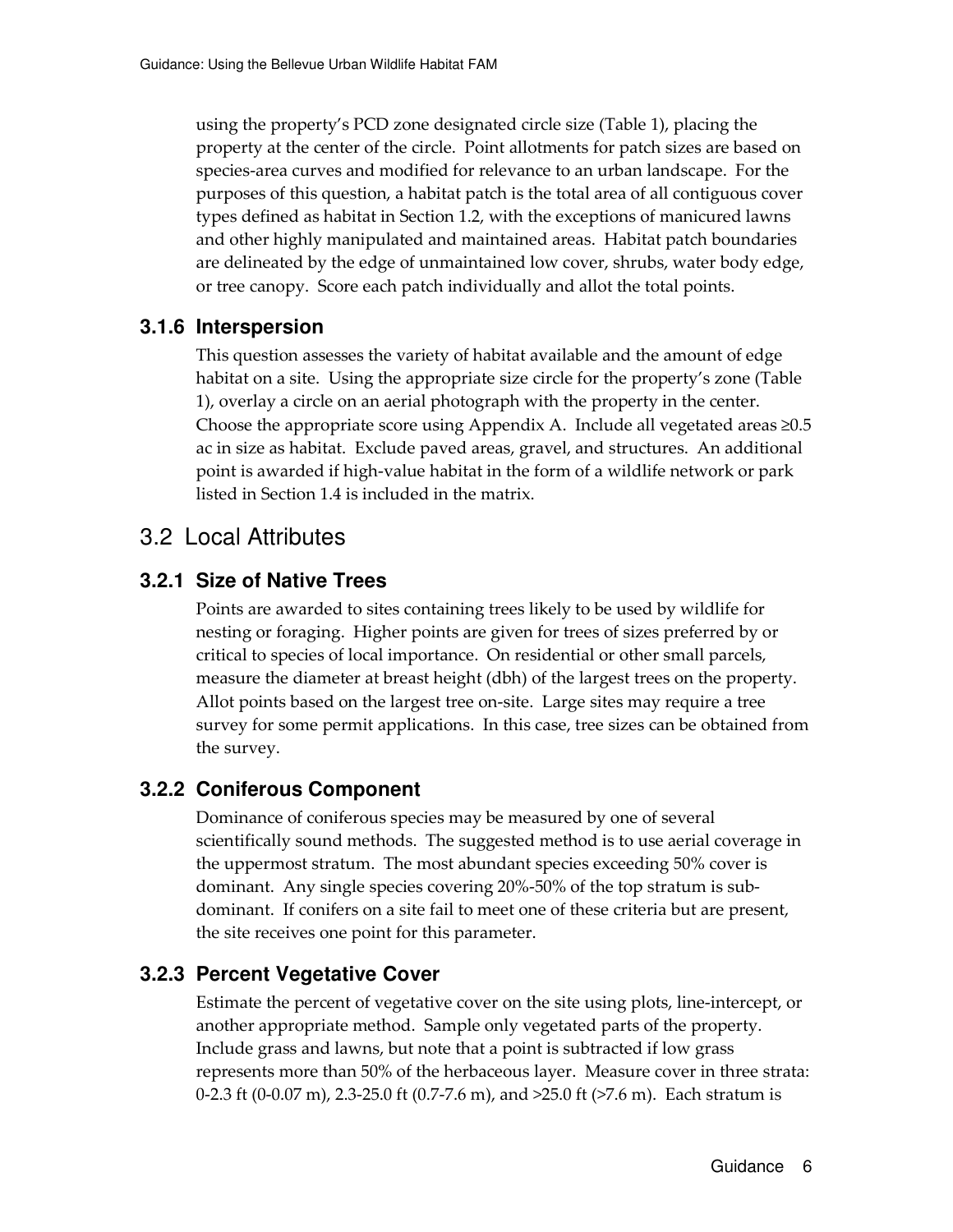scored separately on the assessment form. Plot radii for sampling herbaceous, shrub and tree layers should be 5 ft, 10 ft and 30 ft, respectively. Adequate sample sizes may be calculated using Freese (1962), Stauffer (1983), or a similar method. Alternatively, 30% of <1-ac properties, 20% of <5-ac properties, or 10% of >5-ac properties may be sampled, provided it can be demonstrated that vegetation is adequately represented. Smaller sample sizes may be accepted for highly homogeneous sites, to be justified in an accompanying report and decided on a case-by-case basis.

#### **3.2.4 Vegetative Vertical Structural Diversity**

Use a foliage height diversity (FHD) index such as MacArthur and MacArthur (1961) to measure vertical vegetative structure. Other authors have modified this index for ease of use and applicability (e.g., Hays et al. 1981, Berger and Puettmann 2000). The FHD index considers both the number of strata occupied by vegetation and the evenness of vegetation distribution in calculating diversity:

$$
FHD = -\sum p_i \ln p_i
$$

where  $p_i$  is the relative proportion of total foliage in the  $i<sup>th</sup>$  stratum. Use the three strata (0-2.3 ft, 2.3-25.0 ft, and >25.0 ft) in Section 3.2.3, following MacArthur and MacArthur's (1961) recommendations for effective testing of wildlife habitat. See Appendix B for an example of how to calculate FHD using the index above.

Vegetative proportions can be assessed visually in vertical corridors or cylinders, or by using a vegetation profile board. Sample locations may be randomly selected or, on smaller sites, chosen in areas representative of the site. Sample sizes should be calculated using the methods suggested in Section 3.2.3.

#### **3.2.5 Vegetative Species Richness**

Count native vegetative species that make up at least 10 sq ft of the property (cumulatively). Do not include species on the King County 2009 noxious weed list (http://www.kingcounty.gov/environment/animalsAndPlants /noxious-weeds/laws/list.aspx) in richness calculations.

#### **3.2.6 Invasive Species Component**

Percent cover by invasive species can often be estimated visually, as these species tend to grow in mono-specific patches with clearly defined edges. If invasive species are scattered or dispersed as individual plants, use the methods suggested in Section 3.2.3 to obtain percent cover. Include all species on the King County noxious weed list.

#### **3.2.7 Proximity to a Year-Round Water Source**

Categories are based on home ranges and dispersal distances of bird, reptile and amphibian species of local importance. Year-round water sources include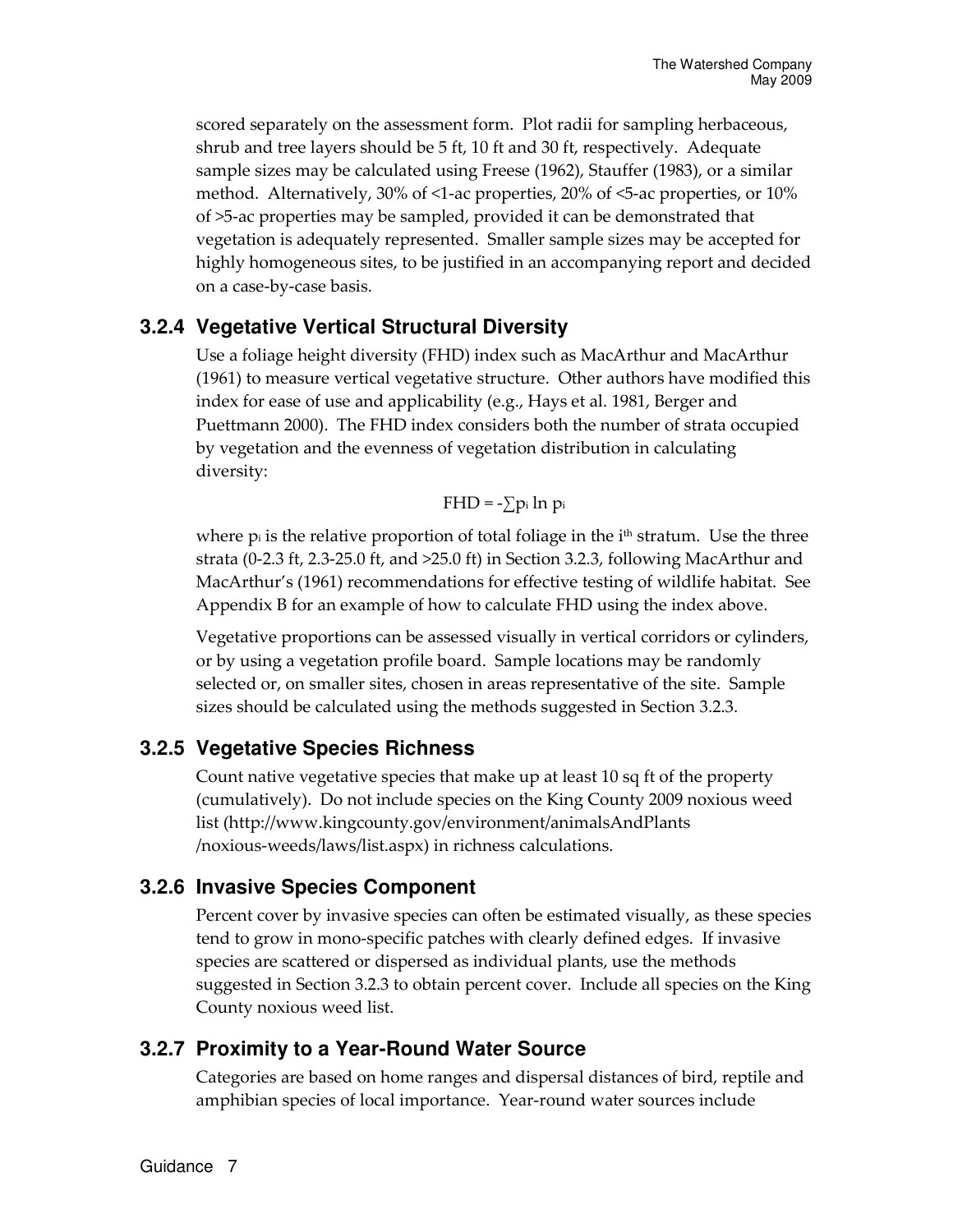perennial lakes, ponds, wetlands and streams, and artificial features such as reservoirs and detention facilities, provided they have vegetated buffers. Artificial water sources with buffers comprising solely low groundcovers or maintained vegetation receive scores reduced by 1 point. Scores of 0 points should not be reduced, however.

#### **3.2.8 Snags**

Count all snags at least 4 inches dbh, or estimate average snags/acre on large sites. For sites smaller than one acre, extrapolate snags/acre. Additional points are added for snags of sizes preferred by or critical to species of local importance. Again, extrapolate large snags/acre on sites where a full count is not practical.

#### **3.2.9 Other Habitat Special Features**

Features to be awarded points in this category are as follows:

- downed wood at least 6 inches in diameter at any point
- unused structures such as sheds, barns, houses, wells and chimneys
- water-holding features (need not be a year-round source)
- rockeries
- rock piles
- vertical banks
- stumps at least 20 inches in diameter
- trees with large (> 2 inches diameter entrance) cavities
- active nests or dens
- active raptor perches (defined by observation or documentation of use)

### 4 SCORES

Possible scores range from 0 to more than 50 points. A score of 10 or less is indicative of sites with little or no functional wildlife habitat, and little potential or opportunity for wildlife to use the site. Sites scoring 11 to 25 points are most likely in Zone A or Zone B, and thus, while habitat might be present in the landscape, potential for wildlife to use the property might be low. Sites with scores of 26 to 40 provide both actual habitat and likely the opportunity for wildlife to use the habitat on the site. Scores exceeding 40 point are indicative of high value exurban areas, where wildlife use, including that of species of local importance, can be expected both on the site in the surrounding area.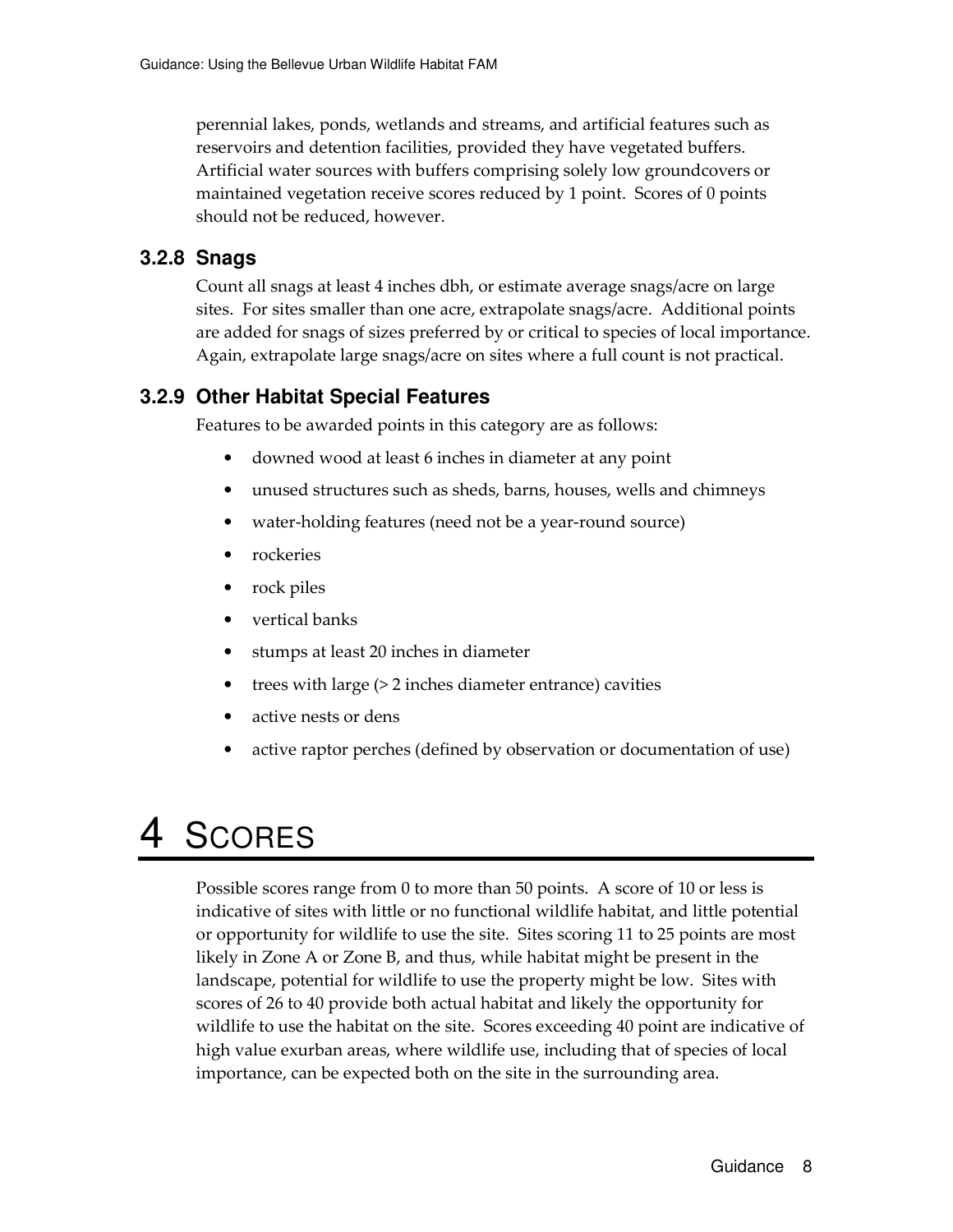An individual evaluation of where points were awarded should be performed for each site, as the score for any each provides insight into the particular property's assets and limitations. It is important to first note whether a property receives a landscape-parameters score that indicated that opportunity to support wildlife exists. If little opportunity exists (i.e., the site scores low for landscape questions), local-level parameter scores must then be evaluated in light of this finding. If development is proposed for the site, a detailed review of where the most potential and actual habitat functions exist can guide the actions taken so that the least possible impact is experienced. Similarly, a site-specific evaluation of point distribution can be used to guide mitigation, where appropriate. Both landscape- and local-level features and score should be investigated, as mitigation actions should address the needs of the surrounding area rather than being limited by the site. For example, it may be most appropriate and effective to preserve or enhance a riparian buffer that extends onto the subject property, even if no aquatic feature is itself located on the property. Such review and considerations are vital to protecting the health and value of wildlife habitat within the City.

### 5 REPORTING STANDARDS

A report should accompany all habitat functional assessments. Report content should include, at a minimum, the information in the following sections.

#### 5.1 Property Information

- Supply property address and parcel number.
- Supply project name and contact information of applicant.
- Describe actions proposed for the property.
- List any additional environmental reports or site assessments submitted pertaining to the property.
- Describe existing development on the property, including structures, utilities, impervious surface, and land use.
- Describe the natural environment on and adjacent to the property, including topography, elevation and vegetation.

#### 5.2 Project Personnel

- Supply name and contact information for the landowner.
- Supply names and contact information for architects, developers, project managers, and other personnel (if applicable).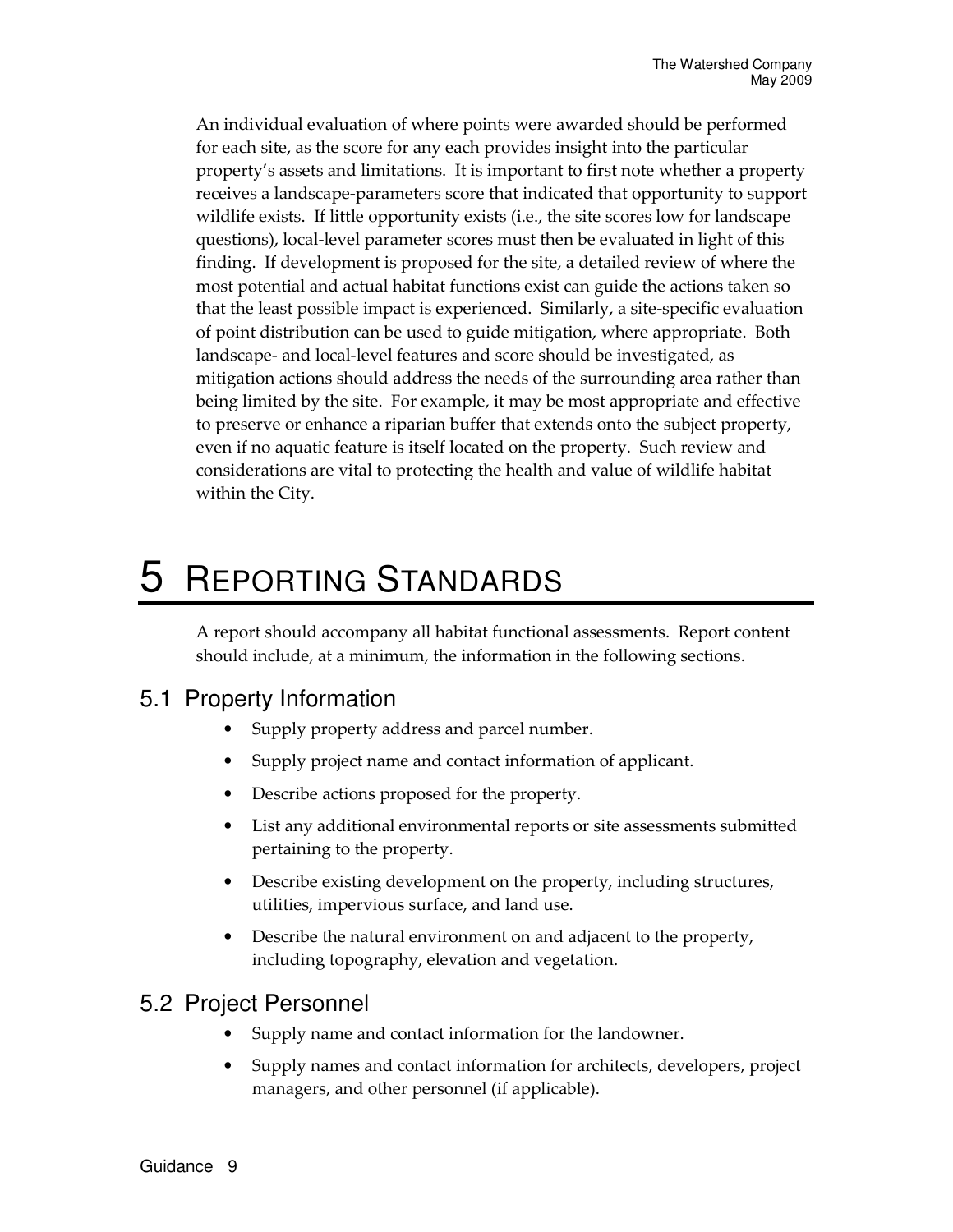• Supply names and summarize credentials of ecologists or other scientists who worked on the assessment.

#### 5.3 Project Description

- Describe proposed actions for the property, including demolition, construction, vegetation alteration, proposed increases or decreases in impervious surface, and planned uses.
- Explain any proposed deviation from building code, including why it is necessary.
- Detail development schedule, if applicable.

#### 5.4 Functional Assessment Information

- List dates of site visit(s) and report completion.
- List and explain any deviation(s) from the methods described in the functional assessment form and accompanying Guidance.
- Although it is not necessary to submit raw data from the functional assessment form in the report, include all sample sizes and methodologies used for calculations and measurements.
- List references used, including personal communications, in site investigations.
- Note any documentation, evidence, and observation of wildlife use of the property.
- Describe any regulated critical areas on the site and summarize applicable regulations.
- Include a map or aerial photograph overlay depicting locations and extents of habitat and habitat features presented in the FAM.
- Describe expected and possible impacts to habitat from proposed actions on the property.
- Detail proposed mitigation measures (if any), performance standards, and contingency plans.

A detailed assessment of the distribution of points on the form should be included and should drive a discussion of opportunity and ability of the site to perform habitat functions. Special site assets and any weaknesses should be identified. Recommendations may be made for avoiding and minimizing site development, if appropriate. Finally, it should be emphasized that mitigation should be the last approach considered, after avoidance and minimization have been employed to the extent possible. If unavoidable impacts to habitat are to occur, mitigation should be addressed on a landscape scale, as well as at a site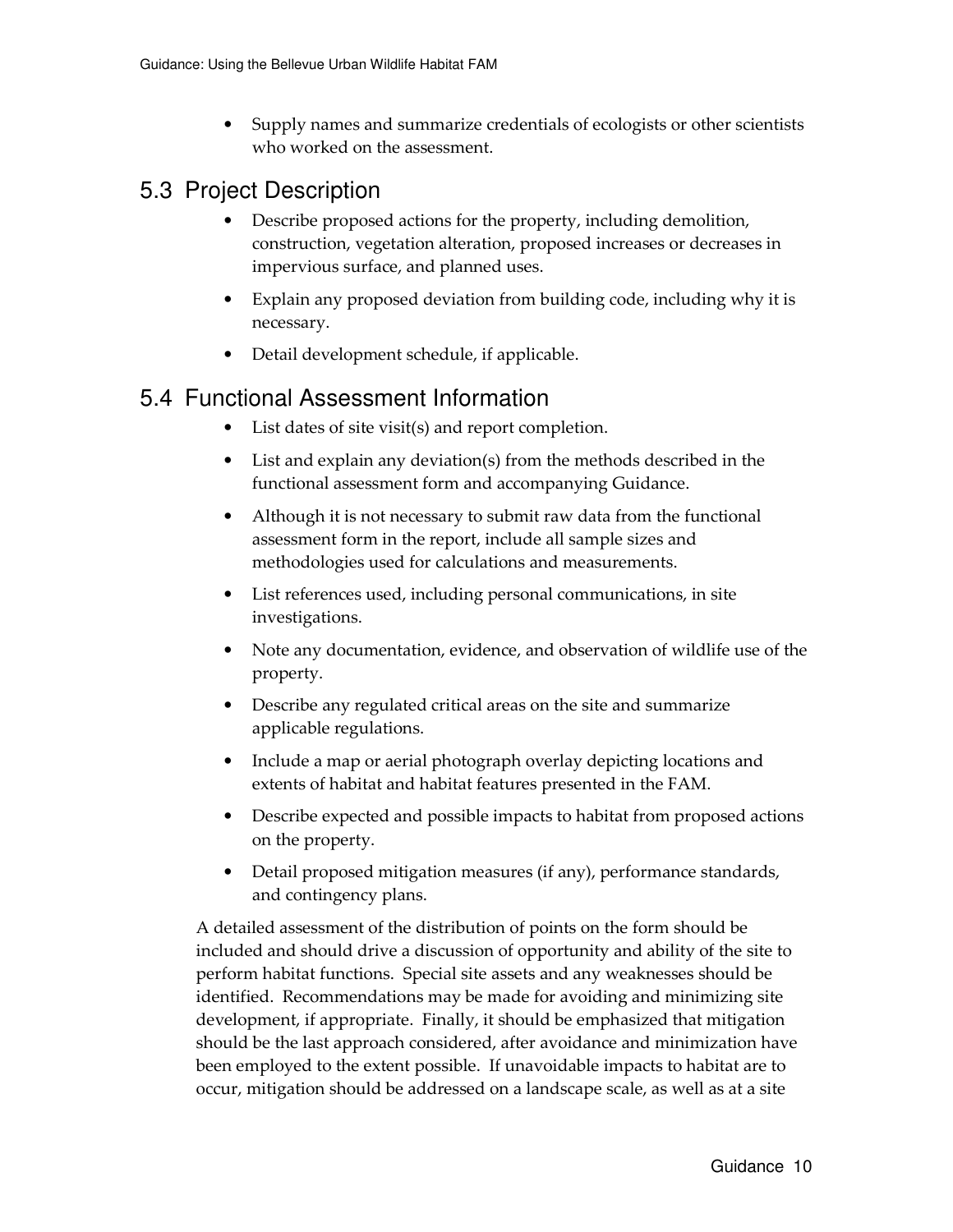level. If habitat deficiencies in the greater landscape can be improved through mitigation on the subject property, mitigation measures should take a landscape approach.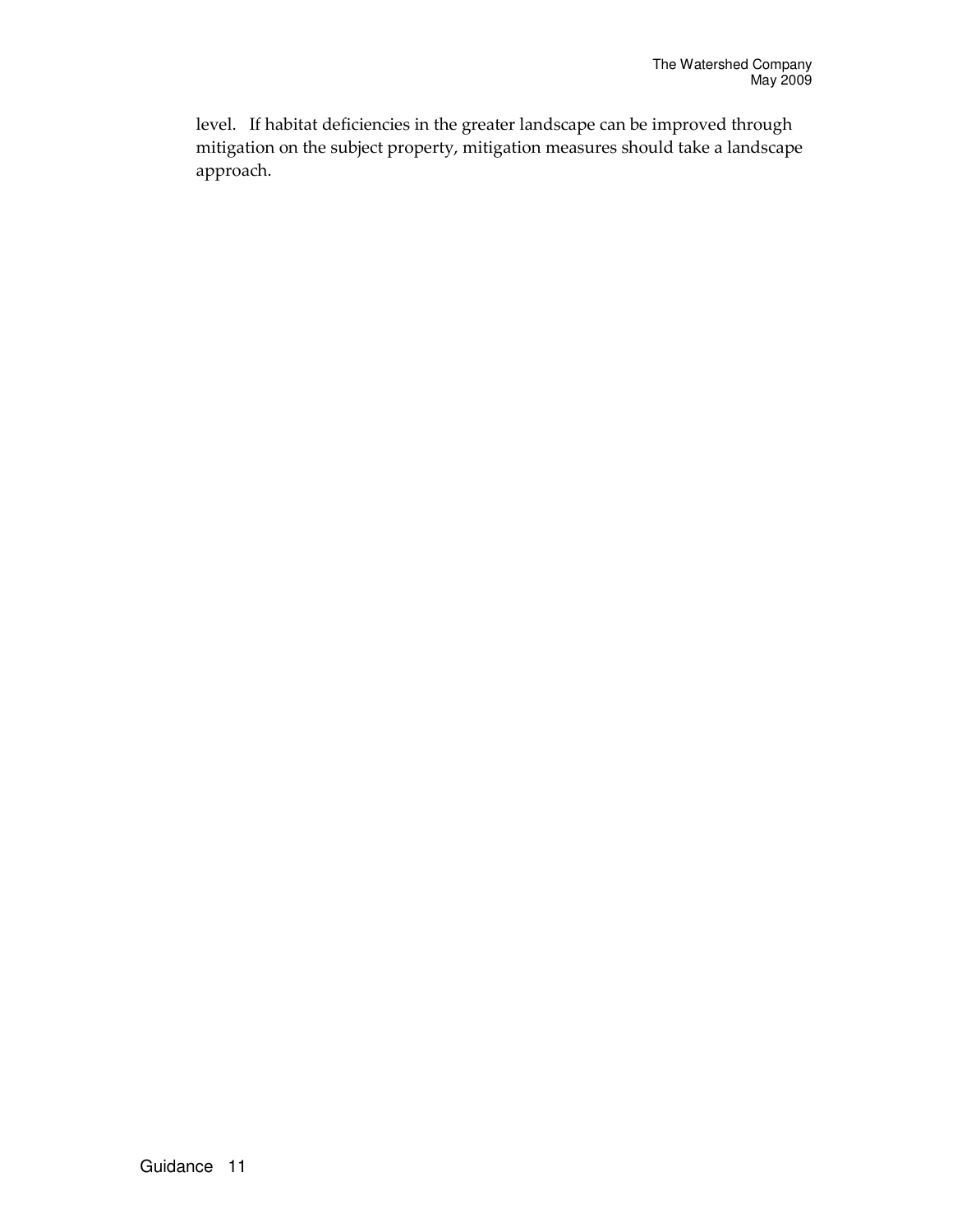## 6 RESOURCES AND LITERATURE CITED

- Berger, A.L. and K.J. Puettmann. 2000. Overstory composition and stand structure influence herbaceous plant diversity in the mixed aspen forest of northern Minnesota. The American Midland Naturalist 143:111-125.
- Bull, E. L., and R.C. Beckwith. 1993. Diet and foraging behavior of Vaux's Swifts in northeastern Oregon. Condor 95:1016-1023.
- Freese, F. 1962. Elementary Forest Sampling. USDA Handbook 232. Washington, DC.
- Hayes, M.P. and C.A. Pearl. 2005. Amphibiaweb online information modified from M. Lannoo, editor. Amphibian Declines: The Conservation Status of United States Species. Regents of the University of California Press. 1115pp.
- Hays, D.W., K.R. McAllister, S.A. Richardson, and D.W. Stinson. 1999. Washington State recovery plan for the western pond turtle. Washington Department of Fish and Wildlife, Olympia, WA. 66pp.
- Hays, R.L., C. Summers, and W. Seitz. 1981. Estimating wildlife habitat variables. Pages 142-143 in R.H. Giles, editor. Wildlife Management Techniques. The Wildlife Society, Washington, DC.
- Larsen, E., J.M. Azerrad, and N. Nordstrom, editors. 2004. Management Recommendations for Washington's Priority Species. Vol. IV: Birds. Washington Department of Fish and Wildlife, Olympia, WA.
- Larsen, E.M, editor. 2004. Management Recommendations for Washington's Priority Species. Vol. III: Amphibians and Reptiles. Washington Department of Fish and Wildlife, Olympia, WA.
- MacArthur, R.H. 1894. Geographical ecology: Patterns in the distribution of species. Princeton University Press, Princeton, NJ. 269pp.
- MacArthur, R. H. and J. W. MacArthur. 1961. On bird species diversity. Ecology 42:594– 598.
- Motroni, R.S., D.A. Airola, R.K. Marose, and N.D. Tosta. 1991. Using wildlife species richness to identify land protection priorities in California's hardwood woodlands. USDA For. Serv. Gen. Tech. Rep. PSW-126.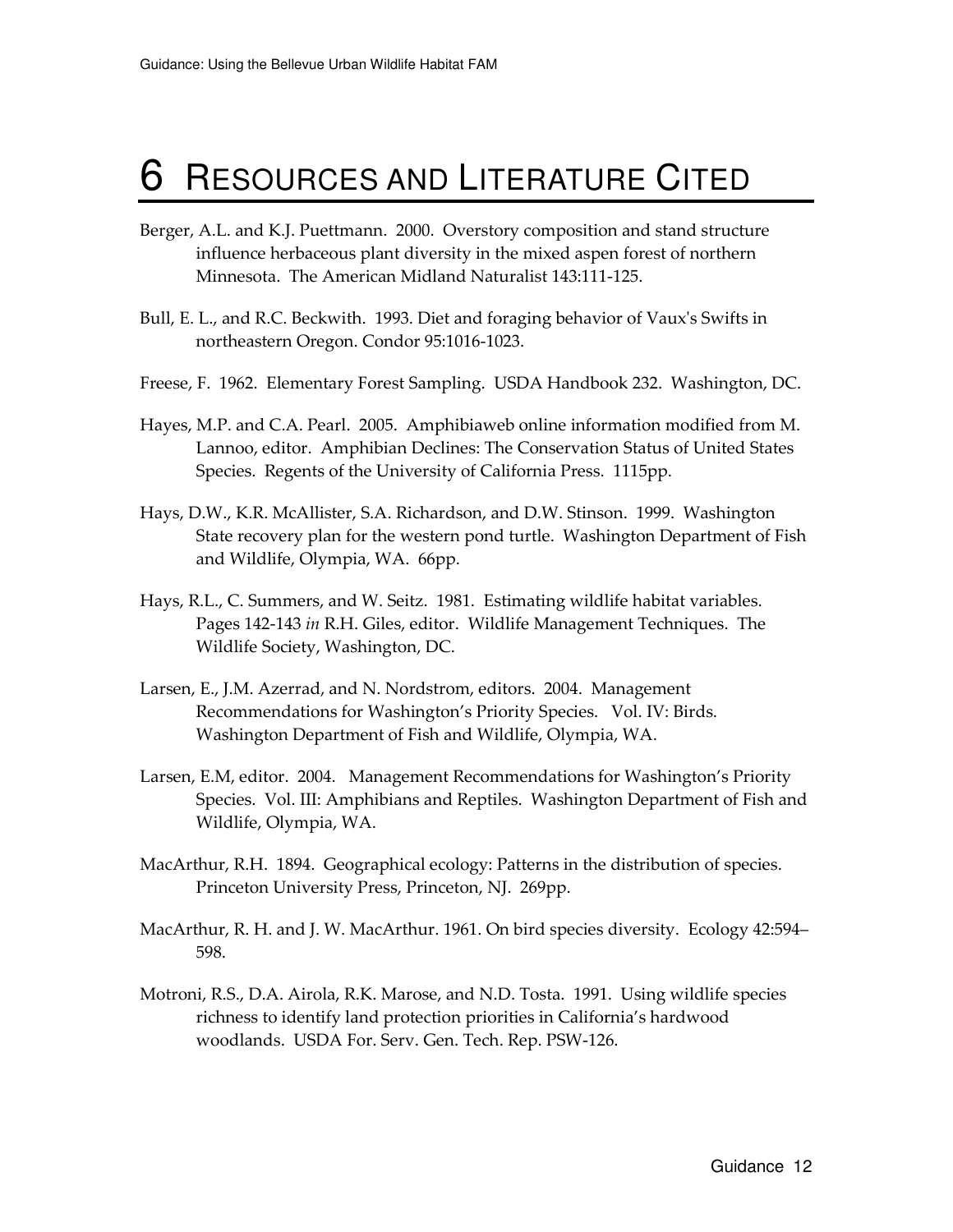- Ralph, C.J., G.R. Geupel, P. Pyle, T.E. Martin, and D.F. DeSante. 1999. Handbook of field methods for monitoring landbirds. USDA For. Serv. Gen> Tech. Rep. PSW-GTR-144.
- Seattle Audubon Society. 2005. Birdweb website (www.birdweb.org).
- Stauffer, H.B. 1983. Some sample size tables for forest sampling. B.C. Minist. For. Res. Note ISSN 0226-9368.
- Thompson, R., R. Hanna, J. Noel, and D. Piirto. Valuation of tree aesthetics on small urban-interface peoperties. Urban Forests Ecosystems Institute, California Polytechnic State University, San Kuis Obispo, CA.
- Tramer, E.J. 1969. Bird species diversity: Components of Shannon's formula. Ecology 50:927-929.
- The Watershed Company. 2009. Bellevue Urban Wildlife Habitat Literature Review. City of Bellevue Planning and Community Development Department, Bellevue, WA.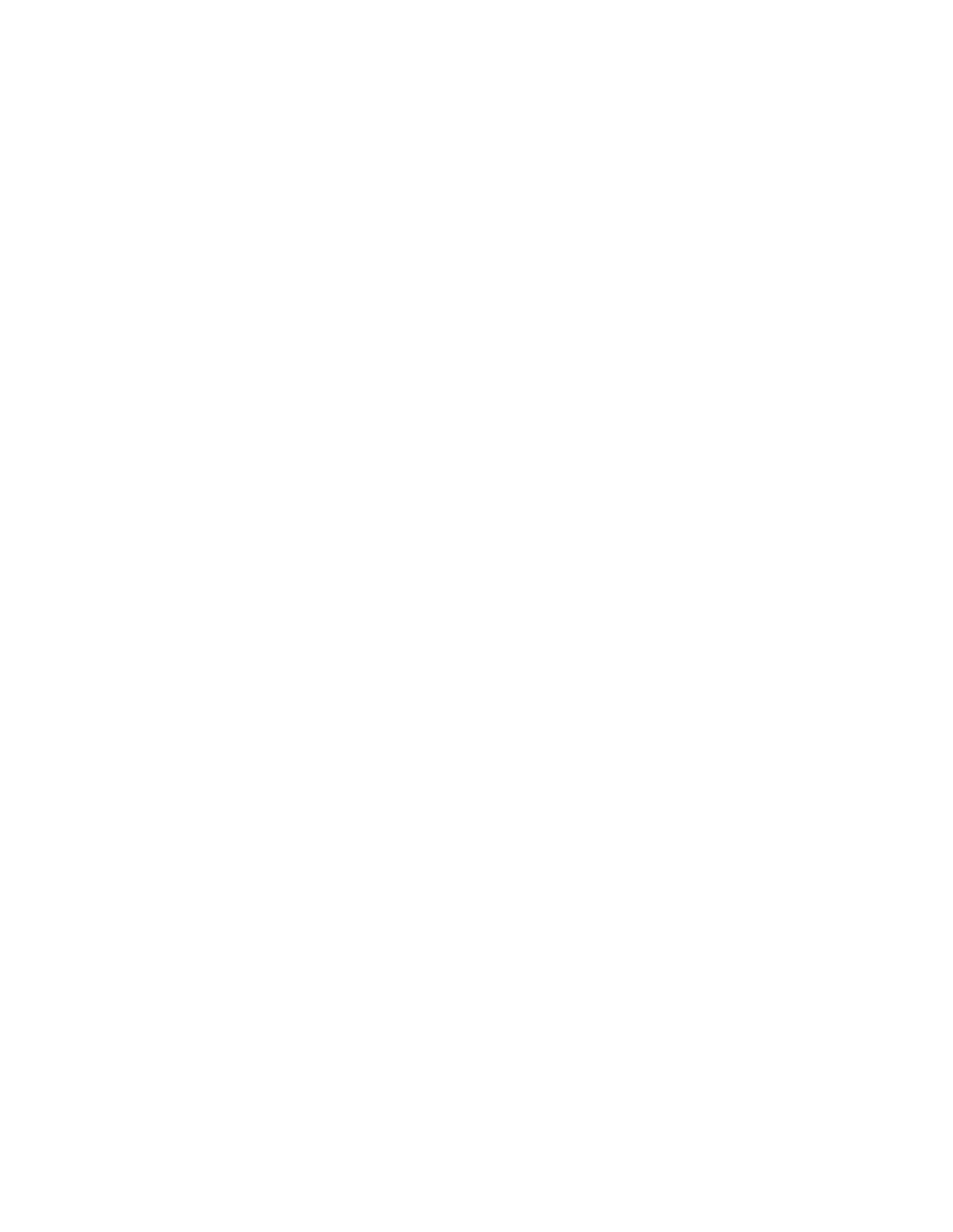**A P P E N D I X A** 

## Spatial Pattern Chart for Rating Juxtaposition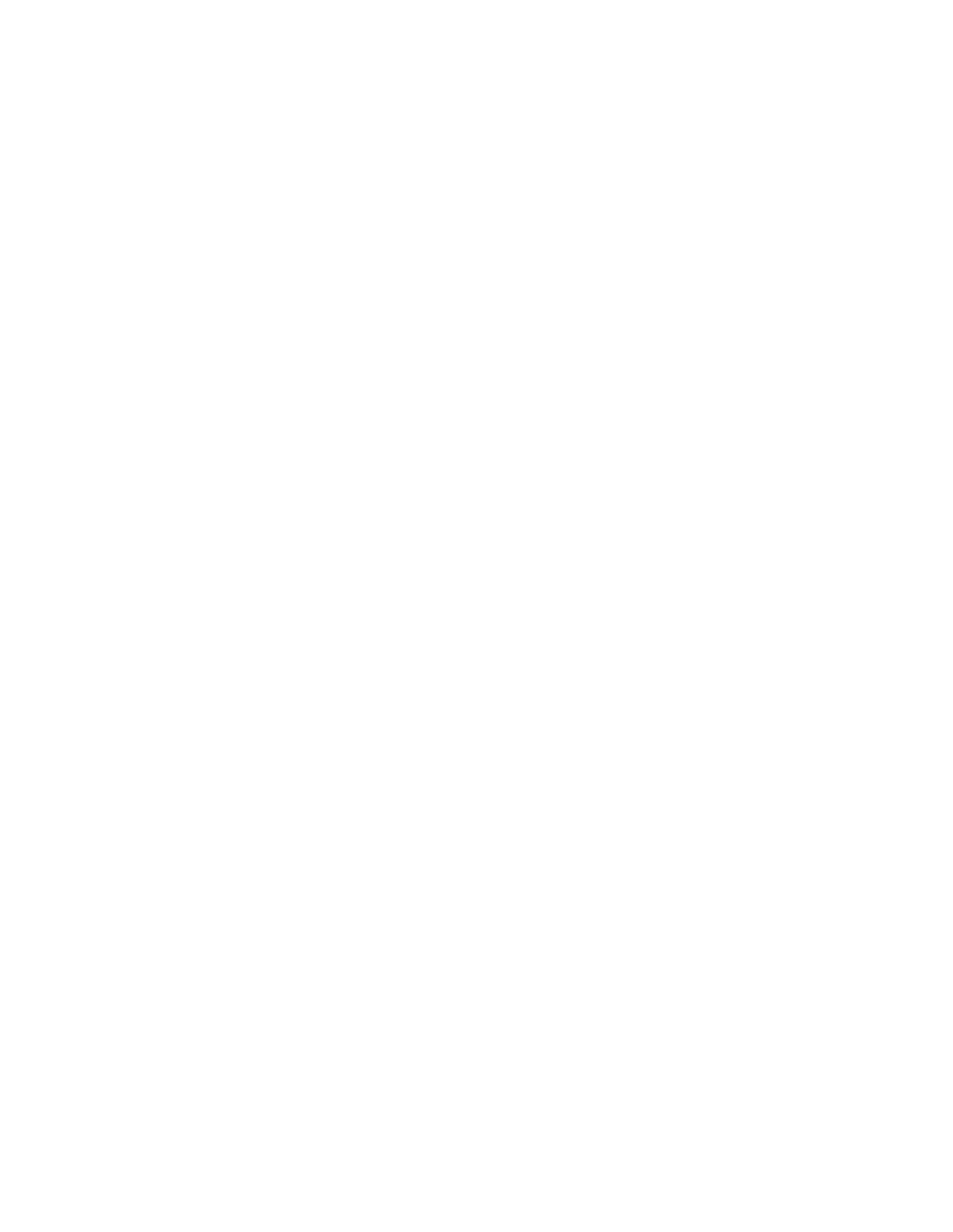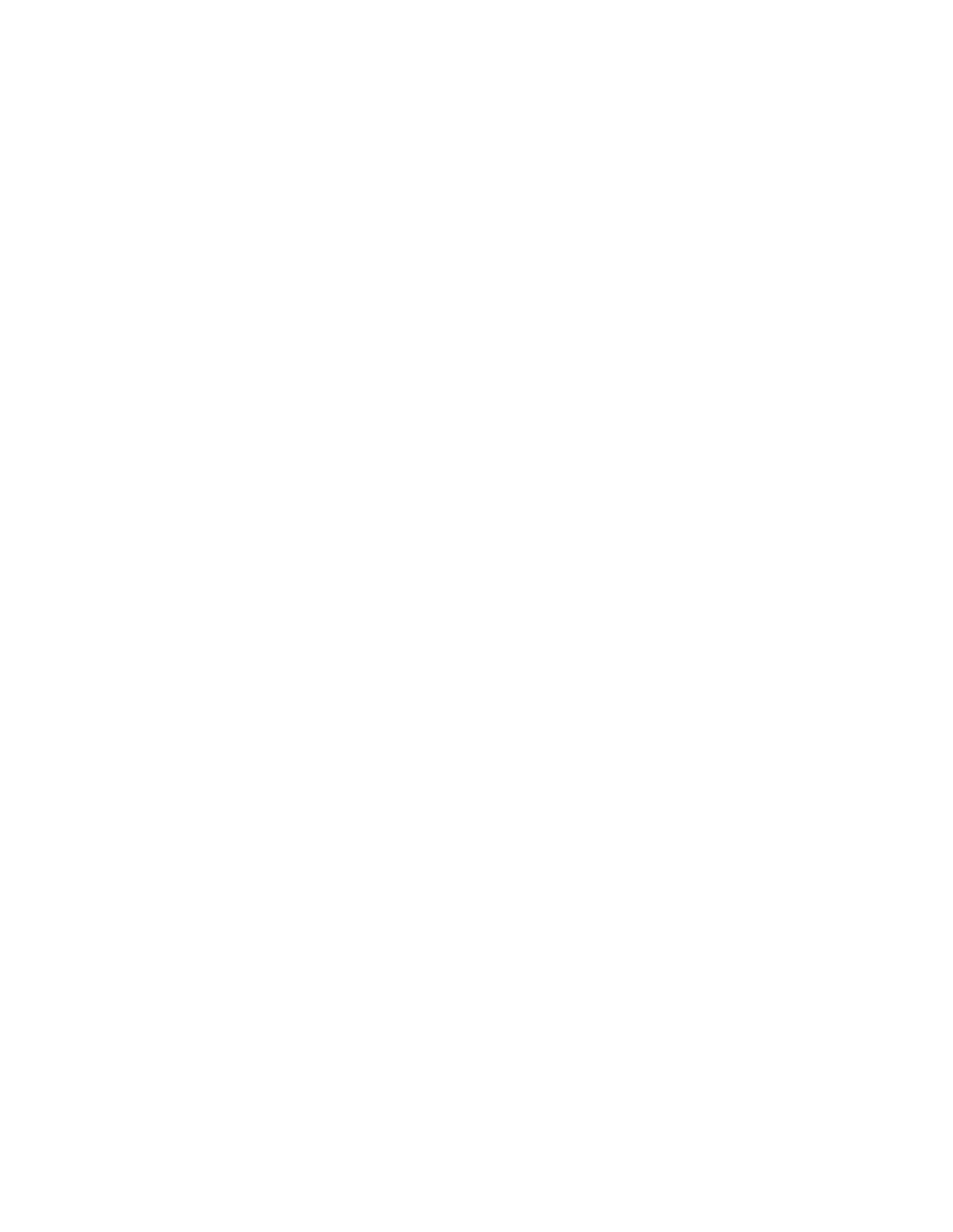**A P P E N D I X B** 

### Foliage Height Diversity (FHD) Example Calculation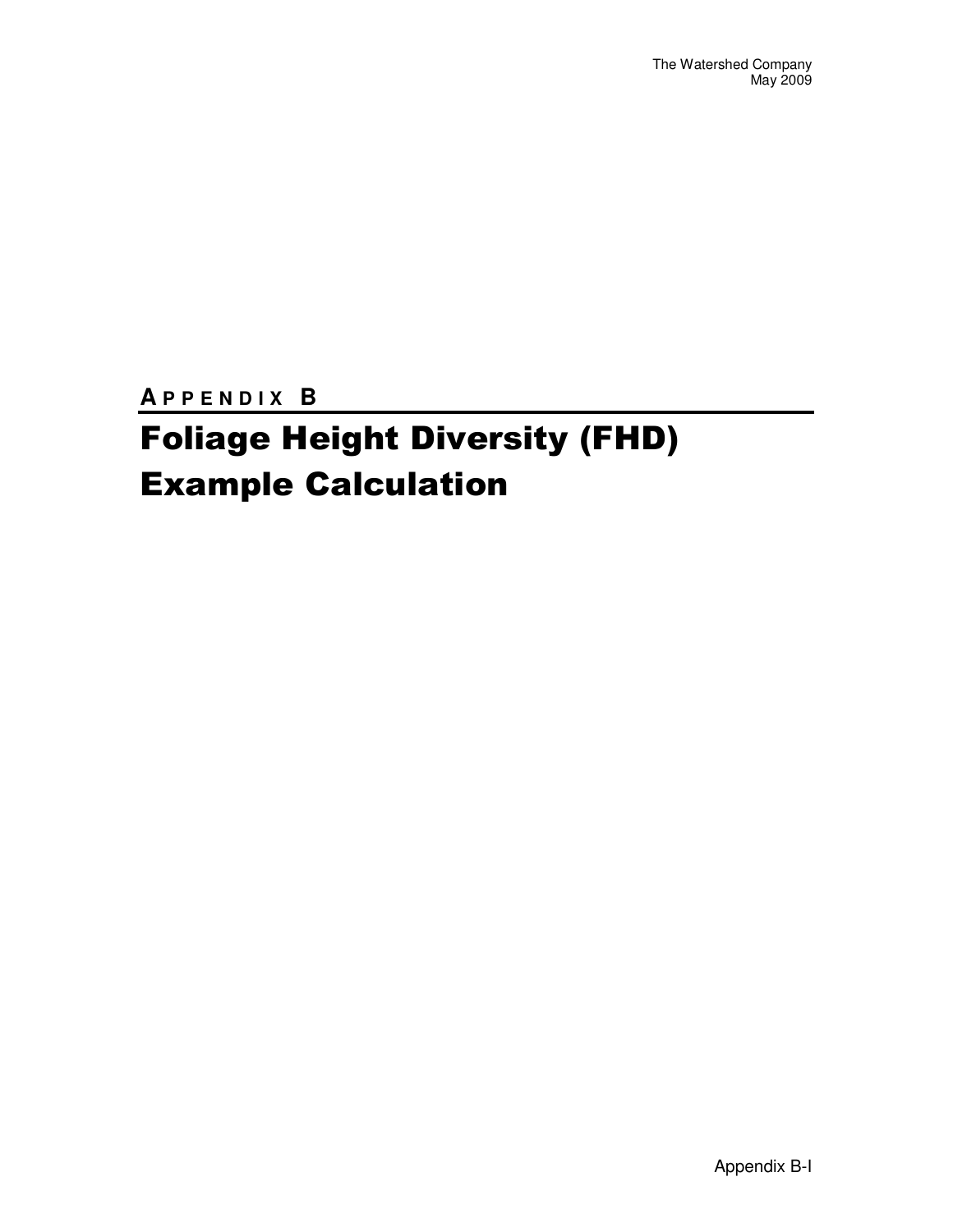An example of FDH is calculated below using the equation:

$$
FHD = -\sum p_i \ln \, p_i
$$

In this example, a 3-strata forest has a ground layer of 90 percent cover, a mid-story of 40 percent cover, and a tree layer of 70 percent cover. Thus, i=3 and the sum of cover is 200 percent. To calculate proportions:

Stratum 1:  $p_1 = 90/200 = 0.45$ Stratum 2:  $p_2 = 40/200 = 0.20$ Stratum 3:  $p_3 = 70/200 = 0.35$ 

Next, calculate pi ln pi for each stratum using the natural log function on a scientific calculator:

```
0.45 \ln 0.45 = -0.360.20 \ln 0.20 = -0.320.35 \ln 0.35 = -0.37
```
Finally, the negative sum of these amounts = FHD:

 $-[(-0.36) + (-0.32) + (-0.37)] = 1.05$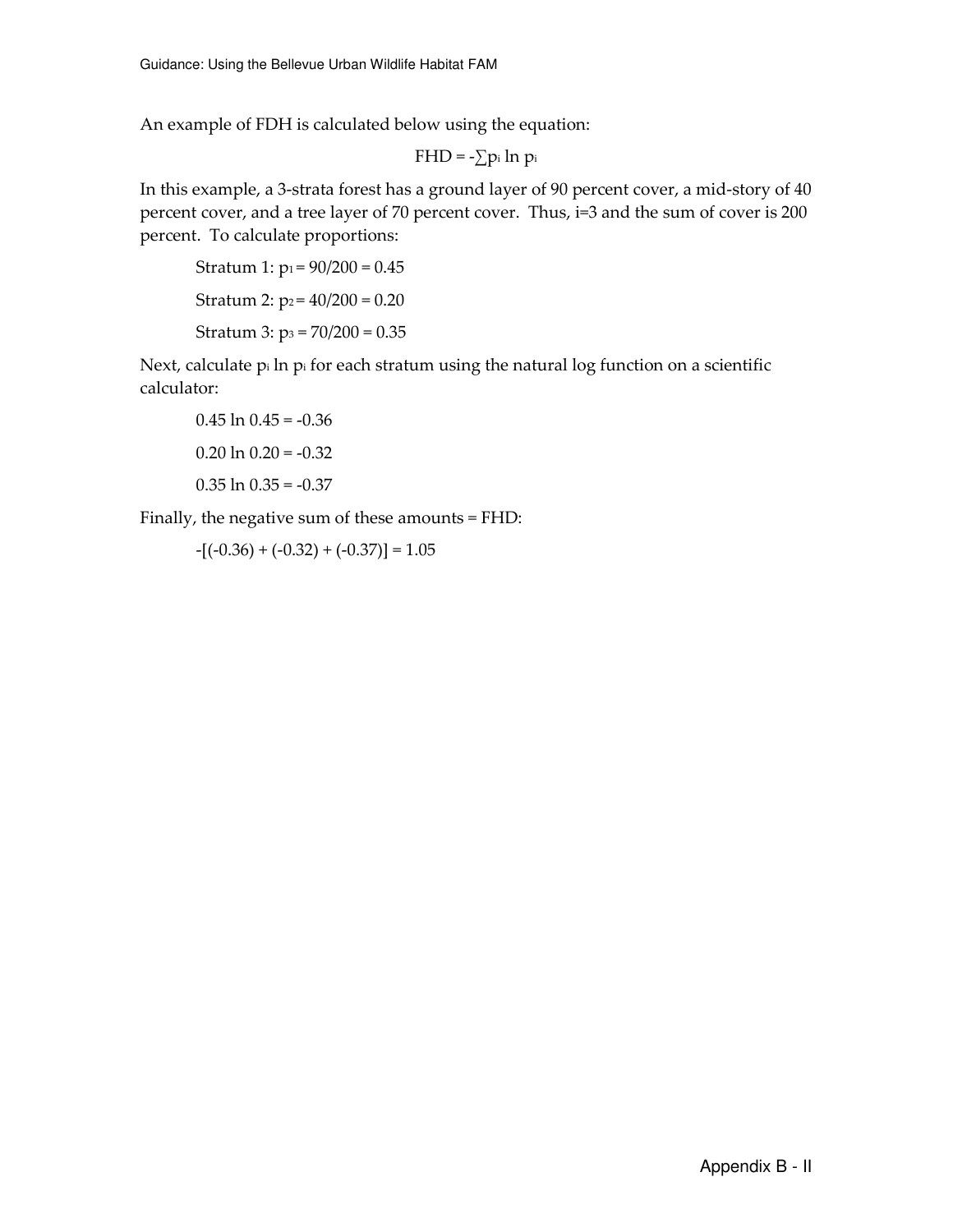#### **City of Bellevue DRAFT FUNCTIONAL ASSESSMENT TOOLfor Upland Habitat**

| Property address_                                                               | Project name<br><u> 1980 - Jan Sammer, amerikansk politiker (</u>                                                                                                                                                                                                                                                                                            |  |  |  |  |
|---------------------------------------------------------------------------------|--------------------------------------------------------------------------------------------------------------------------------------------------------------------------------------------------------------------------------------------------------------------------------------------------------------------------------------------------------------|--|--|--|--|
| <b>Township</b><br>Location<br>Section<br><b>Range</b>                          |                                                                                                                                                                                                                                                                                                                                                              |  |  |  |  |
| Parcel number                                                                   | Telephone number<br>$\left( \begin{array}{ccc} 0 & -1 & 0 \\ 0 & 0 & 0 \\ 0 & 0 & 0 \\ 0 & 0 & 0 \\ 0 & 0 & 0 \\ 0 & 0 & 0 \\ 0 & 0 & 0 \\ 0 & 0 & 0 \\ 0 & 0 & 0 \\ 0 & 0 & 0 \\ 0 & 0 & 0 \\ 0 & 0 & 0 \\ 0 & 0 & 0 \\ 0 & 0 & 0 & 0 \\ 0 & 0 & 0 & 0 \\ 0 & 0 & 0 & 0 \\ 0 & 0 & 0 & 0 \\ 0 & 0 & 0 & 0 & 0 \\ 0 & 0 & 0 & 0 & 0 \\ 0 & 0 & 0 & 0 & 0 \\$ |  |  |  |  |
| Property owner                                                                  | <b>Address</b>                                                                                                                                                                                                                                                                                                                                               |  |  |  |  |
| Telephone number (<br>$\mathbf{I}$ and $\mathbf{I}$ are the set of $\mathbf{I}$ |                                                                                                                                                                                                                                                                                                                                                              |  |  |  |  |

Staff Date(s) of site visit(s)

Washington Department of Fish and Wildlife Priority Habitat and Species (PHS) data obtained? Y/N\_\_\_\_\_\_\_\_\_\_

| $1.0$ | <b>PROPERTY DESIGNATION</b>                                         | Zone A                                     | Zone B                                                                           | Zone C                                                                                                        | Zone D                                                                               |                                                                                                              | Zone         |
|-------|---------------------------------------------------------------------|--------------------------------------------|----------------------------------------------------------------------------------|---------------------------------------------------------------------------------------------------------------|--------------------------------------------------------------------------------------|--------------------------------------------------------------------------------------------------------------|--------------|
| 1.1   | <b>Existing impervious surface</b>                                  | $>90\%$                                    | 50-90%                                                                           | 20-50%                                                                                                        | $0 - 20%$                                                                            |                                                                                                              |              |
| 2.0   | <b>LANDSCAPE PARAMETERS</b>                                         | No points                                  | 1 point                                                                          | 2 points                                                                                                      | 3 points                                                                             | <b>Additional points</b>                                                                                     | <b>Total</b> |
| 2.1   | Land use/development<br>density                                     | Zone A                                     | Zone B                                                                           | Zone C                                                                                                        | Zone D                                                                               |                                                                                                              |              |
| 2.2   | *Occurrence (number) of<br>habitat types                            | 0                                          |                                                                                  | $\overline{c}$                                                                                                | $3+$                                                                                 |                                                                                                              |              |
| 2.3   | <b>**Proximity of known</b><br>critical areas (distance to<br>edge) | $>2,500$ ft                                | $<$ 2,500 ft                                                                     | $<$ 1,200 ft                                                                                                  | $<$ 100 $ft$                                                                         | $+1$ point if<br>contiguous with<br>critical area                                                            |              |
| 2.4   | Habitat connectivity and<br>corridors                               | No connection to<br>other habitat<br>areas | $\geq$ 50-foot-wide<br>connection to<br>vegetated areas<br>of at least 1<br>acre | $\geq$ 50-foot-wide<br>connection to<br>vegetated areas<br>of at least 50<br>acres but not<br>listed parks*** | ≥50-foot-wide<br>connection King<br>County wildlife<br>network or<br>listed parks*** | +1 point for $\geq$ 150-<br>foot-wide<br>connection King<br>County wildlife<br>network or listed<br>parks*** |              |
| 2.5   | <b>Patch size</b>                                                   | $< 0. -1.0$ ac                             | $1.0 - 5.0$ ac                                                                   | $>5-10$ ac                                                                                                    | $10-42$ acres                                                                        | $>42$ acres = 4<br>points                                                                                    |              |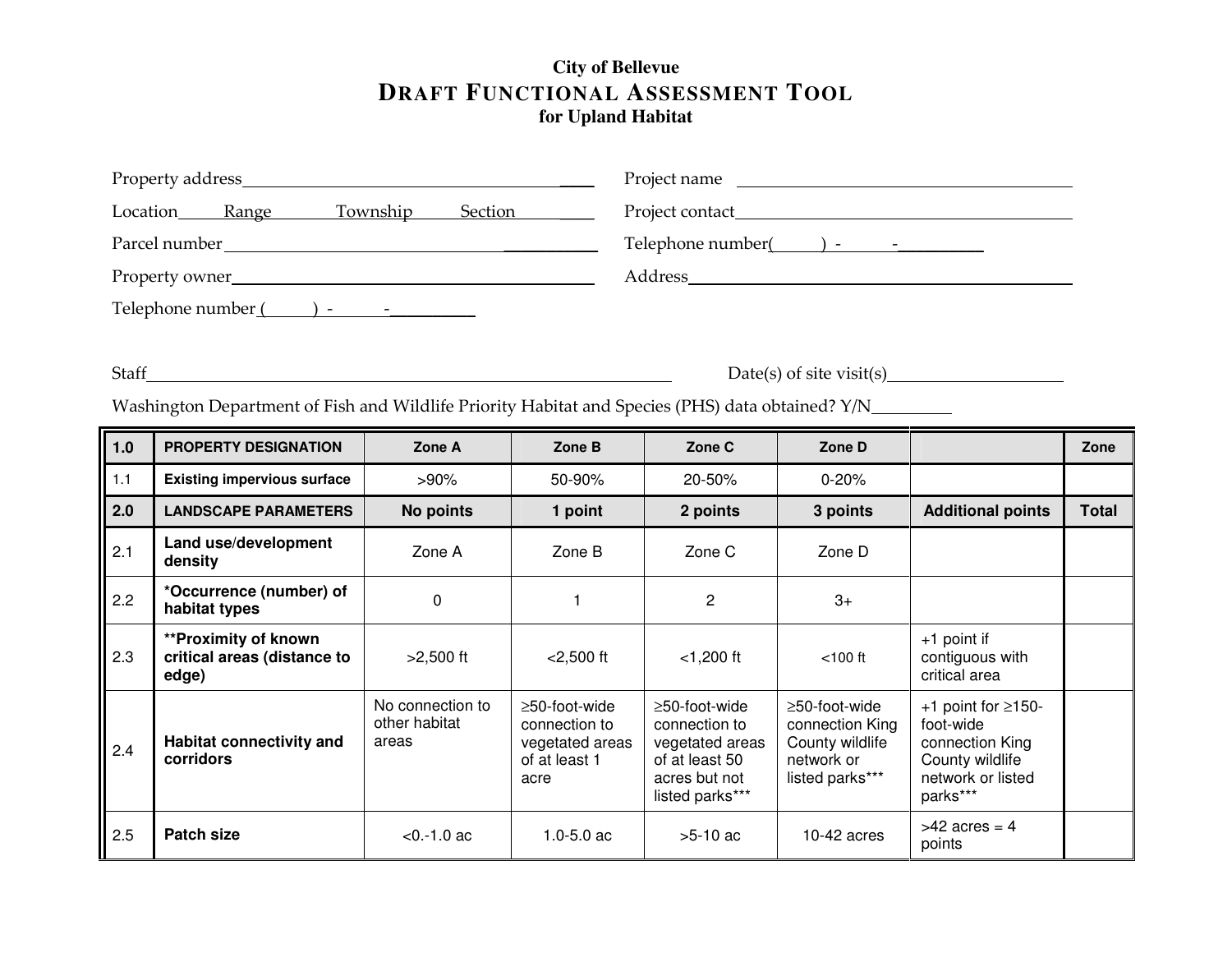### **City of Bellevue DRAFT FUNCTIONAL ASSESSMENT TOOL for upland habitat**

| 2.0 | <b>LANDSCAPE PARAMETERS</b>                                                      | <b>No points</b>                                               | 1 point                                                     | 2 points                                        | 3 points                          | <b>Additional points</b>                                             | <b>Total</b> |
|-----|----------------------------------------------------------------------------------|----------------------------------------------------------------|-------------------------------------------------------------|-------------------------------------------------|-----------------------------------|----------------------------------------------------------------------|--------------|
| 2.6 | *Interspersion of habitat<br>patches (excluding<br>patches <1 ac in area)        | No or isolated<br>patch (no others<br>within 0.5-ac<br>circle) | Low                                                         | Moderate                                        | High                              | +1 point if wildlife<br>network or listed<br>park is included        |              |
| 3.0 | <b>LOCAL PARAMETERS</b>                                                          | <b>No points</b>                                               | 1 point                                                     | 2 points                                        | 3 points                          | <b>Additional points</b>                                             | <b>Total</b> |
| 3.1 | Size of native trees on<br>site                                                  | No significant<br>trees on site                                | 6-12" dbh<br>tree(s) present                                | 12-20" dbh<br>tree(s) present                   | $>20$ " dbh tree $(s)$<br>present | +1 point if tree(s)<br>>30" dbh are<br>present                       |              |
| 3.2 | <b>Coniferous component</b>                                                      | No conifers on<br>site                                         | Conifers very<br>sparse or<br>present in<br>understory only | Conifers co- or<br>sub-dominant in<br>overstory | Conifers<br>dominant              | +1 point if conifers<br>>30" dbh are<br>present                      |              |
| 3.3 | <b>Percent cover (sample</b><br>vegetated areas only)                            |                                                                |                                                             |                                                 |                                   |                                                                      |              |
|     | Ground layer (0-2.3 ft)<br>(5-ft radius)                                         | 0%                                                             | $0 - 25%$                                                   | 25-50%                                          | $50%+$                            | +1 point for cover<br>>75%; -1 point if<br>mowed grass is<br>$>50\%$ |              |
|     | Shrub layer (2.3-25 ft)<br>(10-ft radius)                                        | $0\%$                                                          | $0 - 25%$                                                   | 25-50%                                          | $50%+$                            | +1 point for cover<br>>75%                                           |              |
|     | Canopy $(>25$ ft)<br>(30-ft radius)                                              | 0%                                                             | $0 - 25%$                                                   | 25-50%                                          | $50%+$                            | +1 point for cover<br>>75%                                           |              |
| 3.4 | <b>Vegetative vertical</b><br>structural diversity<br>(foliage height diversity) | $FHD = 0$                                                      | FHD < 0.70                                                  | $FHD = 0.70 -$<br>0.90                          | FHD > 0.90                        |                                                                      |              |
| 3.5 | <b>Vegetative species</b><br>richness                                            | 0-1 species                                                    | 2-5 species                                                 | 6-19 species                                    | $20+$ species                     |                                                                      |              |
| 3.6 | <b>Invasive species</b><br>component                                             | >75% cover                                                     | 25-75% cover                                                | 10-25% cover                                    | <10% cover                        |                                                                      |              |